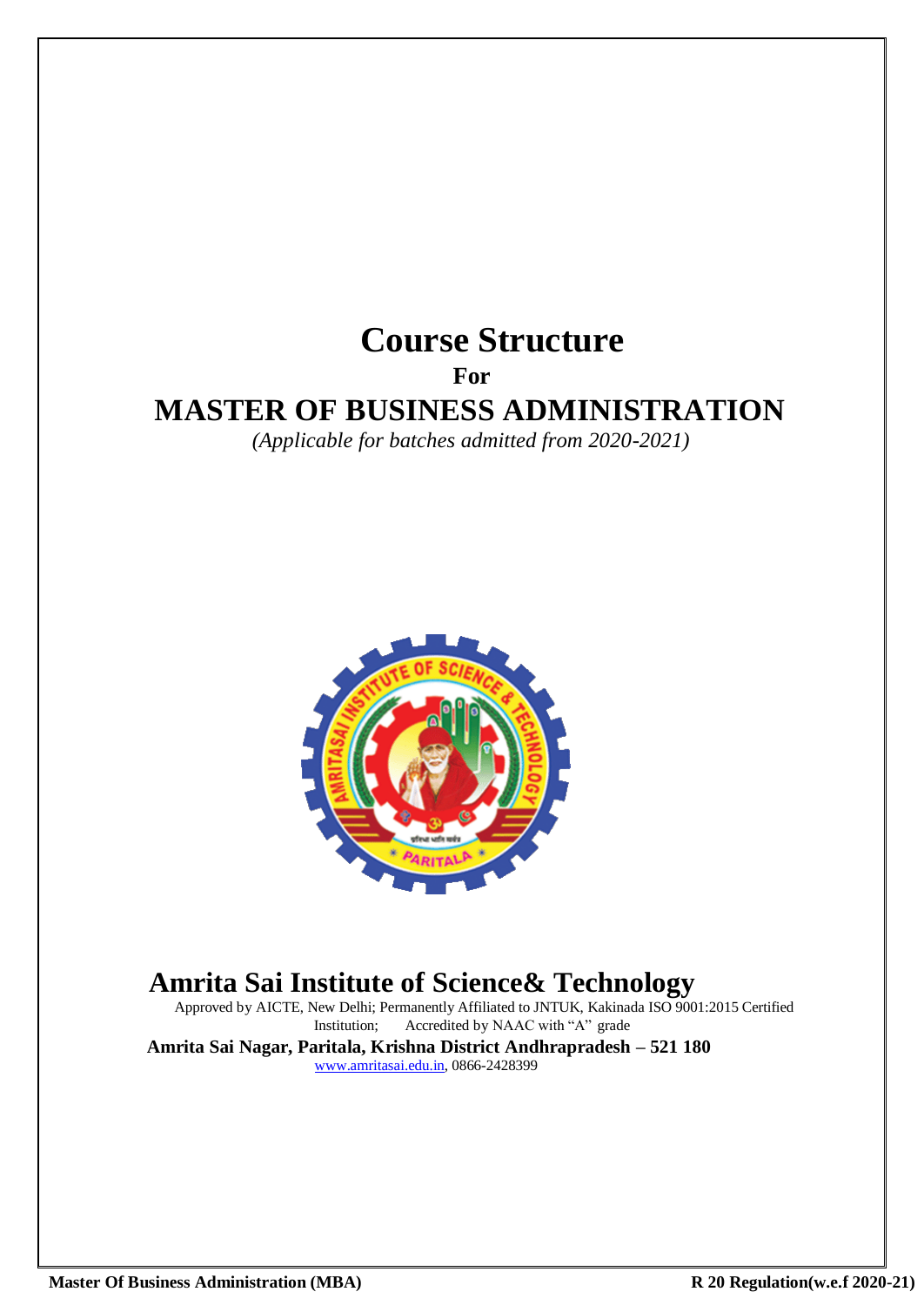# **I stYEAR**

|                |                            | <b>I-SEMESTER</b>                                                                                                                                                          |              |                |                |                |                |
|----------------|----------------------------|----------------------------------------------------------------------------------------------------------------------------------------------------------------------------|--------------|----------------|----------------|----------------|----------------|
|                | <b>S.No Course Code</b>    | course                                                                                                                                                                     | <b>Marks</b> | L              | T              | ${\bf P}$      | $\mathbf C$    |
| 1              | 20AJMB101                  | Management and Organizational Behavior                                                                                                                                     | 100          | $\overline{4}$ | $\overline{0}$ | $\overline{0}$ | $\overline{4}$ |
| $\overline{2}$ | 20AJMB102                  | <b>Managerial Economics</b>                                                                                                                                                | 100          | $\overline{4}$ | $\theta$       | $\overline{0}$ | $\overline{4}$ |
| 3              | 20AJMB103                  | <b>Accounting for Managers</b>                                                                                                                                             | 100          | $\overline{4}$ | $\overline{0}$ | $\theta$       | $\overline{4}$ |
| 4              | 20AJMB104                  | Quantitative Analysis for Business Decisions                                                                                                                               | 100          | $\overline{4}$ | $\overline{0}$ | $\overline{0}$ | $\overline{4}$ |
| 5              | 20AJMB105                  | Legal and Business Environment                                                                                                                                             | 100          | $\overline{4}$ | $\overline{0}$ | $\overline{0}$ | $\overline{4}$ |
| 6              | 20AJMB106                  | <b>Business Communication and</b><br>Soft skills                                                                                                                           | 100          | 2              | $\overline{0}$ | $\overline{2}$ | 4              |
| $\overline{7}$ | 20AJMB107<br>Open Elective | <b>Cross Cultural Management</b><br><b>Rural Innovation projects</b><br>MOOCs: SWAYAM/NPTEL- Related to<br>Management Courses other than listed<br>courses in the syllabus | 100          | 4              | $\overline{0}$ | $\overline{0}$ | 4              |
| 8              | 20AJMB108                  | <b>Business Communication and Soft skills Lab</b>                                                                                                                          | 50           | $\theta$       | $\overline{0}$ | $\overline{2}$ | $\overline{2}$ |
| 9              | 20AJMB109                  | Information Technology - Lab1(Spreadsheet<br>and Tally)                                                                                                                    | 50           | $\theta$       | $\theta$       | $\overline{2}$ | $\mathfrak{D}$ |
| <b>Total</b>   |                            |                                                                                                                                                                            | 800          | 28             | 0              | $\overline{2}$ | 32             |

|              |           | <b>II SEMESTER</b>                   |              |          |          |                |                |
|--------------|-----------|--------------------------------------|--------------|----------|----------|----------------|----------------|
| S.No         | Course    | Courses                              | <b>Marks</b> | L        |          | ${\bf P}$      | C              |
|              | Code      |                                      |              |          |          |                |                |
|              | 20AJMB201 | <b>Financial Management</b>          | 100          | 4        | 0        | 0              | $\overline{4}$ |
|              | 20AJMB202 | Human Resource Management            | 100          | 4        | $\Omega$ | $\Omega$       | 4              |
| 3            | 20AJMB203 | <b>Marketing Management</b>          | 100          | 4        | $\theta$ | $\overline{0}$ | 4              |
| 4            | 20AJMB204 | <b>Operations Management</b>         | 100          | 4        | $\theta$ | $\theta$       | 4              |
| 5            | 20AJMB205 | <b>Business Research Methods</b>     | 100          | 4        | 0        | $\overline{0}$ | 4              |
| 6            | 20AJMB206 | <b>Project Management Technology</b> |              |          |          |                |                |
|              | Open      | Management Lean Management           | 100          | 4        | $\theta$ | 0              | $\overline{4}$ |
|              | Elective  | Database Management System           |              |          |          |                |                |
|              | 20AJMB207 | IT-lab $2$ (Programming R)           | 50           | $\Omega$ | $\theta$ | 2              | 2              |
| <b>Total</b> |           |                                      | 650          | 24       | 0        | $\overline{2}$ | 26             |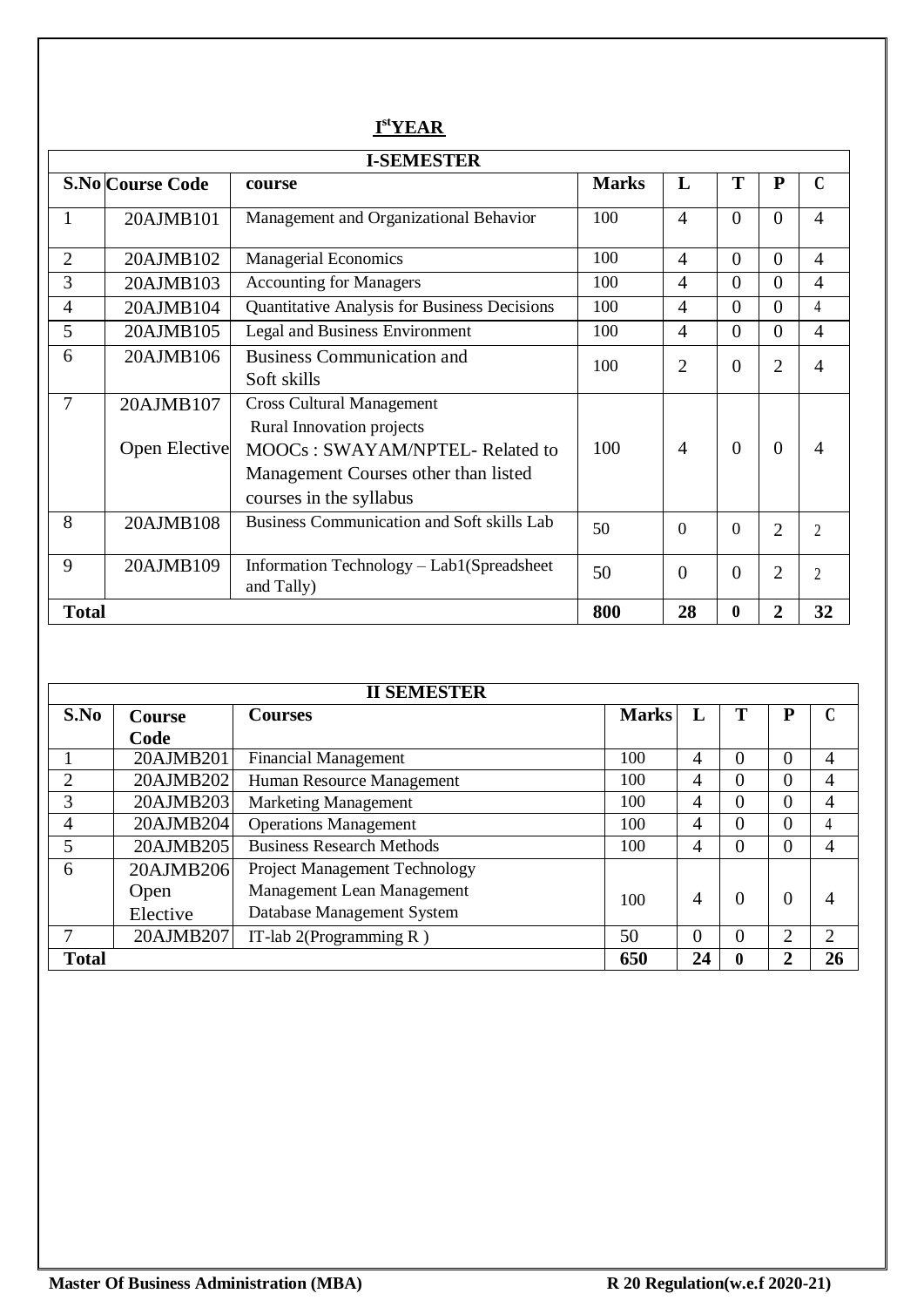|                |                    | <b>II<sup>nd</sup>YEAR</b>                    |              |                |                |                |                |
|----------------|--------------------|-----------------------------------------------|--------------|----------------|----------------|----------------|----------------|
|                |                    | III                                           |              |                |                |                |                |
| S.No           | <b>Course</b>      | <b>SEMESTER</b><br><b>Courses</b>             | <b>Marks</b> | L              | T              | $\mathbf{P}$   | $\mathbf{C}$   |
|                | Code               |                                               |              |                |                |                |                |
| $\mathbf{1}$   | $20$ AJMB $301$    | <b>Strategic Management</b>                   | 100          | $\overline{4}$ | $\Omega$       | $\Omega$       | $\overline{4}$ |
| $\overline{2}$ | 20AJMB302          | <b>Operations Research</b>                    | 100          | 4              | $\Omega$       | $\theta$       | $\overline{4}$ |
| 3              | 20AJMB3E1          | Elective $-1$                                 | 100          | $\overline{4}$ | $\overline{0}$ | $\overline{0}$ | 3              |
| $\overline{4}$ | 20AJMB3E2          | $Elective - 2$                                | 100          | $\overline{4}$ | $\overline{0}$ | $\theta$       | $\overline{3}$ |
| 5              | 20AJMB3E3          | Elective $-3$                                 | 100          | 4              | $\Omega$       | $\theta$       | 3              |
| 6              | 20AJMB3E4          | Elective $-4$                                 | 100          | $\overline{4}$ | $\theta$       | $\theta$       | 3              |
| $\overline{7}$ | 20AJMB303          | Industrial Project based on Summer Internship | 100          | $\overline{4}$ | $\theta$       | $\theta$       | $\overline{4}$ |
|                |                    | <b>Total</b>                                  | 700          | 28             | $\mathbf{0}$   | $\bf{0}$       | 24             |
|                |                    | <b>IV SEMESTER</b>                            |              |                |                |                |                |
| S.N            | <b>Course Code</b> | <b>Courses</b>                                | <b>Marks</b> | L              | T              | ${\bf P}$      | $\overline{C}$ |
| $\mathbf 0$    |                    |                                               |              |                |                |                |                |
| 1              | 20AJMB401          | Supply Chain Management and Analytics         | 100          | $\overline{4}$ | $\Omega$       | $\Omega$       | $\overline{4}$ |
| $\overline{2}$ | 20AJMB402          | Innovation and Entrepreneurship               | 100          | $\overline{4}$ | $\Omega$       | $\Omega$       | $\overline{4}$ |
| $\overline{3}$ | 20AJMB4E1          | $Elective-5$                                  |              |                |                |                |                |
|                |                    |                                               | 100          | $\overline{4}$ | $\Omega$       | $\Omega$       | 3              |
| $\overline{4}$ | 20AJMB4E2          | Elective $-6$                                 | 100          | $\overline{4}$ | $\Omega$       | $\theta$       | $\overline{3}$ |
| 5              | 20AJMB4E3          | $Electric - 7$                                | 100          | $\overline{4}$ | $\theta$       | $\Omega$       | 3              |
| 6              | 20AJMB4E4          | $Electric - 8$                                | 100          | $\overline{4}$ | $\Omega$       | $\Omega$       | 3              |
| $\overline{7}$ | 20AJMB403          | Comprehensive Viva- voce                      | 50           | $\Omega$       | $\overline{0}$ | $\overline{0}$ | $\overline{2}$ |
|                |                    | <b>Total Marks / Credits</b>                  | 650          | 28             | $\bf{0}$       | $\mathbf 0$    | 22             |

\*Comprehensive Viva is to verify the student knowledge as a whole from which he was studied during the two year course work.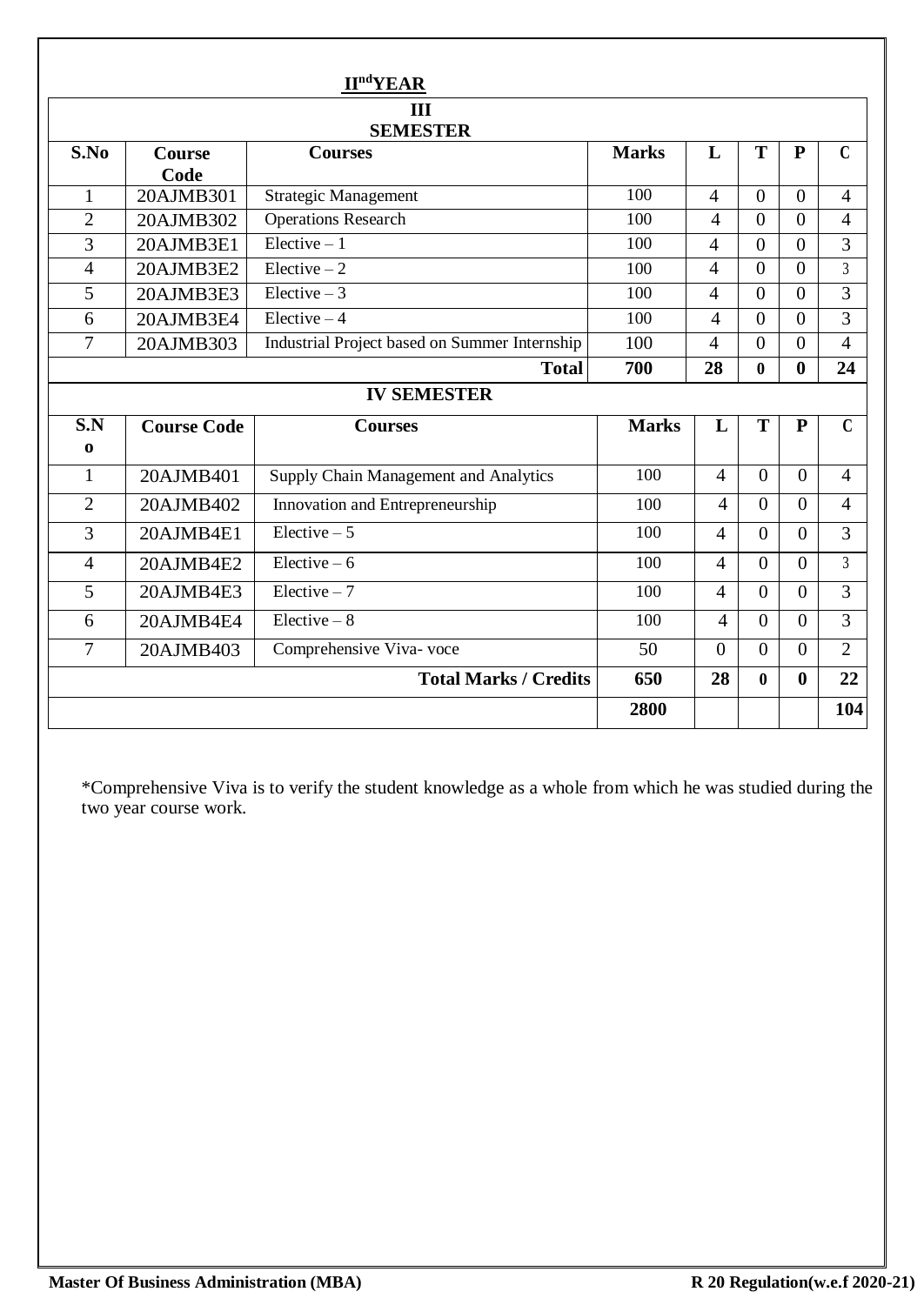# **III SEMESTER**

# **Human Resource Management**

| S. no        | <b>Course Code</b> | <b>SUBJECT TITLE</b>                                         |
|--------------|--------------------|--------------------------------------------------------------|
|              | 20AJMB3H1          | Leadership and Change Management                             |
| $\mathbf{2}$ | <b>20AJMB3H2</b>   | Performance Evaluation and<br><b>Compensation Management</b> |
|              |                    |                                                              |
| 3            | <b>20AJMB3H3</b>   | Human Capital Management                                     |
|              | 20AJMB3H4          | Manpower Planning, Recruitment, and                          |
|              |                    | Selection                                                    |

# **IV SEMESTER**

# **Human Resource Management**

| S. no | <b>Course</b><br>Code | <b>SUBJECT TITLE</b>                        |
|-------|-----------------------|---------------------------------------------|
| 5     |                       | 20AJMB4H1 Labor Welfare and employment laws |
| 6     |                       | 20AJMB4H2 International HRM                 |
| 7     |                       | 20AJMB4H3 Employee Relations and Engagement |
| 8     |                       | 20AJMB4H4 Human Resources Development       |

# **III SEMESTER FINANCE**

| S. no        | Course<br>Code | <b>SUBJECT TITLE</b>                            |
|--------------|----------------|-------------------------------------------------|
|              | 20AJMB3F1      | Investment Analysis and Portfolio Management    |
| $\mathbf{2}$ | 20AJMB3F2      | Managing Banks and Financial Institutions       |
| 3            |                | <b>20AJMB3F3</b> Financial Markets and Services |
| Δ            | 20AJMB3F4      | Taxation                                        |

# **IV SEMESTER FINANCE**

| S. no | Course<br>Code | <b>SUBJECT TITLE</b>                           |
|-------|----------------|------------------------------------------------|
| 5     |                | <b>20AJMB4F1</b> Financial Derivatives         |
| 6     |                | <b>20AJMB4F2</b>   Global Financial Management |
| 7     |                | <b>20AJMB4F3</b> Financial Risk Management     |
| 8     | 20AJMB4F4      | <b>Strategic Financial Management</b>          |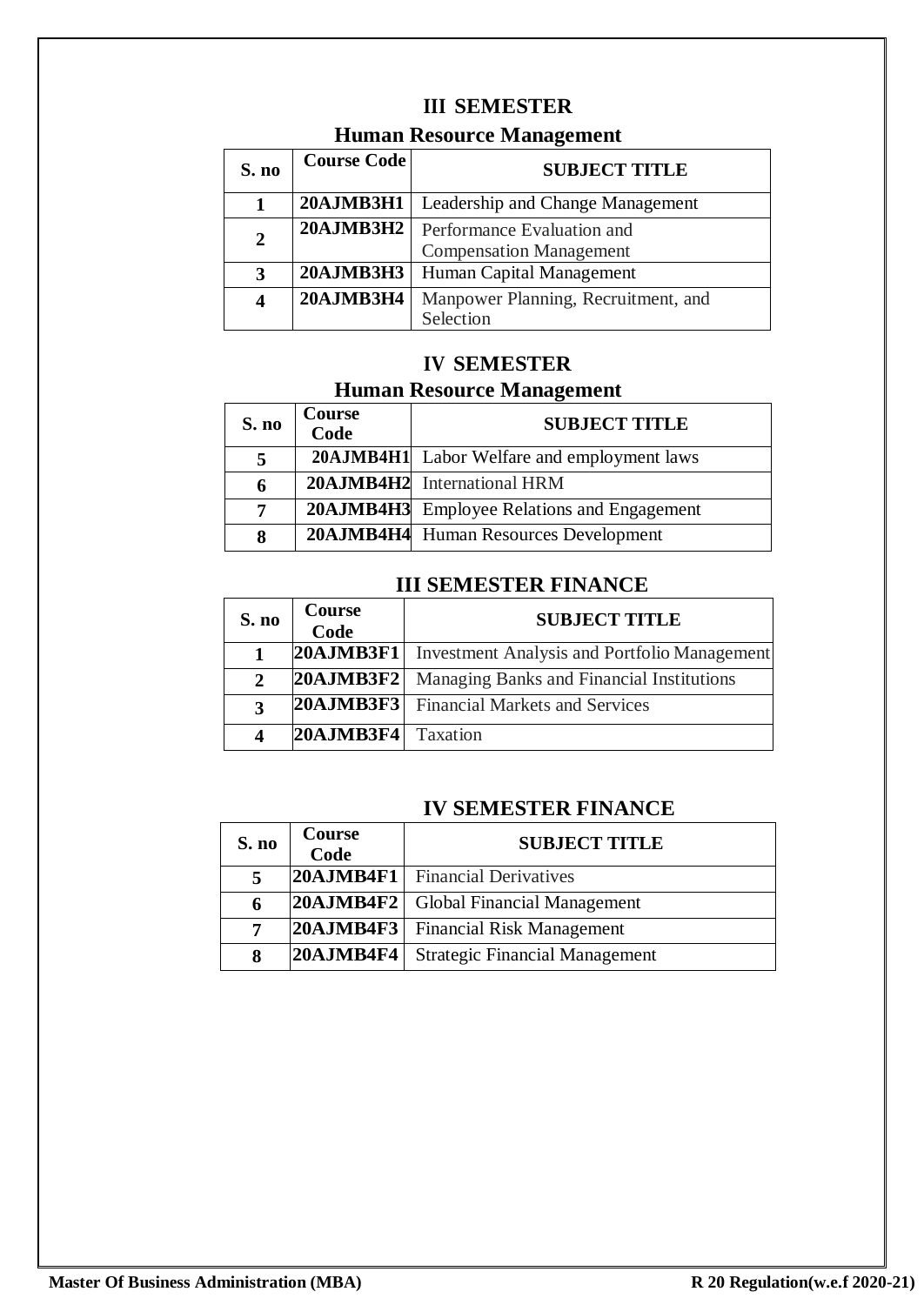# **III SEMESTER MARKETING**

| S. no | <b>Course Code</b> | <b>SUBJECT TITLE</b>                    |
|-------|--------------------|-----------------------------------------|
|       | <b>20AJMB3M1</b>   | <b>Consumer Behavior</b>                |
| າ     | <b>20AJMB3M2</b>   | <b>Retail Management</b>                |
| 3     | <b>20AJMB3M3</b>   | <b>Customer Relationship Management</b> |
|       | <b>20AJMB3M4</b>   | <b>Strategic Marketing Management</b>   |

# **IV SEMESTER MARKETING**

| S.<br>$\mathbf{n}$ | <b>Course Code</b> | <b>SUBJECT TITLE</b>                       |
|--------------------|--------------------|--------------------------------------------|
| 5                  | 20AJMB4M1          | <b>Services Marketing</b>                  |
| n                  | <b>20AJMB4M2</b>   | Promotional and Distribution<br>Management |
|                    | 20AJMB4M3          | <b>Green Marketing</b>                     |
| 8                  | <b>20AJMB4M4</b>   | Advertising and Brand<br>Management        |

# **III SEMESTER SYSTEMS**

| S.<br>n <sub>0</sub> | <b>Course Code</b> | <b>SUBJECT TITLE</b>               |
|----------------------|--------------------|------------------------------------|
|                      | <b>20AJMB3S1</b>   | Data Mining for Business Decisions |
|                      | <b>20AJMB3S2</b>   | Managing Software Projects         |
| 3                    | <b>20AJMB3S3</b>   | Web Designing                      |
|                      | <b>20AJMB3S4</b>   | <b>Business Analytics</b>          |

# **IV SEMESTER SYSTEMS**

| S. no       | <b>Course</b> | <b>SUBJECT TITLE</b>                            |
|-------------|---------------|-------------------------------------------------|
|             | Code          |                                                 |
|             |               | <b>20AJMB4S1</b>   Big Data Analytics           |
| $\mathbf o$ |               | <b>20AJMB4S2</b>   Enterprise Resource Planning |
| $\tau$      |               | <b>20AJMB4S3</b> Cyber Laws & Security          |
|             |               | <b>20AJMB4S4</b>   Information Systems Audit    |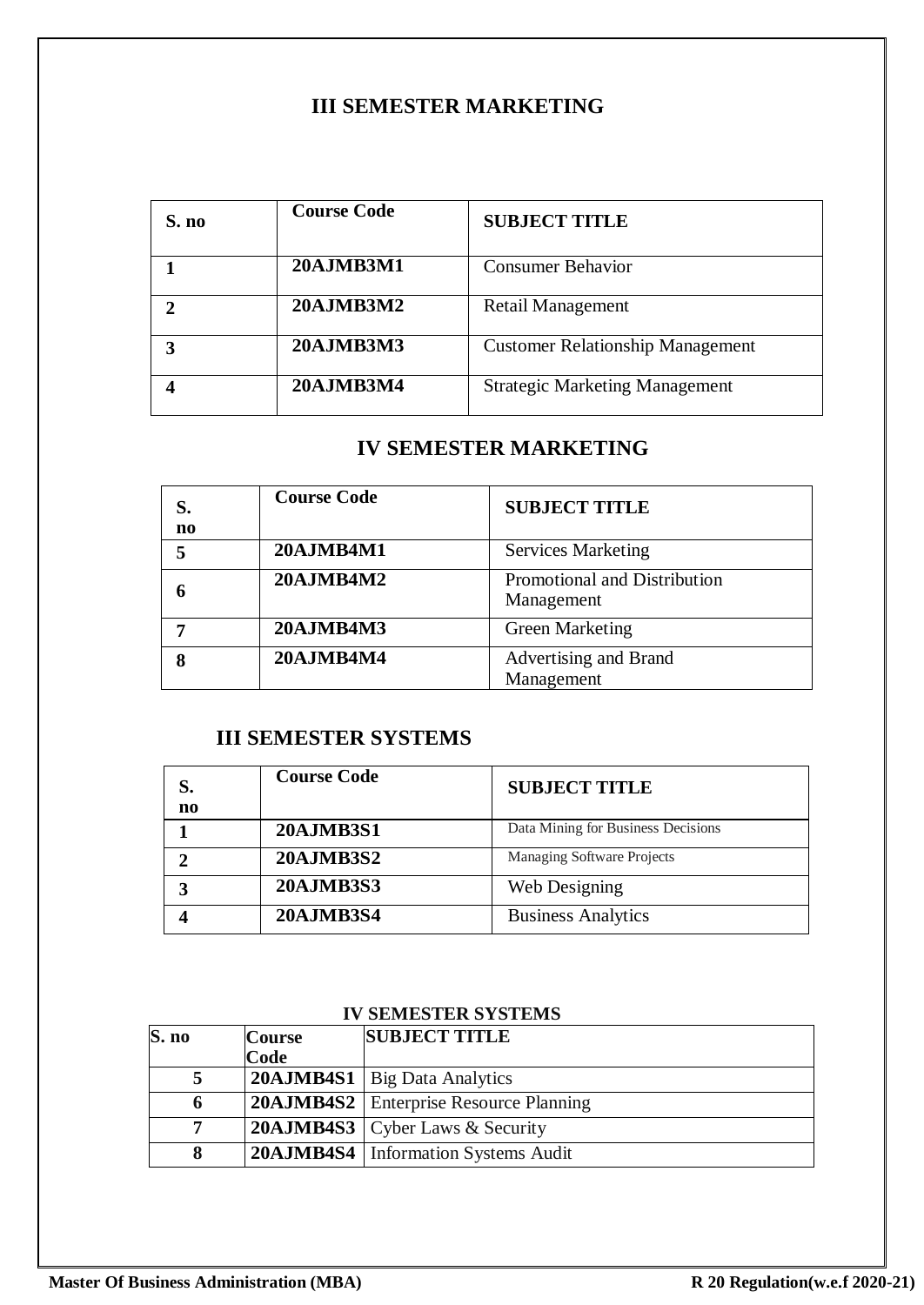| 20AJMB101                  | <b>Management and Organizational Behavior</b>                                                                                                                        | <b>100</b> | 4 | $\bf{0}$ | $\bf{0}$ | 4 |
|----------------------------|----------------------------------------------------------------------------------------------------------------------------------------------------------------------|------------|---|----------|----------|---|
|                            |                                                                                                                                                                      |            |   |          |          |   |
|                            |                                                                                                                                                                      |            |   |          |          |   |
| Objective of the course is | <b>Course Educational Objectives (CEOs):</b>                                                                                                                         |            |   |          |          |   |
|                            | <b>CEO 1:</b> To give a basic perspective of Management.                                                                                                             |            |   |          |          |   |
|                            | CEO 2: To form foundation to study other functional areas of management.<br>CEO 3: To provide the students with the conceptual framework and the theories underlying |            |   |          |          |   |
| Organizational Behaviour.  |                                                                                                                                                                      |            |   |          |          |   |
| Course outcomes (COs):     |                                                                                                                                                                      |            |   |          |          |   |
|                            |                                                                                                                                                                      |            |   |          |          |   |
|                            | Students will be able to understand                                                                                                                                  |            |   |          |          |   |
|                            | <b>CO</b> 1: Evolution of Management and contribution of Management thinkers                                                                                         |            |   |          |          |   |
|                            | <b>CO 2:</b> The relevance of environmental scanning, planning and to take decisions,                                                                                |            |   |          |          |   |
|                            | <b>CO</b> 3: Organizing and controlling                                                                                                                              |            |   |          |          |   |
|                            | <b>CO 4:</b> Individual and group Behavior                                                                                                                           |            |   |          |          |   |

# **Unit – I**

Definition, Nature, Functions and Importance of Management – Evolution of Management thought – Scientific management, administrative management, Haw throne experiments – systems approach - Levels of Management - Managerial Skills - Planning – Steps in Planning Process – importance and Limitations – Types of Plans - Characteristics of a sound Plan - Management By Objectives (MBO) - Techniques and Processes of Decision Making - Social Responsibilities of Business

#### **Unit-II**

Organizing – Principles of organizing – Organization Structure and Design – Types of power - Delegation of Authority and factors affecting delegation – Span of control – Decentralization – Line and staff structure conflicts - Coordination definition and principles - Emerging Trends in Corporate Structure – Formal and Informal Organization- Nature and importance of Controlling, process of Controlling, Requirements of effective control and controlling techniques.

# **Unit – III**

Organizational behavior: Nature and scope – Linkages with other social sciences – Individual roles and organizational goals – perspectives of human behavior - Perception– perceptual process – Learning - Learning Process- Theories - Personality and Individual Differences - Determinants of Personality - Values, Attitudes and Beliefs - Creativity and Creative thinking.

# **Unit – IV**

Motivation and Job Performance – Content and process Theories of Motivation - Leadership - Styles - Approaches – Challenges of leaders in globalized era – Groups – stages formation of groups – Group Dynamics - Collaborative Processes in Work Groups - Johari Window-Transactional Analysis. **Unit – V:**

Organizational conflict-causes and consequences-conflict and Negotiation Team Building, Conflict Resolution in Groups and problem solving Techniques – Organizational change - change process resistance to change - Creating an Ethical Organization.

**Relevant cases have to be discussed in each unit and in examination case is compulsory from any unit.**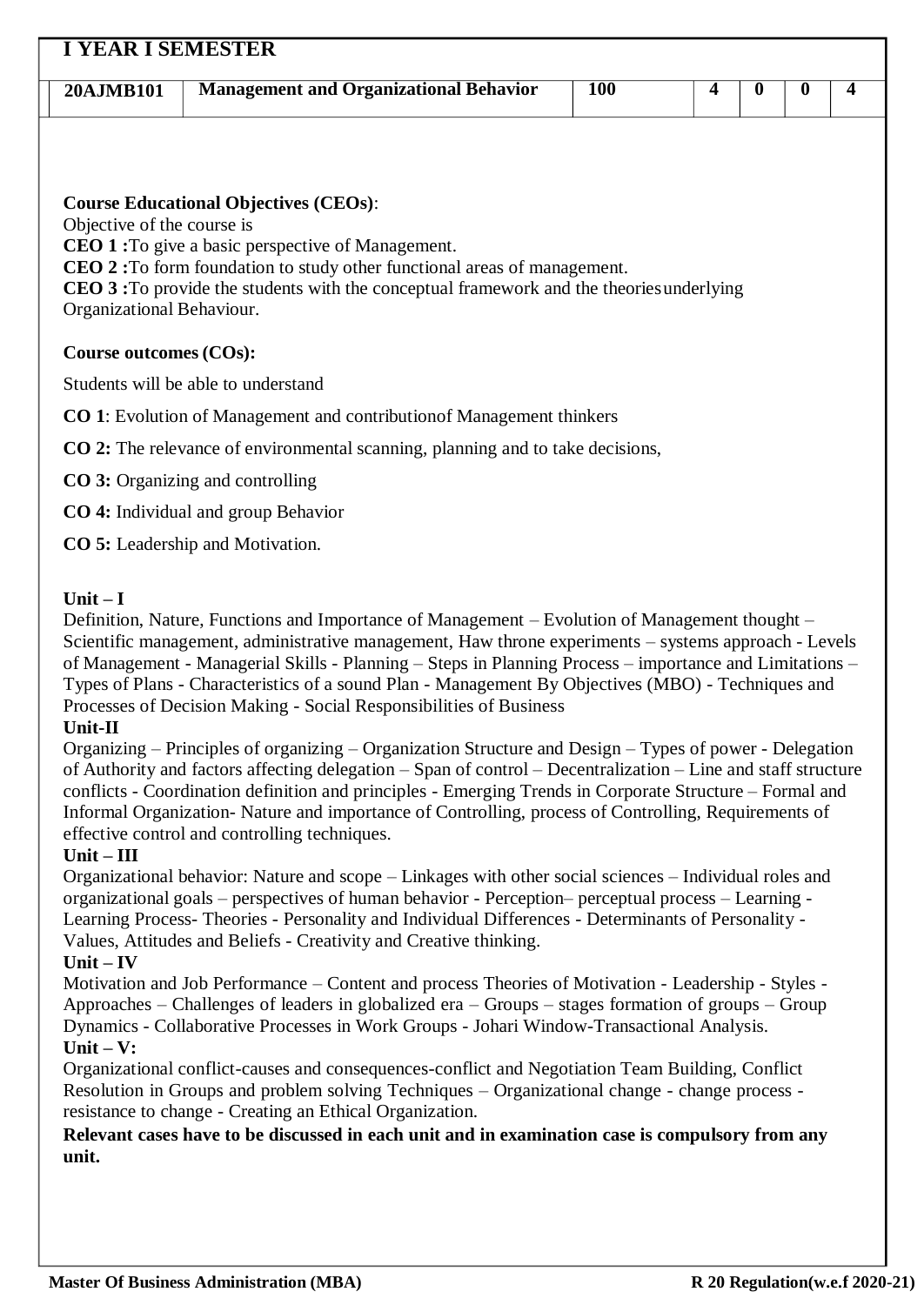1.Harold Koontz, Heinz Weihrich, A.R.Aryasri, Principles of Management, TMH,2010.

2.Dilip Kumar Battacharya, Principles of Management, Pearson,2012.

3.Kumar,Rao,Chhaalill"IntroductiontoManagementScience"CengagePublications,NewDelhi

4.V.S.P.Rao, Management Text and Cases, Excel, Second Edition,2012.

5.K.Anbuvelan,PrinciplesofManagement,UniversitySciencePress, 2013.

6.K.Aswathappa " OrganisationalBehaviour-Text, CasesandGames", Himalaya Publishing House, NewDelhi,2008.

7.Steven L Mc Shane, Mary Ann Von Glinow, Radha RSharma: "OrganisationalBehaviour", TMH Education,NewDelhi,2008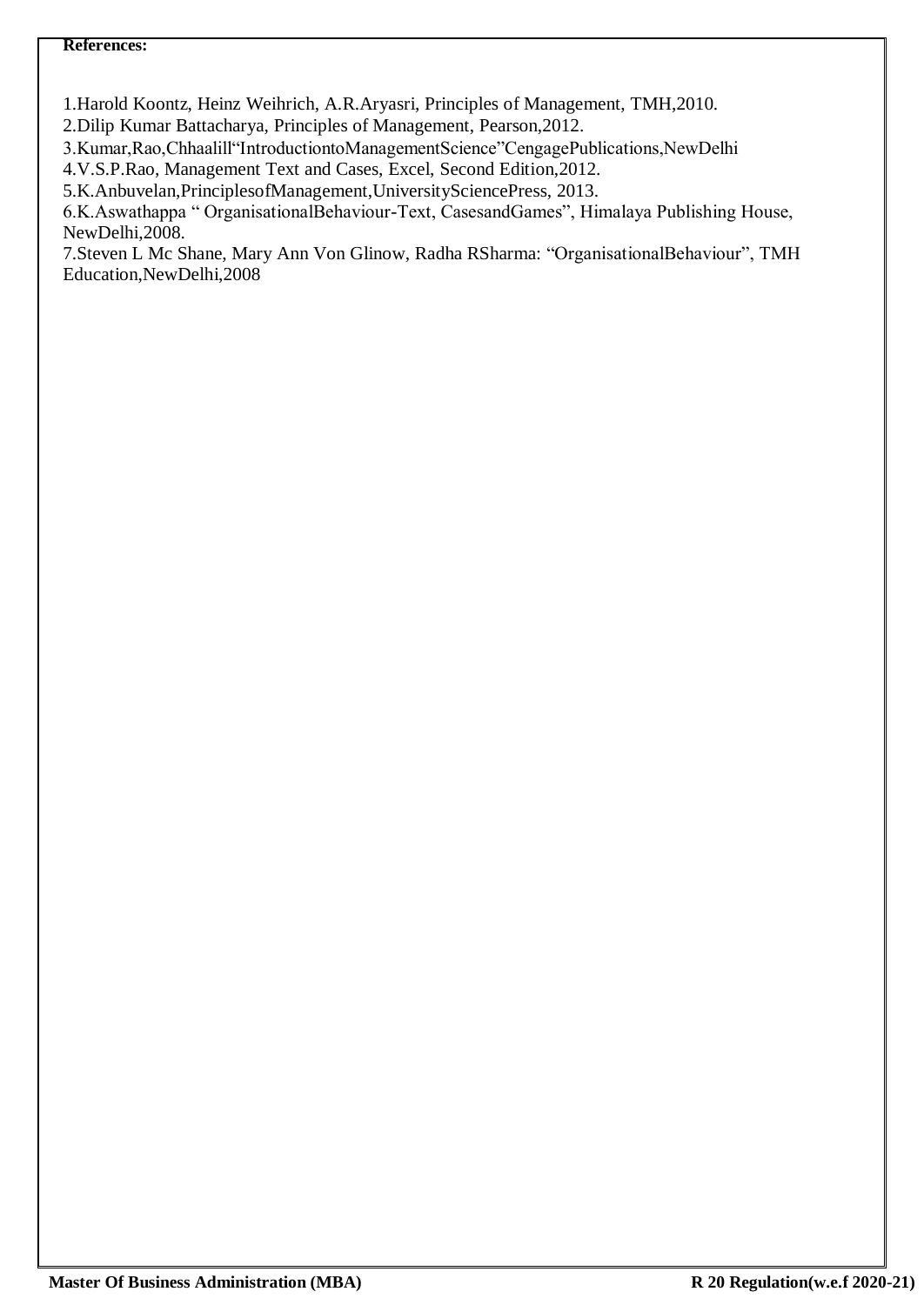| <b>20AJMB102</b> | <b>Managerial Economics</b> |  |  |  |
|------------------|-----------------------------|--|--|--|

This subject seek

**CEO 1 :**To equip the students with the analytical tools of Economics

**CEO 2 :**To apply the same to rational managerial decision-making.

**CEO 3:**To seek to develop economic way of thinking in dealing with practical business problems and challenge.

#### **Course outcomes:**

Upon successful completion of this course students will be able to:

**CO 1 :**Understand the roles of managers in firms

**CO 2 :**Understand the internal and external decisions to be made by managers

**CO 3 :** Analyze the demand and supply conditions and assess the position of a company

**CO 4 :**Design competition strategies, including costing, pricing, product differentiation, and market

environment according to the natures of products and the structures of the markets.

**CO 5:** Analyze real-world business problems with a systematic theoretical framework.

#### **UNIT-I:**

Introduction to Managerial Economics: Nature and Scope- Fundamental Concepts: Incremental reasoning, Concept of Time Perspective, Discounting Principle, Opportunity Cost Principle, Equi -Marginal Concept,-Theory of Firm.

#### **UNIT-II:**

Demand Analysis and Forecasting: Concepts of Demand, Supply, Determinants of Demand and Supply, Elasticities of Demand and Supply- Methods of demand forecasting for established and new products.

#### **UNIT-III:**

Cost and Production Analysis: Cost: Concept and types, Cost-Output Relationships, Cost Estimation, Reduction and Control- Economies and Diseconomies of Scale- Law of Variable Proportions- Returns to Scale- Isoquants-Cobb-Douglas and CES Productionfunctions.

#### **UNIT-IV:**

Theory of Pricing: Price determination under Perfect Competition, Monopoly, Oligopoly and Monopolistic Competitions- Methods of Pricing- Game Theory basics- Dominant Strategy-Nash Equilibrium andPrisoner's Dilemma.

#### **UNIT-V:**

Macro Economics and Business: Concept, Nature and Measurement of National Income- Inflation and Deflation: Inflation - Meaning and Kinds, Types, Causes and measurement of inflation Measures to Control Inflation, Deflation- - Philips curve- Stagflation-Theory of Employment- Business cycles: Policies to counter BusinessCycles.

**Relevant cases have to be discussed in each unit and in examination case is compulsory from any unit.**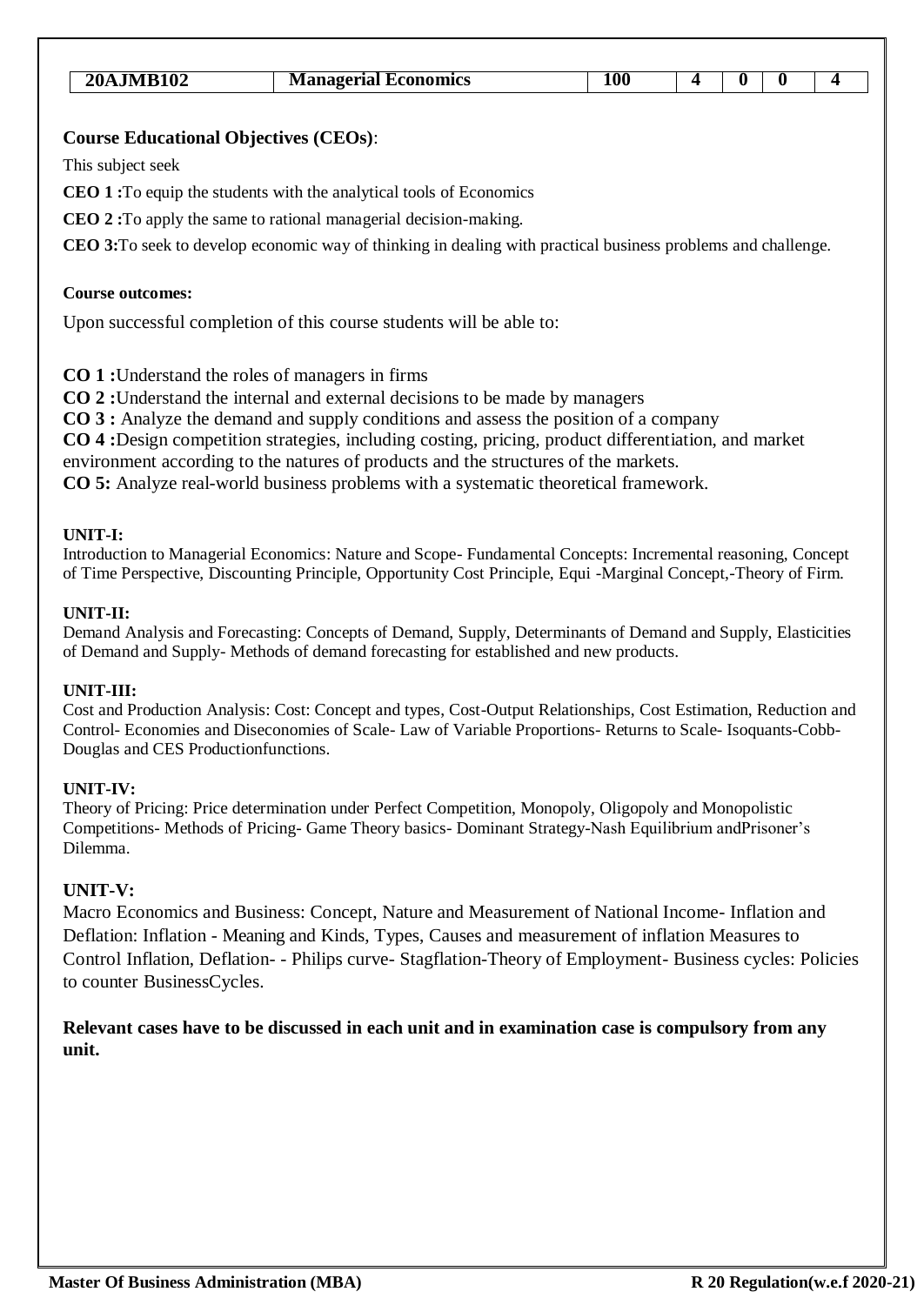- 1. D.M.Mithani, Managerial Economics, Himalaya PublishingHouse
- 2. H.Craig Peterson, W.CrisLewis, Managerial Economics, Pearson,2005.
- 3. Gupta G.S., Managerial Economics, TMH, 1988.
- 4. P.L. Mehta, Managerial Economics, PHI,2001.
- 5. K .KDawett, Modern Economic Theory, Sultan Chand &Sons.
- 6. D.N. Dwivedi, Managerial Economics, 7th Ed, VikasPublishing.<br>7. Rangarajan and Dholkia, Macroeconomics, TMH.
- 7. Rangarajan and Dholkia, Macroeconomics,TMH.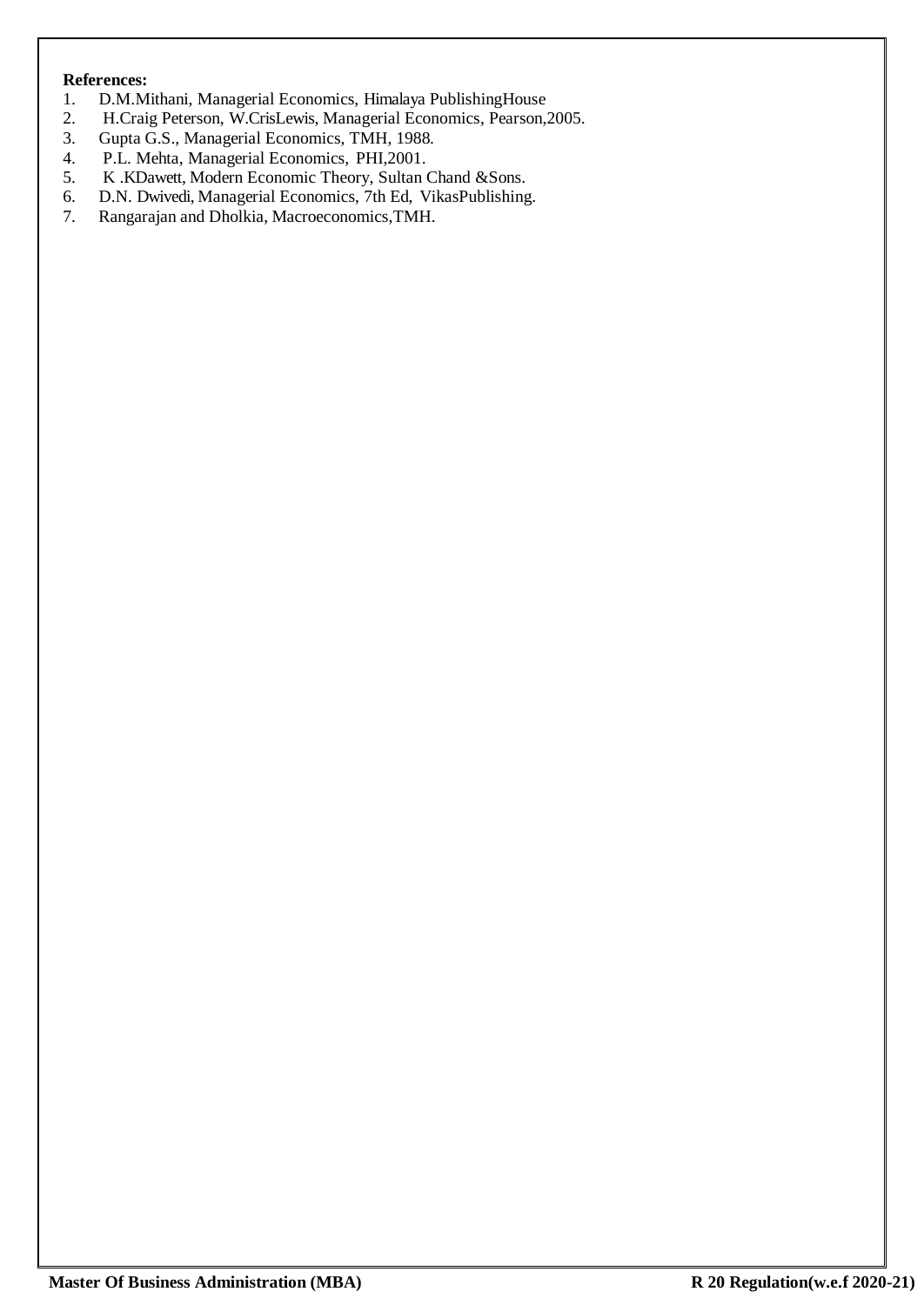| <b>20AJMB103</b> | <b>Accounting for Managers</b> |  |  |  |
|------------------|--------------------------------|--|--|--|

The objective of this course is

**CEO 1 :** To acquaint the students regarding various accounting concepts

**CEO 2 :** To apply the same concepts in managerial decision making.

### **Course Outcomes:**

Upon successful completion of this course students will be able to:

**CO 1:** Understand the accounting process in business.

**CO 2:** To gain a knowledge on application of concepts and principles in preparing.

**CO 3:** To evaluate the tactical decisions of middle level managers relating to cost and management accounting.

**CO 4:** To analyze the financial statements and evaluate the decisions for better investment.

### **Unit – I:**

Financial Accounting- concept, Importance and scope, accounting principles, accounting cycle, journal ledger, trial balance, Preparation of final accounts with adjustments.

### **Unit – II:**

Analysis and interpretation of financial statements – meaning, importance and techniques, ratio analysis, Fund flow analysis, cash flow analysis.

### **Unit – III:**

Cost accounting–meaning, importance, methods, techniques; classification of costs and cost sheet; Inventory valuation methods- LIFO, FIFO, HIFO and weighted average method, an elementary knowledge of activity based costing.

# **Unit – IV:**

Management accounting – concept, need, importance and scope; budgetary control-meaning, need, objectives, essentials of budgeting, different types of budgets and their preparation.

# **Unit-V:**

Standard costing and variance analysis (materials, labour)-Marginal costing and its application in managerial decision making, Break Even Analysis.

#### **Relevant cases have to be discussed in each unit and in examination case is compulsory from any**

#### **unit. References:**

1. MAHESWARI AND MAHESWARI" Financial Accounting", Vikas Publishing House, New Delhi, 2013. 2. Pandey, I.M. Management Accounting, Vikas Publishing House, NewDelhi.

3. Horngen, Sundem& Stratton, Introduction to Management Accounting, Pearson Education, NewDelhi.

4. Hansen &Mowen, Cost Management, ThomsonLearning.

5. Mittal, S.N.ManagementAccountingandFinancialmanagement,ShreeMahavirBookDepot,New Delhi.

6.Jain S.P. and Narang K.L. Advanced Cost Accounting, Kalyani PublishersLudhiana.

7. Khan M.Y. and Jain, P.K. Management Accounting, TMH, N.Delhi.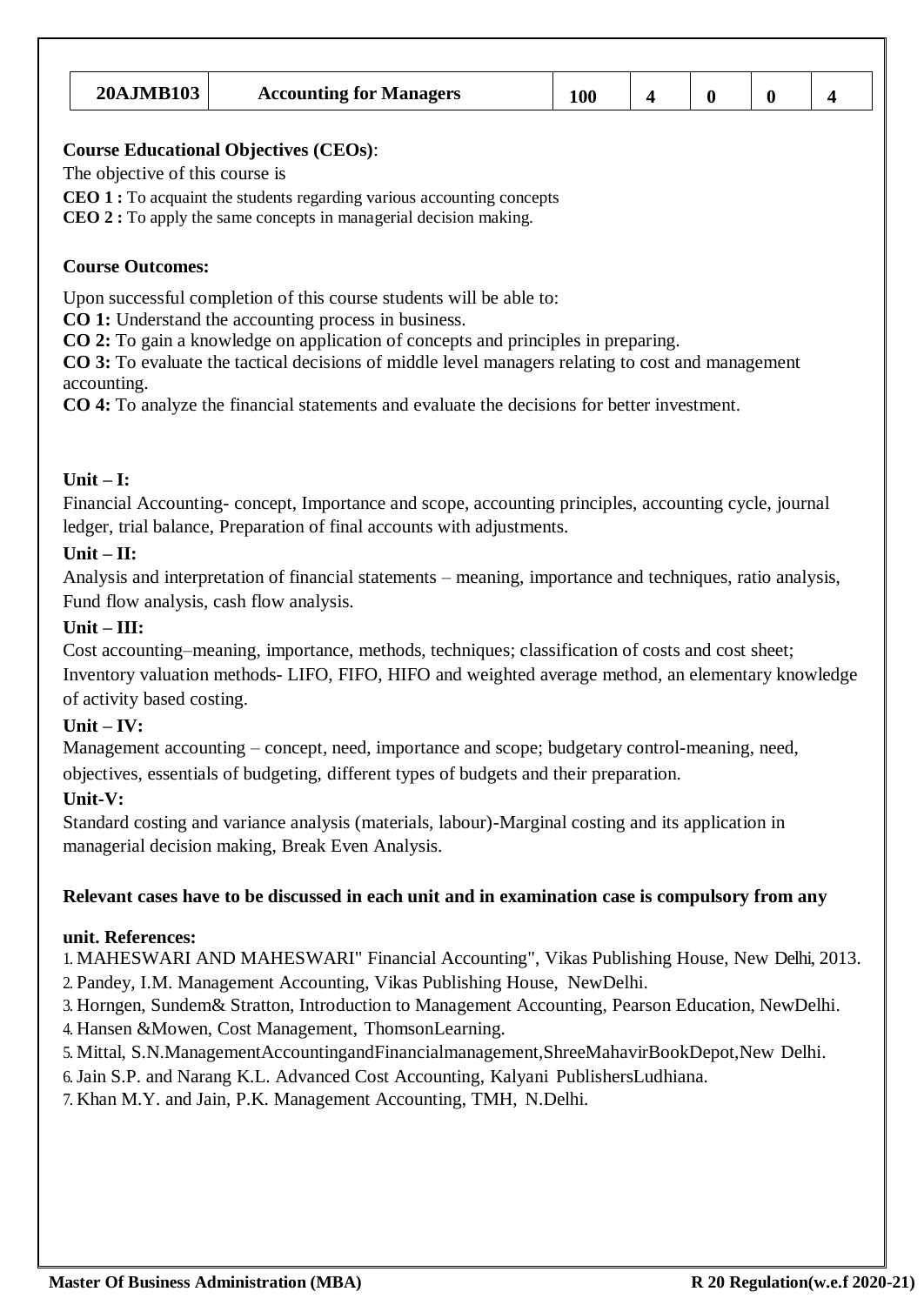| 20AJMB104   Quantitative Analysis for Business Decisions | 100 |  |  |
|----------------------------------------------------------|-----|--|--|

Students would be able

**CEO 1 :**To acquire an understanding of descriptive statistical tools like measures of central tendency & measures of variation

**CEO 2 :**To apply these tools to real life situations.

#### **Course outcomes:**

On successful completion of this course students will be able to:

**CO 1 :**Explain and discuss the researcher's work (model)

**CO 2 :**Elucidate basic statistical concepts and tests used in educational research

**CO 3 :**Use statistics programs

**CO 4 :**Demonstrate their competence and confidence in using descriptive statistics

**CO 5 :**Understand and master the handling of data and employ proper analyses

#### **Unit I**

Basic Mathematical & Statistical Techniques: Linear, Quadratic, Logarithmic and Exponential Functions-Permutations and Combinations – Matrices - Elementary operations of matrices.

#### **Unit II**

Measures of Central Tendency – Measures of Dispersion –Simple Correlation and Regression Analysis Concept of Probability- Probability Rules – Joint and Marginal Probability – Baye's Theorem- Probability Distributions- Binomial, Poisson, Normal and Exponential ProbabilityDistributions.

#### **UNIT III**

Introduction to Decision Theory: Steps involved in Decision Making, different environments in which decisions are made, Criteria for Decision Making, Decision making under uncertainty, Decision making under conditions of Risk-Utility as a decision criterion, Decision trees, Graphic displays of the decision making process, Decision making with an activeopponent.

#### **Unit-IV**

Sampling and Sampling Distributions – Estimation – Point and Interval Estimates of Averages and proportions of small and Large Samples –Concepts of Testing Hypothesis –One Sample Test for Testing Mean and Proportion of Large and Small Samples.

#### **Unit-V**

Tests Two Samples –Tests of Difference between Mean and Proportions of Small and Large Samples – Chi- square Test of Independence and Goodness of Fitness- Analysis of Variance.

#### **Relevant cases have to be discussed in each unit and in examination case is compulsory from any**

#### **unit.**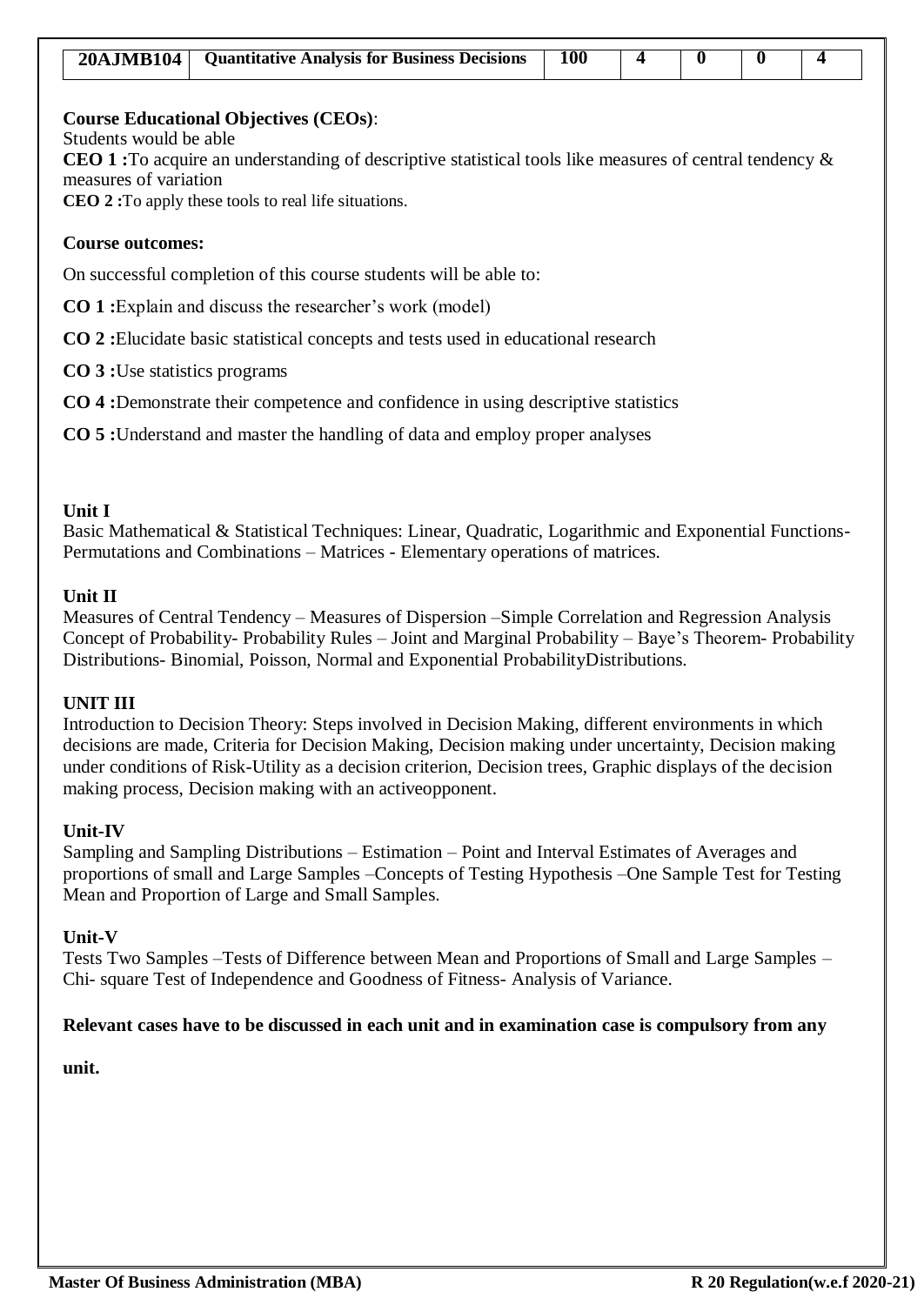1. N.D.Vohra:"QuantitativeTechniquesinManagement",Tata-McGrawHillPrivateLimited,NewDelhi, 2011.

2. Gupta S.P: "Statistical Methods", S. Chand and Sons, NewDelhi.

3. AnandSharma:"QuantitativeTechniquesforBusinessdecisionMaking",HimalayaPublishers,New Delhi,2012.

- 4. D P Apte: "Operation Research and Quantitative Techniques", Excel Publication, NewDelhi,2013.
- 5. Hamdy, A.Taha: "Operations Research: An Introduction", Prentice-Hall of India, New Delhi2003.
- 6. Anderson: "Quantitative Methods for Business", Cengage Learning, NewDelhi2013.
- 7. Sancheti,Dc&VKKapoor,"BusinessMathematics",SChandandSons,NewDelhi.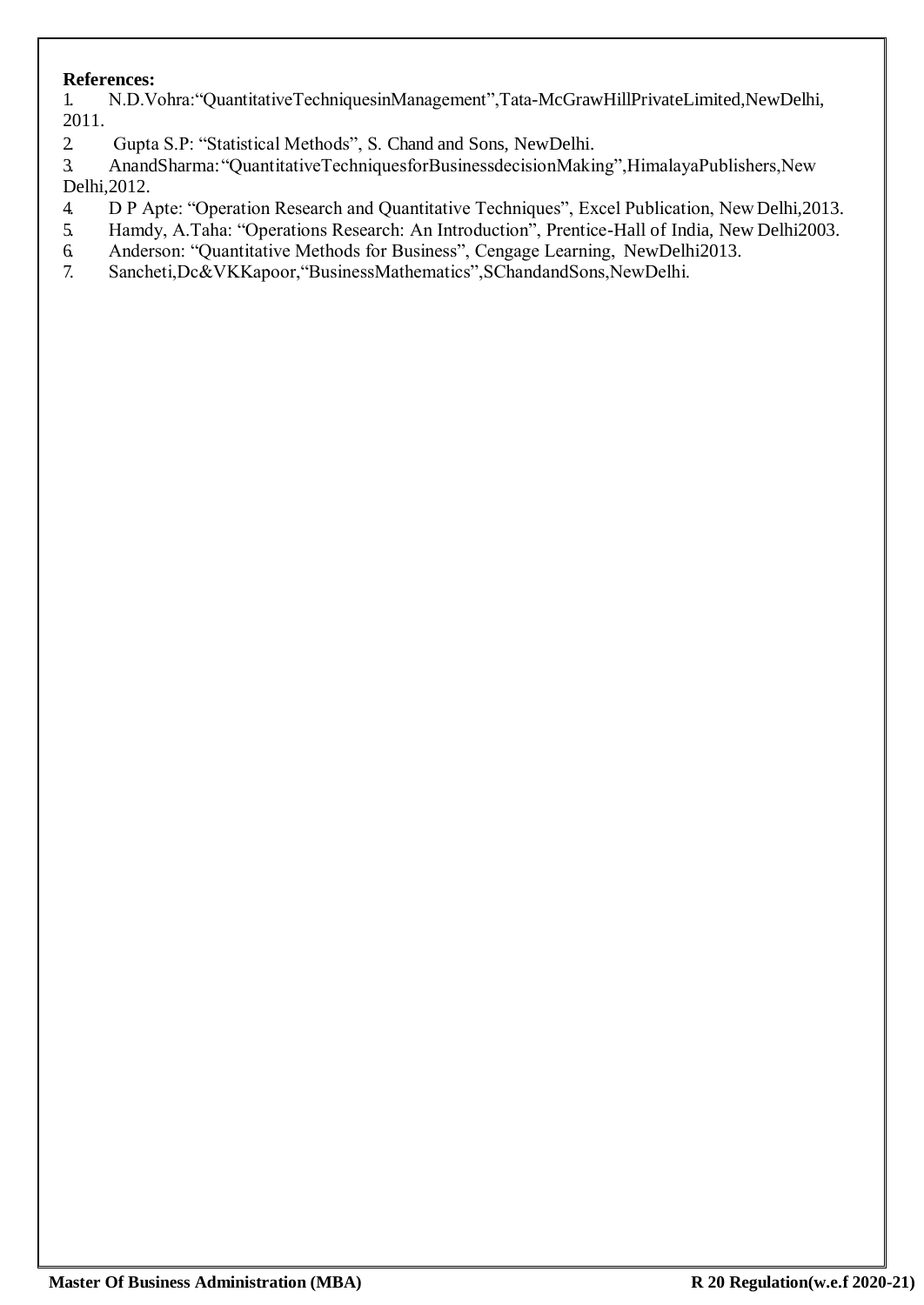| <b>20AJMB105</b> | <b>Legal and Business Environment</b> |  |  |  |
|------------------|---------------------------------------|--|--|--|

**CEO 1 :**To acquaint students with the issues of Indian business environment in which business has to operate

**CEO 2 :**To relate the impact of environment on business in an integrated manner.

**CEO 3:**To give an exposure to important commercial and industrial laws.

#### **Course Outcome:**

Students will be able to understand

**CO 1:** Business Laws related to incorporating acompany

**CO 2:** Importance of Ethics in Business

**CO 3 :**Practical aspects involved relating to Business Law

### **UNIT-I**

Introduction: Concept of Business Environment-Definition-Characteristics-Environmental factors, Importance at national and international level – problems and challenges – Environmental Scanning: Importance, Process of scanning- NITI Aayog: It's Role in Economic Development of India- Technological Environment: Features, Its impact on Business, Restraints on TechnologicalGrowth.

#### **UNIT-II**

Economic and Political Environment: Concept-Definition of Economic Environment-Economic Systems-Relative merits and demerits of each systems-Economic Policies-Monetary-Fiscal- Industrial policies since independence and their significance – regulatory and promotional framework . Structure of Indian Economy- Nature and significance. Economic Planning- Objectives, Merits, Limitations- Concept and Meaning of PoliticalEnvironment.

#### **UNIT-III**

Legal Environment: - Business Law: Meaning, scope and need for Business Law- Source of Business Law-Indian Contract Act 1872: Its Essentials, Breach of Contract and remedies. Intellectual Property Rights. Negotiable Instruments Act 1881.

#### **UNIT-IV**

Company Act 2013: Memorandum and alteration of Articles of Association-Partnership Act 1932: Duties of Partners- Dissolution of Partnership-Information Technology Act 2000: Digital signature-Cyber Frauds.

#### **UNIT-V**

Miscellaneous Acts: Sales of Goods Act 1930-Sale- agreement to Sale – Implied Conditions and Warranties- Consumer Protection Act 1986- Competition Act- Environment (Protection) Act 1986- Foreign Exchange Management Act (FEMA).

### **Relevant cases have to be discussed in each unit and in examination case is compulsory from any unit.**

References: 1. Francis Cherunillam, Business Environment, Himalaya Publishers.

- 2. K.Aswathappa, Essentials of Business Environment, HimalayaPublishers.
- 3. P.K.Dhar, Indian Economy Growing Dimensions, Kalyani Publishers4.
- 4. N.D.Kapoor , Mercantile Law, Sultan ChandPublishers.
- 5. Chaula and Garg, Mercantile Law, KalyaniPublishers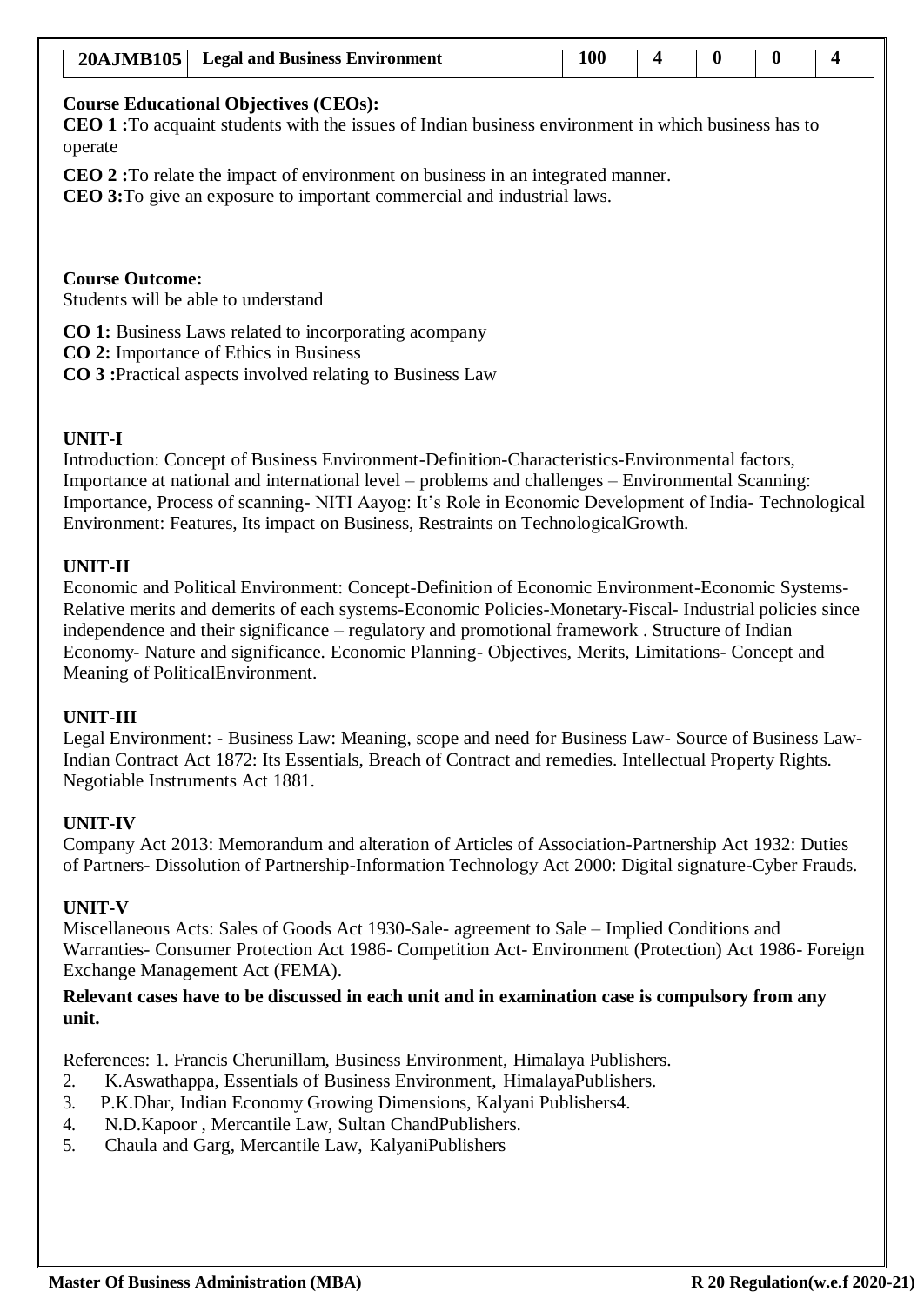| <b>Business Communication and Soft skills</b><br><b>20AJMB106</b>                                                                                                                                                                                                                 | <b>100</b> | 2 | 0 | 4 |
|-----------------------------------------------------------------------------------------------------------------------------------------------------------------------------------------------------------------------------------------------------------------------------------|------------|---|---|---|
| <b>Course Educational Objectives (CEOs):</b><br><b>CEO 1:</b> To acquaint the students with fundamentals of communication.<br><b>CEO 2</b> : To help them honing oral, written and non-verbal communication skills<br><b>CEO 3:</b> To transform them as effective communicators. |            |   |   |   |
| <b>Course Outcome:</b><br>Upon completion of the course the student is able to                                                                                                                                                                                                    |            |   |   |   |
| CO 1: Understand communication process<br><b>CO 2:</b> Analyze synthesis and apply conceptual frameworks to business issues                                                                                                                                                       |            |   |   |   |

# **Unit – I**

Purpose and process of communication: Objectives of Communication-Process of Communication- Types of communication; noise, listening skills, Types of listening, essentials of good listening and tips. **LAB: LISTENING AND SPEAKING SKILLS-** Conversational skills (formal and informal) – group discussion. Listening to lectures, discussions, talk shows, news programmes, dialogues from TV/radio/Ted talk/Podcast – watching videos on interesting events on YouTube.(Presenting before the class).

# **Unit – II**

**Managing Organizational Communication:** Formal and Informal Communication- Interpersonal and Intrapersonal communication- Role of Emotion in Interpersonal Communication- Barriers to Interpersonal Communication- Exchange Theory-Gateways for Effective Interpersonal Communication.

# **LAB:**

Choosing the organization – goal setting - time management — leadership traits – team work – communicating across teams- designing career and life planning.

# **Unit – III**

**Non verbal communication and Body Language:** Kinesics, Proxemics, Paralanguage, Haptics, handshakes, appropriate body language and mannerisms for interviews: business etiquettes- across different cultures.

**LAB:** Understanding Body Language Aspects and presenting oneself to an interviewer, Proper handshakes**.**

# **Unit – IV**

**Written communication:** mechanics of writing, report writing- business correspondence-business letter format- Meetings and managing meetings- Resume writing-Formats andSkills.

**LAB:** Writing job applications – cover letter – resume – emails – letters – memos – reports – blogs – writing forpublications.

# **Unit- V**

**Presentation skills:** prerequisites of effective presentation, format of presentation; Assertiveness – strategies of assertive behavior; Communication skills for group discussion and interviews, Interview Techniques.

LAB: Designing presentations and enhancing presentation skills.

**Relevant cases have to be discussed in each unit and in examination case is compulsory from any unit.**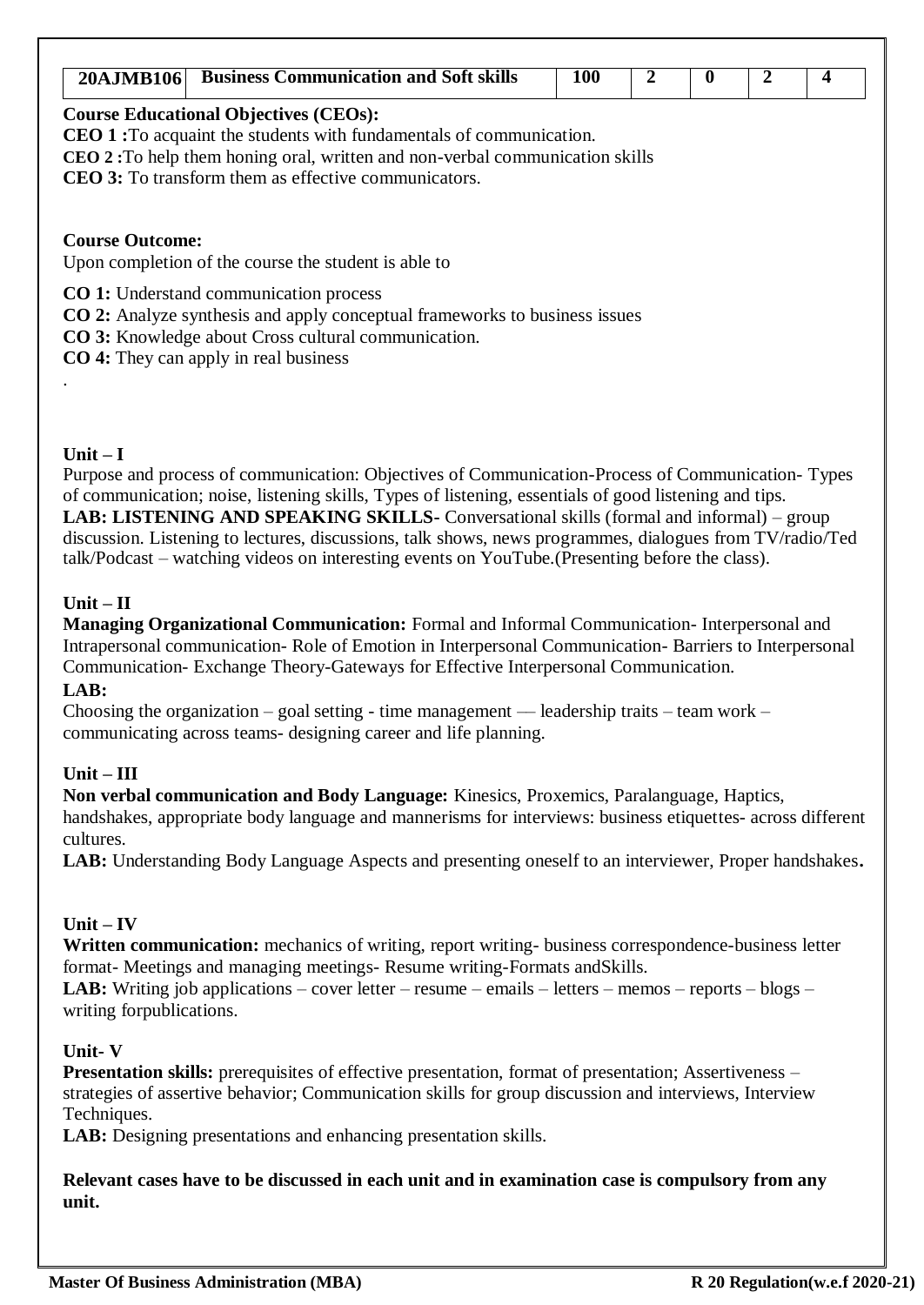- 1. Mallika Nawal: "Business Communication", Cengage Learning, New Delhi, 2012.
- 2. EdwinA.Gerloff, JerryC.Wofford,Robert Cummins Organisational Communication:The keystone to managerial effectiveness.
- 3. Meenakshi Rama: "*Business Communication*", Oxford UniversityPress,NewDelhi C.S.G.KrishnamacharyuluandDr.LalithaRamakrishnan,BusinessCommunication, Himalaya Publishing House,Mumbai
- 4. Paul Turner: "*Organisational Communication*", JAICO Publishing House, NewDelhi.
- 5. SathyaSwaroopDebasish,BhagabanDas""*BusinessCommunication*",PHIPrivateLimited, New Delhi, 2009
- 6. R.K.Madhukar: "Business Communication", Vikas Publishing House, New Delhi, 2012.
- 7. Kelly M Quintanilla, Shawn T.Wahl:"Business and Professional Communication" , SAGE,NewDelhi,2012.
- 8. Sangita Mehta, NeetyKaushish: "Business Communication", University SciencePress, New Delhi,2010.
- 9 Anjali Ghanekar: "Business Communication Skills", Everest Publishing House, NewDelhi,2011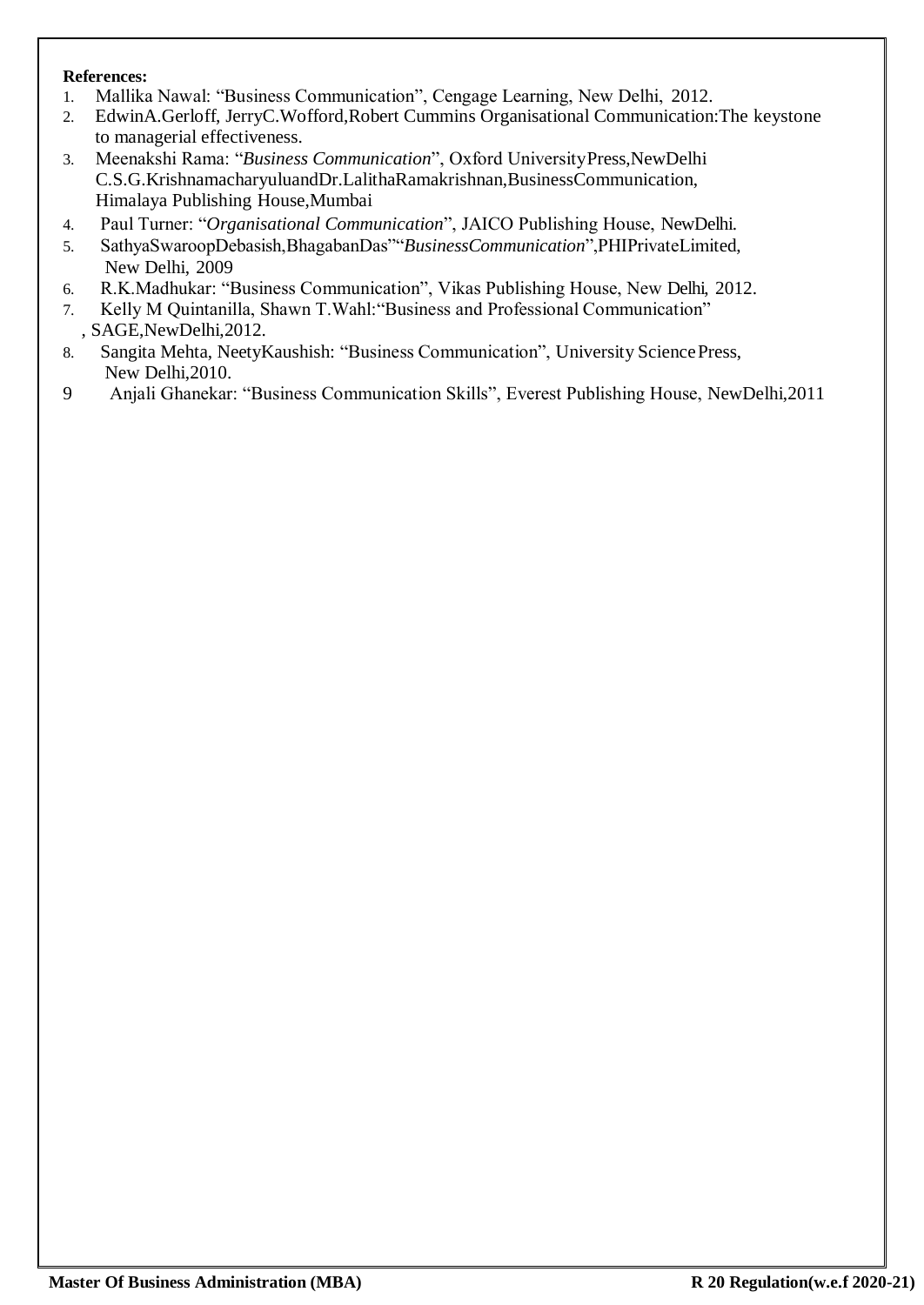The objective of this course is

- **CEO 1 :** To enhance the ability of class members to interact effectively with people fromcultures other than their own, in the context of international business.
- **CEO 2 :** To significantly improve the ability of practicing managers to be effective globalmanagers

#### **Course Outcomes :**

On successful completion of the course students will be able to:

**CO 1:**Demonstrate an integrative understanding of the ethical and social issues in cross-cultural management and negotiation.

**CO 2:**Identify the key issues raised by international business cases in cross-cultural management.

# **Unit – I**

.

Introduction – Concept of Culture for a Business Context; Brief wrap up of organizational culture  $\&$  its dimensions; Cultural Background of business stakeholders [managers, employees, shareholders, suppliers, customers and others] – An Analytical framework.

#### **Unit – II**

Culture and Global Management – Global Business Scenario and Role of Culture. Framework for Analysis; Elements & Processes of Communication across Cultures; Communication Strategy for/ of an Indian MNC and Foreign MNC & High-Performance Winning Teams and Cultures; Culture Implications for Team Building.

#### **Unit – III**

Cross Culture – Negotiation & Decision Making – Process of Negotiation and Needed Skills & Knowledge Base – Overview with two illustrations from multicultural contexts [India – Europe/ India – US settings, for instance]; International and Global Business Operations- Strategy Formulation & Implementation; Aligning Strategy, Structure & Culture in an organizational Context.

#### **Unit – IV**

Global Human Resources Management – Staffing and Training for Global Operations – Expatriate – Developing a Global Management Cadre.. Motivating and Leading; Developing the values andbehaviours necessary to build high-performance organization personnel [individuals and teams included] – Retention strategies.

#### **Unit – V**

Corporate Culture – The Nature of Organizational Cultures Diagnosing the As is Condition; Designing the Strategy for a Culture Change Building; Successful Implementation of Culture Change Phase; Measurement of ongoing Improvement.

**Relevant cases have to be discussed in each unit and in examination case is compulsory from any unit.**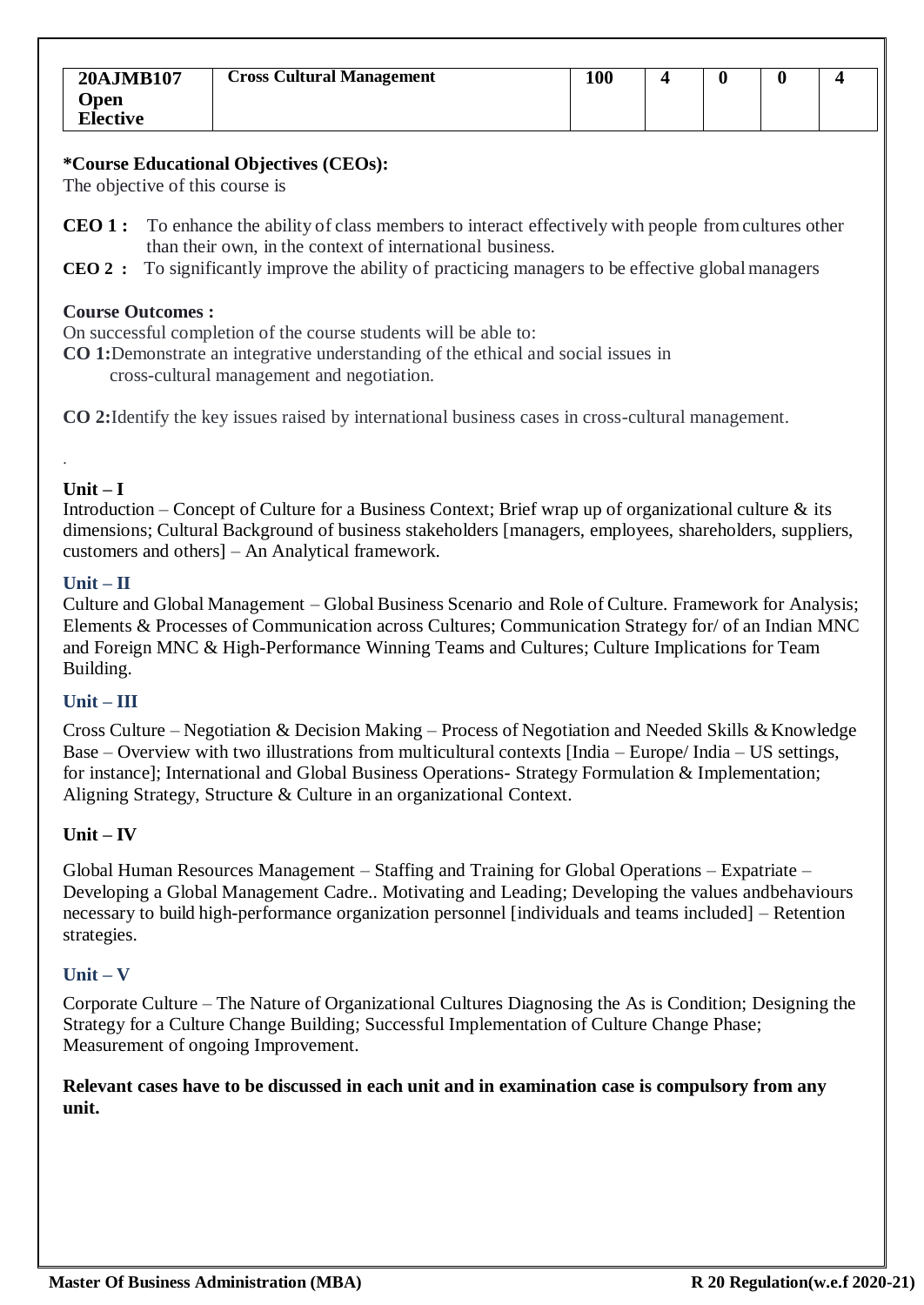- 1. Cashby Franklin, Revitalize your corporate culture: PHI,Delhi
- 2. Deresky Helen, International Management: Managing Across Borders and Cultures, PHI,Delhi
- 3. EsennDrlarry, Rchildress John, The Secret of a Winning Culture: PHI,Delhi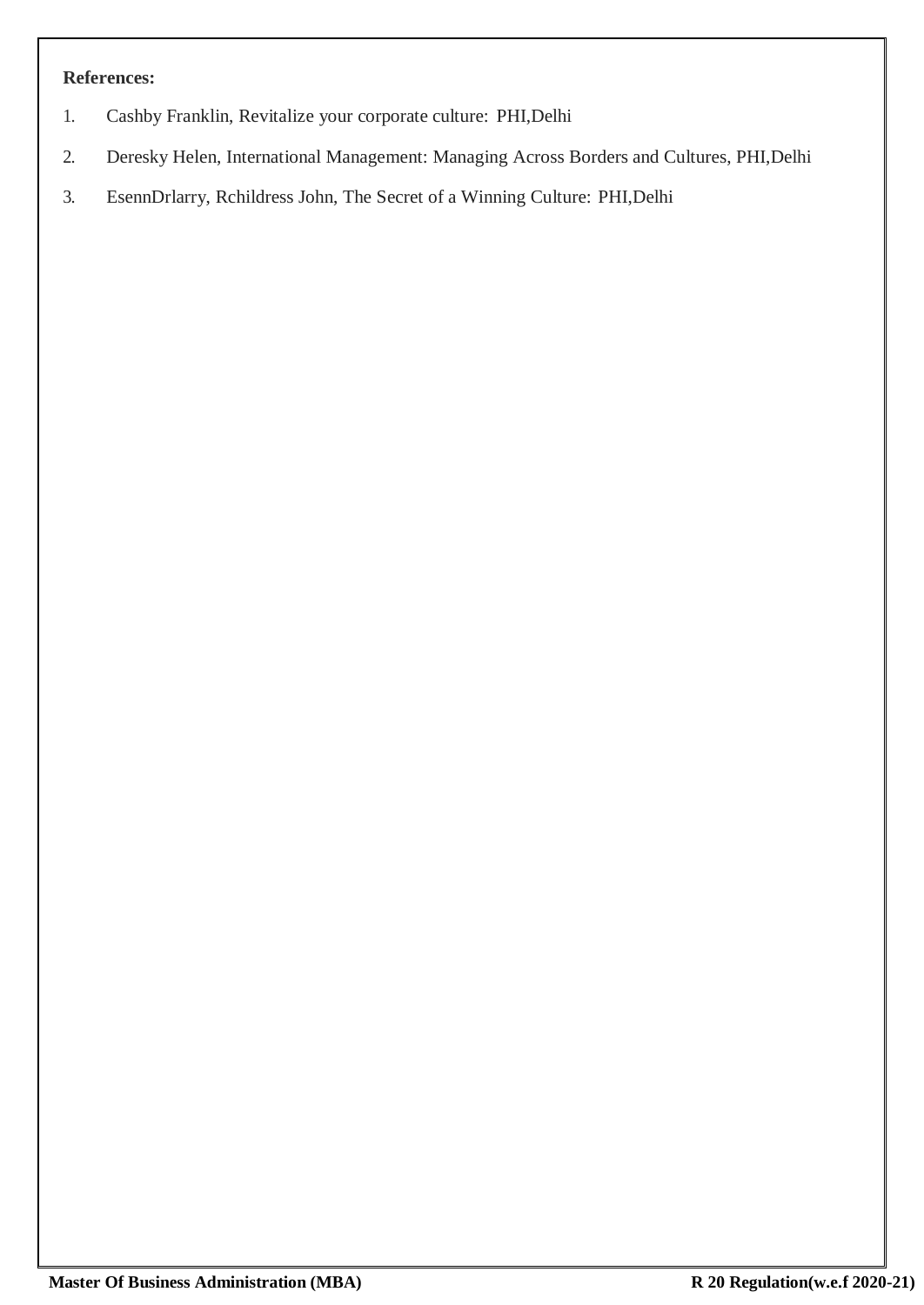| <b>20AJMB107</b> | <b>Rural Innovation projects</b> | 100 |  |  |
|------------------|----------------------------------|-----|--|--|
| Open             |                                  |     |  |  |
| <b>Elective</b>  |                                  |     |  |  |

To make the students understand various natural resources and their importance in rural development.

#### **Course Outcomes :**

Students will be able to understand :

**CO 1:** The Structure of Indian Constitution

**CO 2 :**Social Innovation in Rural Areas

### **Unit-I**

Definition and meaning of Resources, Types of Rural Resources, Natural and Man-made, Characteristicsof Resources, Importance of different resources in Rural Development. Rural Governance and Administration in India- Pre & Post independence- Elements of Indian constitution Constitutional amendment to Panchayati Raj system- Development (Department) Administration in Rural India.

# **Unit-II**

Land Resources development experience: Classification of land based on utility, Soils – Structure and importance, Properties of Soil- Physical and Chemical, Soil Conservation- methods and importance. Status of Rural Development in the SAARC countries.

### **Unit-III**

Human Resources Dimensions of Rural Development-Quantitative aspects of rural human resource (Gender & Age wide classification, Density, Issue in rural human resources- Scarcity, lack of skill, attitude, and social status). Food security and public distribution system-Rural Financial Sector –Sources of Rural Credit: Institutional and Non Institutional - Service Delivery System in Rural areas, Rural Infrastructural Sector and Millennium Development Goals Housing in Rural Areas.

#### **Unit-IV**

Approaches of Rural Development in India- institutional, technological, area and target group, participatory, individualistic. Rural Development Policies during different plan periods. Strategies of Rural Development – growth oriented strategy, Welfare strategy, Responsive strategy, Holistic strategy, rightbased strategy. PURA Model.

# **Unit-V**

Review of Rural Development Programmes in the area of agricultural sector – crop, non- crop, livestock, fishery, forestry. Review of Rural Development Programmes in area of Social Sectors – Health, Sanitation and Education. Project Planning and Management.

### **Relevant cases have to be discussed in each unit and in examination case is compulsory from any unit.**

#### **References:**

- 1. Rural Development: Principles, Policies and Management, Katar Singh, SagePublications India Pvt. Ltd.,2009.
- 2. Soil & Water Conservation & Watershed Management Hardcover 2012, Singh PKMahnot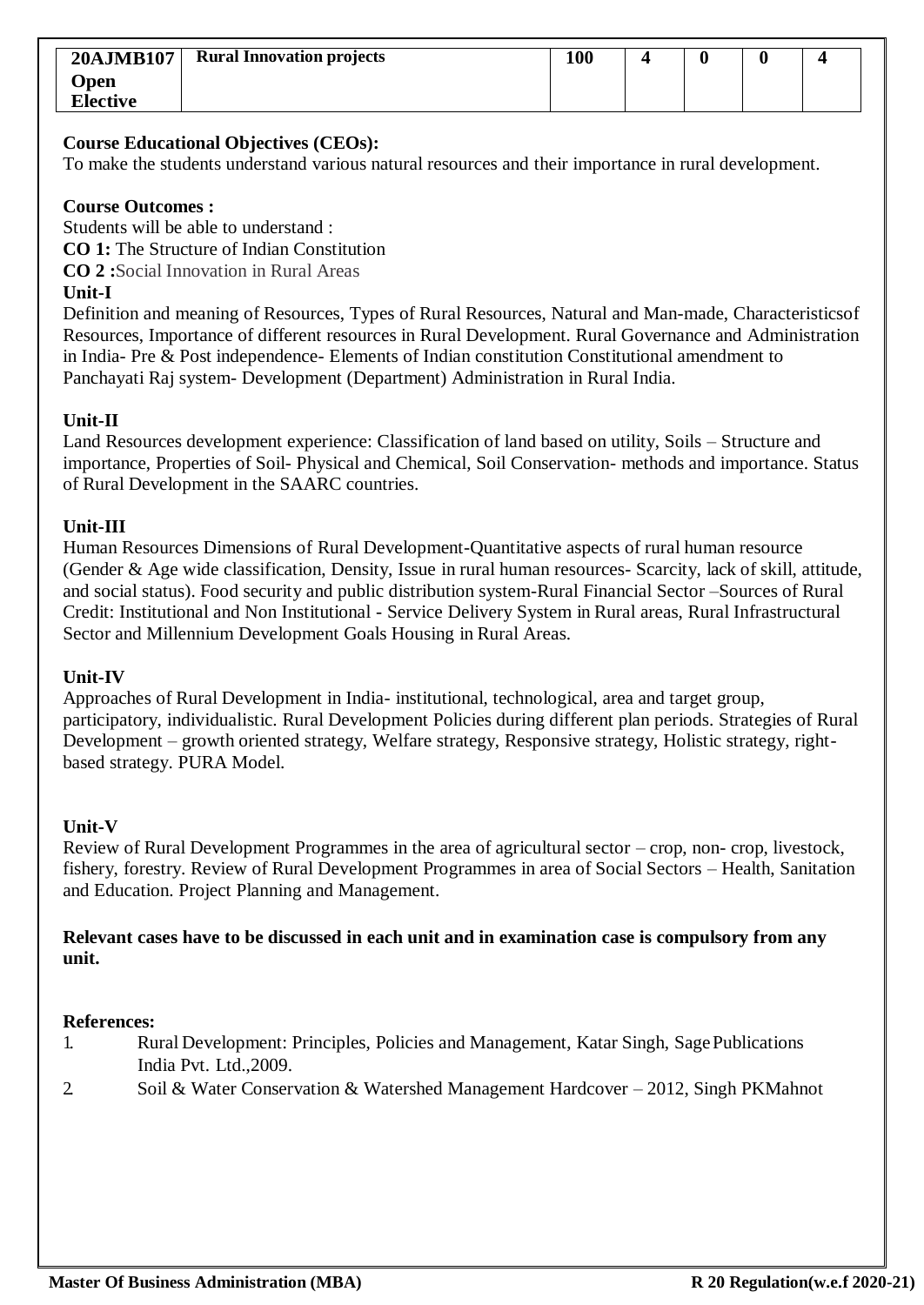| <b>20AJMB107</b><br>Open<br><b>Elective</b> | <b>MOOCs: SWAYAM/NPTEL- Related to</b><br><b>Management Courses other than listed</b><br>courses in the syllabus | 100 |  |  |
|---------------------------------------------|------------------------------------------------------------------------------------------------------------------|-----|--|--|

**NOTE: Students opting for SWAYAM should register for 12 weeks course and need to produce the Pass certificate with minimum 40% (Percentage) for receiving the Academic Credits. The actual percentage mentioned on the certificate will be transferred to the marks memo.**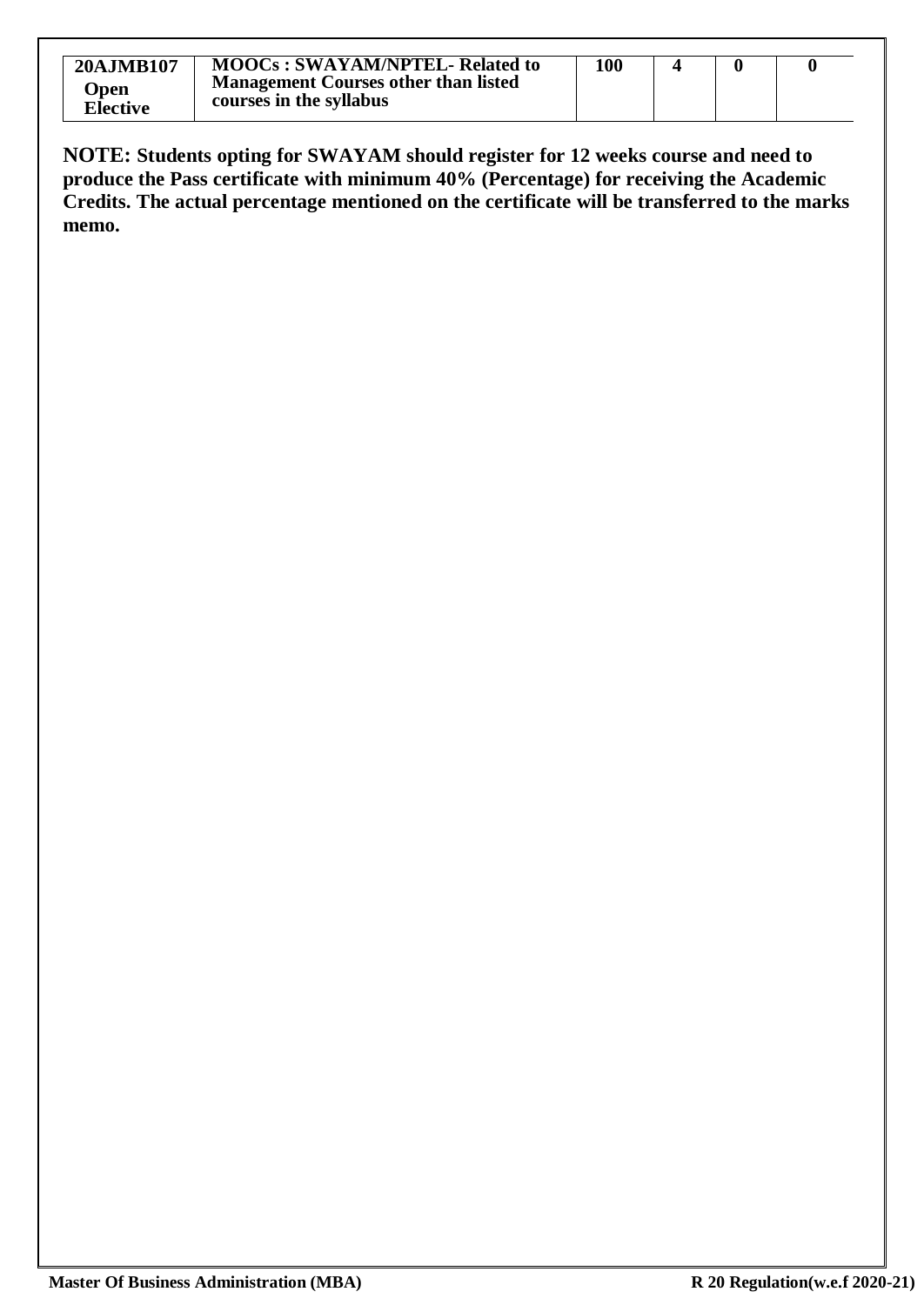| <b>20AJMB108</b> | <b>Business Communication and Soft</b><br>skills Lab | 50 |  |  |
|------------------|------------------------------------------------------|----|--|--|
|                  |                                                      |    |  |  |

To understand the importance of oral and written communication and its applications in Business

### **Course Outcomes :**

Students will be able to understand

**CO 1:** The importance of Communication in Business

**CO2:** To develop writing skills and presentation

**CO 3:** Writing business proposals and letters

**CO 4:** Application of business communication in the self-development process.

# **(LAB):**

**EvaluationProcess:**

i) For practical (LAB) subject the distribution shall be **20 marks** for internal evaluation and **30 marks** for the semester end examinations. There shall be continuous evaluation by the internal subject teacher during the semester for **20** internal marks. Out of the **20 marks internal, 10** marks shall be for day-to-day performance(**5marksforday-to-dayevaluationand5marksforRecord**)and**10 marks**shallbeevaluatedbyconductinganinternaltesttowardstheendofsemester.

**ii)** SemesterEndexaminationshallbeconductedbytheteacherconcernedandexternal examiner for **30 marks. Three QUESTIONS will be given in the external examination from the activities listed in each unit. Each question carries 10 marks. Duration of the examination is 90minutes.**

Unit: 1

**Listening and speaking skills-** Conversational skills (formal and informal) – group discussion. Listening to lectures, discussions, talk shows, news programmes, dialogues from TV/radio/Ted talk/Podcast – watching videos on interesting events on YouTube. (Presenting before the class).

# **Activities for Unit-1:**

- 1. Dos and Don'ts of Group Discussions.
- 2. Tell me about yourself.
- 3. Self SWOT Analysis
- 4. Analysis of Academic Video clip uploaded on the system for thestudent.
- 5. News Presentation- Currentaffairs.

Unit – II

# **Organizational Communication:**

Choosing the organization – goal setting - Time management — leadership traits – Team work – communicating across teams- designing career and life planning.

# **Activities for Unit-II:**

- 1. Individual goal setting process / SMARTgoals.
- 2. Designing a team activity to be conducted in the class.
- 3. Preparing a schedule plan for conducting an event (with proper timemanagement).
- 4. Designing a self career plan.
- 5. Prepare a time management chart for your daily schedule.(Prioritization)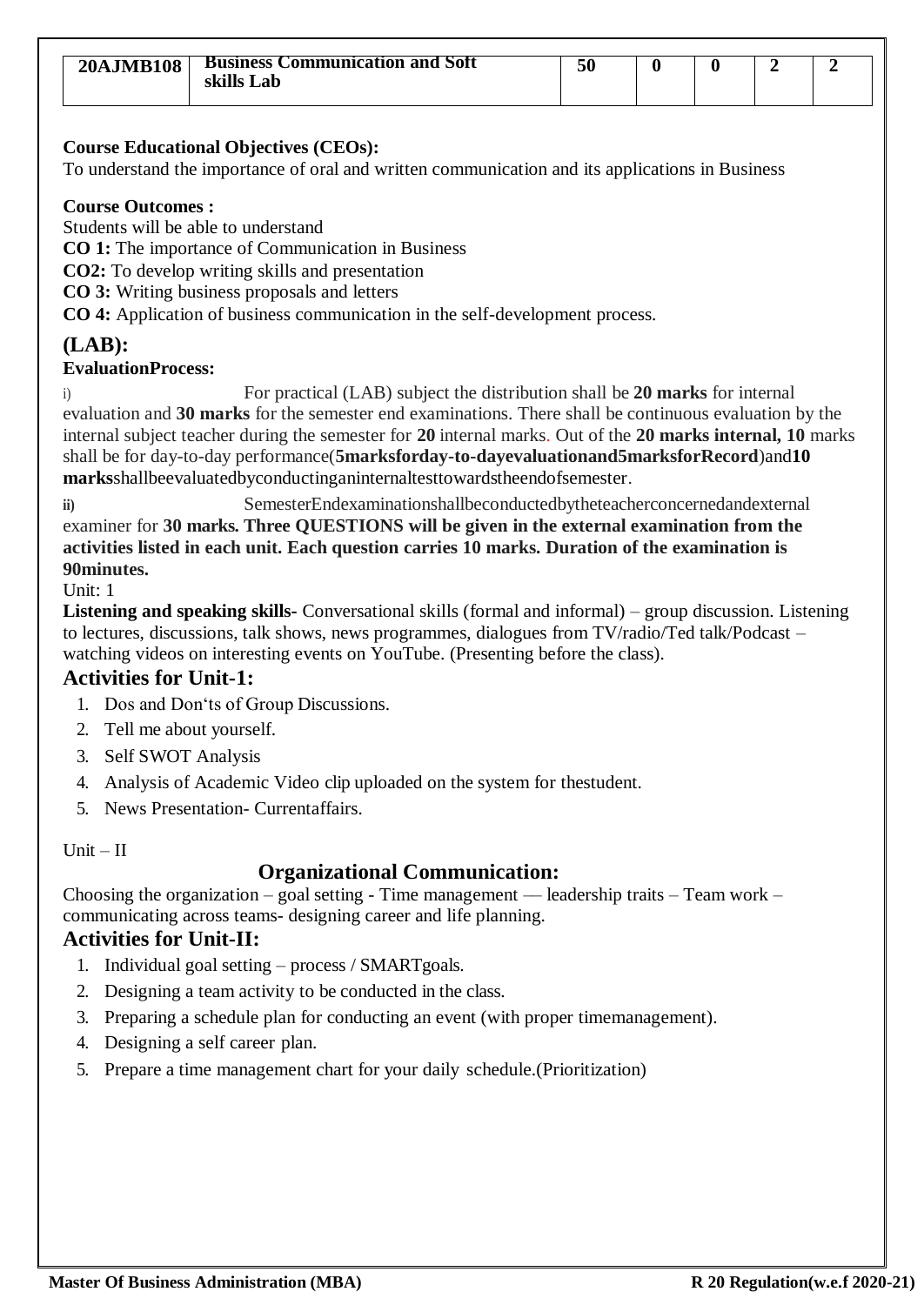### Unit – III

# **Non verbal communication and Body Language:**

Understanding Body Language Aspects and presenting oneself to an interviewer, Proper handshakes.

Activities for Unit-III:

- 1) Maintaining the body language for interviews.
- 2) Presenting oneself to an interviewer.
- 3) Importance of kinesics in an interview.
- 4) Role plays on cross cultural communication.

Unit – IV

### **Written communication:**

Writing job applications – cover letter – resume – emails – letters – memos – reports – blogs – writing for publications.

### **Activities for Unit-IV:**

1) Preparation of effective Resume.

2) Write dialogues for the following situation: Mr. A calls a Hotel in Shimla to make a reservation for four people.

3) Write dialogues for the following situation: Mr.K gives direction to his friend how to reach the JNTUK University.

4) Write a covering letter for job application in TCS.

5) Write at least 5 E-mail etiquette.

Unit- V **Presentation skills:**

Designing presentations and enhancing presentation skills.

# **Activities for Unit-V:**

1) Prepare a PowerPoint presentation on presentation skills.

- 2) How to make an effective presentation.
- 3) Prepare and present a PPT on any topic given by the examiner.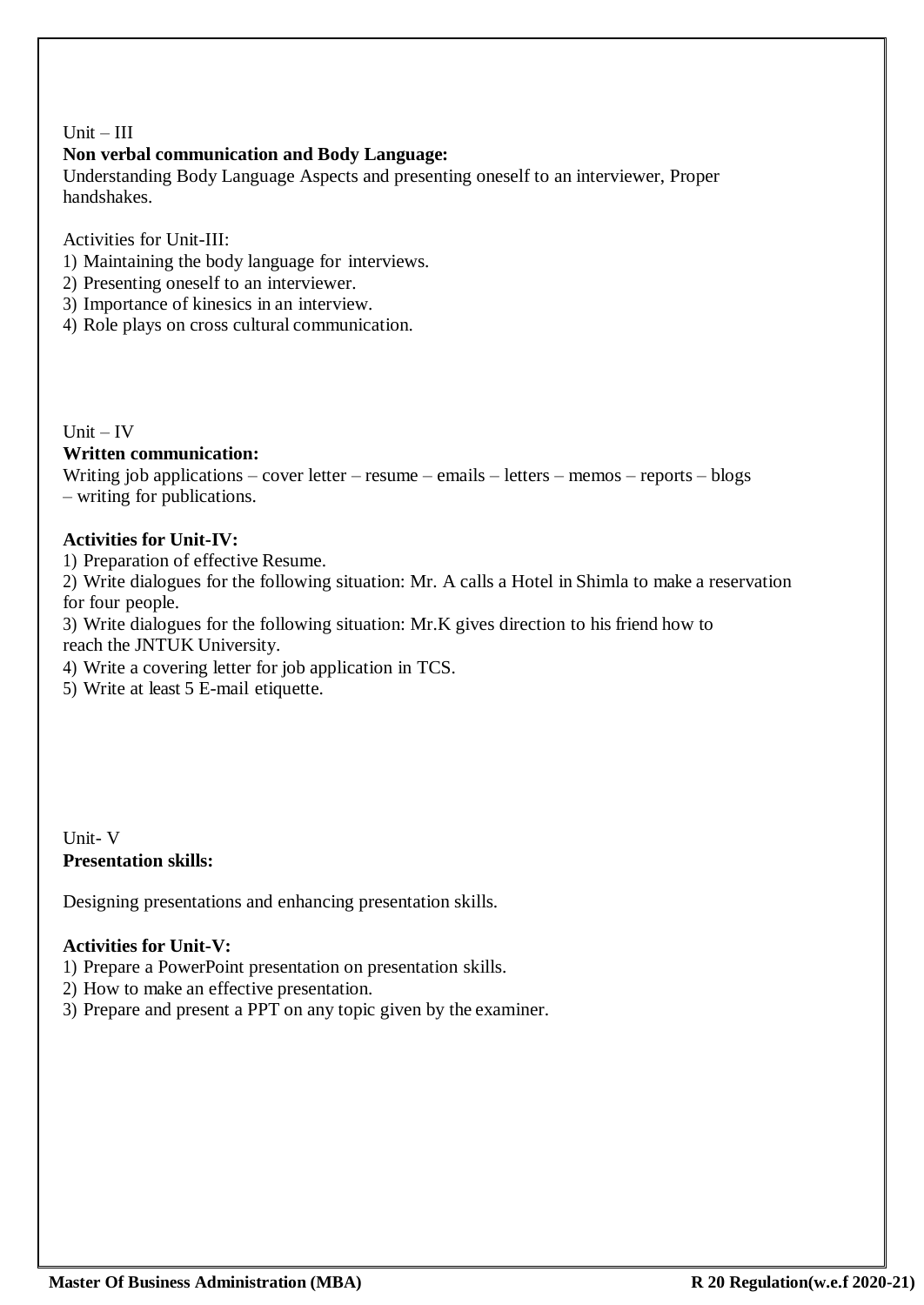- 1. MallikaNawal:―BusinessCommunicat ion‖,CengageLearning,NewDelhi,2012.
- 2. Edwin A. Gerloff, JerryC. Wofford, Robert Cummins OrganisationalCommunication: The key stone to managerial effectiveness.

3.MeenakshiRama:―*BusinessCom munication*‖,OxfordUniversit yPress,NewDelhi

4.C.S.G. Krishnamacharyulu and Dr. Lalitha Ramakrishnan, Business Communication, Himalaya Publishing House, Mumbai

5.PaulTurner:-OrganisationalCommunication<sup>|</sup>,JAICOPublishingHouse,NewDelhi.<br>6.SathyaSwaroopDebasish, Bhagaban Das| -Business Communication||,

6.SathyaSwaroopDebasish, Bhagaban Das‖ ―*Business Communication*‖,

PHIPrivateLimited,NewDelhi, 2009.

7.R.K.Madhukar:―BusinessCommunication‖,VikasPublishingHouse, NewDelhi,2012.

8.Kelly MQuintanilla, Shawn T.Wahl:-BusinessandProfessional Communication S.AGE, New Delhi, 2012.

9. Sangita Mehta, NeetyKaushish: -Business Communicationll, University Science Press, NewDelhi, 2010.

10. Anjali Ghanekar: -Business Communicat ion Skills II, Everest Publishing House, NewDelhi,2011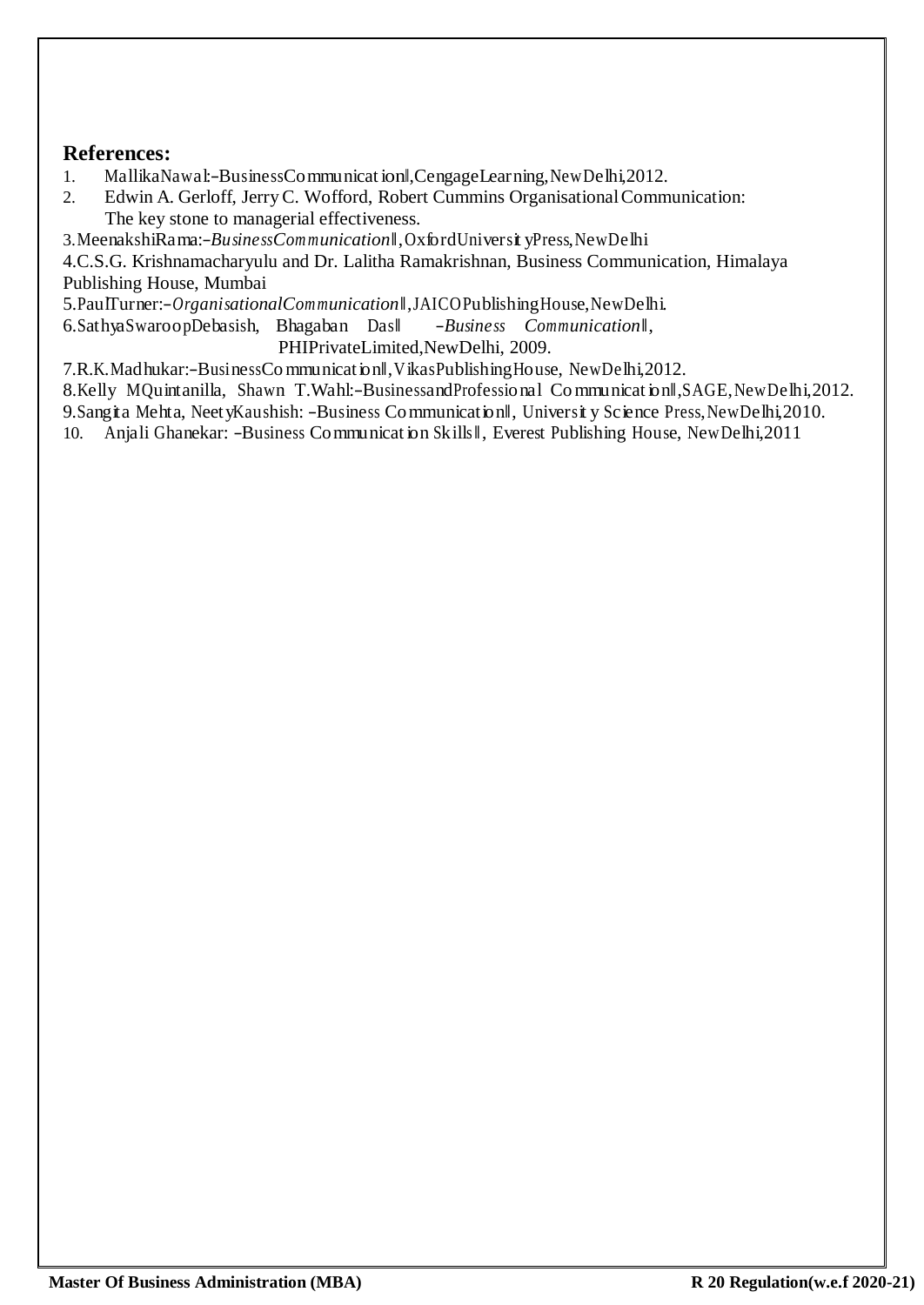To let students Understand the basics of the Computers Knowledge with Financial Software

### **Course Outcomes:**

**CO 1:** It is expected the students are able to design professional presentations.

**CO 2:** It is expected the students are able to work in research side.

**CO 3 :**It is expected that the students are able to work in excel.

### **Knowledge**

# **UNIT- I**

Understanding Formulas: Creating Formulas -AutoSum - Common Formulas – Searching for Formulas Copying Formulas - Using Relative and Absolute References. Date Formulas: Text Formulas - Case Formulas - Fix Number Fields -Trim Spaces -Substitute Text. Conditional Logic: IF Statement - Nested IF - AND - OR - NOT -IFERROR -SUMIF -AVERAGEIF -COUNTIF & COUNTIFS -SUMIFS – AVERAGEIFS.

Business Statistics: Mean-Median-Mode-Variance-Correlation-Regression-ANOVA.

Data Validation and Analysis: Data Validation - Drop-Down Lists - Removing Duplicates -Text To Columns Cell Names - Named Ranges - Formulas with Cell Names. PivotTables: Creating PivotTables – Choosing Fields - PivotTable Layout -Filtering PivotTables -Modifying PivotTable Data –Pivot Charts. Lookups: VLOOKUP -VLOOKUP Exact Match - HLOOKUP -HLOOKUP Exact Match. Outline, Sort, Filter, and Subtotal –Group and Ungroup -Sort Data - Sort Multiple Levels -Filter Data – Advanced Filter – Conditional Sorting and Filtering -Sorting with Custom Lists.

# **UNIT - II**

Introduction to Macro: Recording a Macro-Assign a Macro to a Button or Shape -Run a Macro upon Opening a Workbook- How to Inspect and Modify a Macro

# **UNIT- III**

Basic of Accounting: Type of Accounts, Rules of Accounting, Principles of concepts and conventions, double entry system, book keeping Mode of Accounting, Financial Statements, Transaction, Recording Transactions. Getting the functional with Tally, Creation and setting up of company inTally.

# **UNIT- IV**

Accounting Masters in Tally- Features- Configurations- Setting up Account Heads.

# **UNIT- V**

Inventory in Tally- Stock – groups – Stock Categories - Godowns / Location Units of Measure **-** Stock Items **-**

Creating Inventor y Masters for National Traders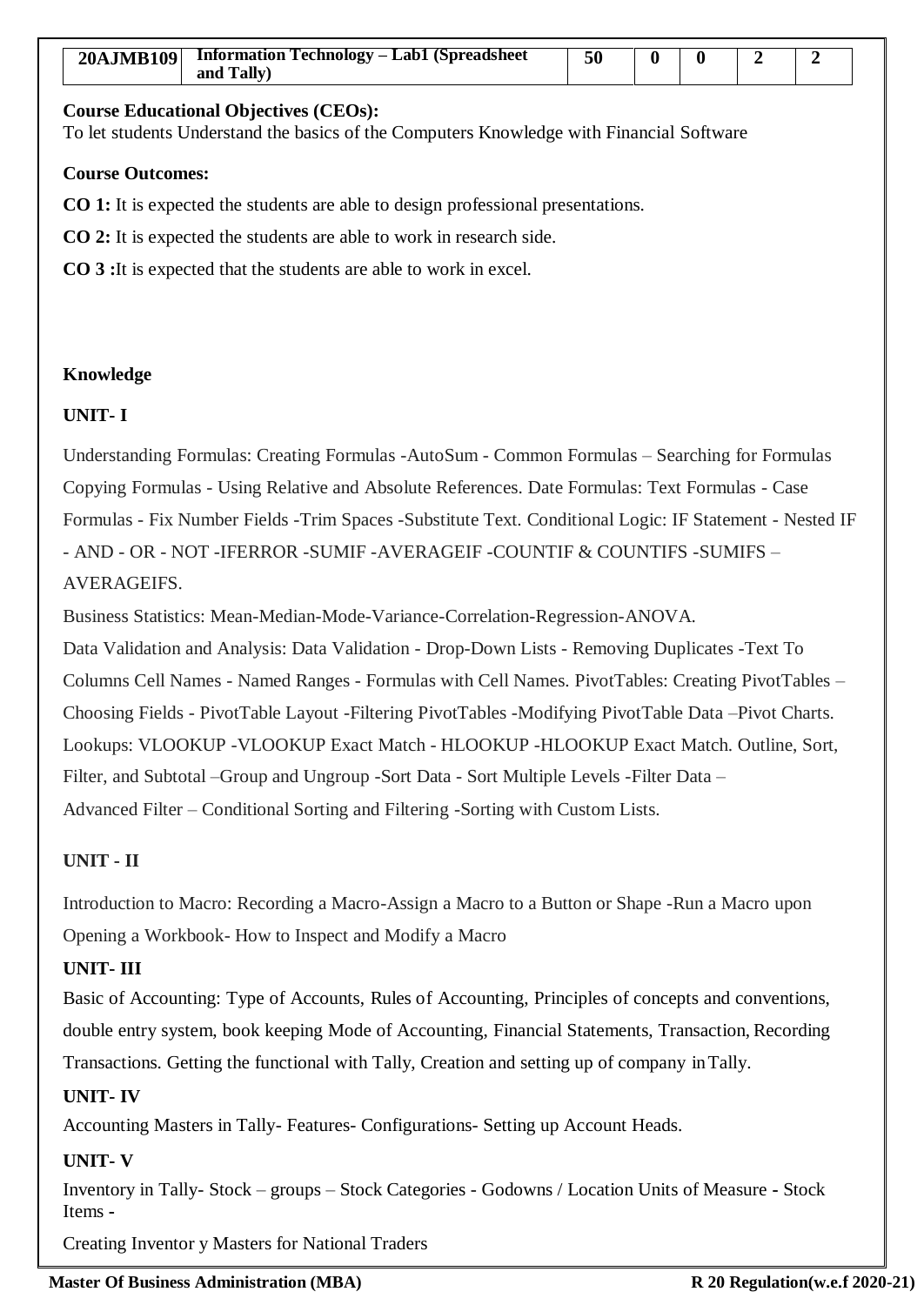| <b>I YEAR II SEMESTER</b>        |                                                                                                                                                                                                         |     |                         |          |                  |                  |  |  |  |
|----------------------------------|---------------------------------------------------------------------------------------------------------------------------------------------------------------------------------------------------------|-----|-------------------------|----------|------------------|------------------|--|--|--|
| 20AJMB201                        | <b>Financial Management</b>                                                                                                                                                                             | 100 | $\overline{\mathbf{4}}$ | $\bf{0}$ | $\boldsymbol{0}$ | $\boldsymbol{4}$ |  |  |  |
|                                  |                                                                                                                                                                                                         |     |                         |          |                  |                  |  |  |  |
|                                  | <b>Course Educational Objectives (CEOs):</b>                                                                                                                                                            |     |                         |          |                  |                  |  |  |  |
|                                  | The Course is designed for the students                                                                                                                                                                 |     |                         |          |                  |                  |  |  |  |
|                                  | <b>CEO 1 :</b> To understand the Financial Management concepts                                                                                                                                          |     |                         |          |                  |                  |  |  |  |
|                                  | CEO 2: To identify, enrich and fulfill the needs of Financial Markets.                                                                                                                                  |     |                         |          |                  |                  |  |  |  |
|                                  |                                                                                                                                                                                                         |     |                         |          |                  |                  |  |  |  |
|                                  |                                                                                                                                                                                                         |     |                         |          |                  |                  |  |  |  |
| <b>Course outcomes:</b>          |                                                                                                                                                                                                         |     |                         |          |                  |                  |  |  |  |
|                                  | Upon successful completion of this course students will be able to:                                                                                                                                     |     |                         |          |                  |                  |  |  |  |
|                                  | <b>CO 1 : Identify the financing process of the entrepreneurial business.</b>                                                                                                                           |     |                         |          |                  |                  |  |  |  |
|                                  | CO 2: Perform financial analysis and plan as applied to startups and forecast free cash flow.                                                                                                           |     |                         |          |                  |                  |  |  |  |
|                                  | CO 3 : Measure risk and return and explain the trade-off between risk and return.                                                                                                                       |     |                         |          |                  |                  |  |  |  |
|                                  | CO 4: Estimate project cash flows to distinguish between value-creating and value                                                                                                                       |     |                         |          |                  |                  |  |  |  |
| destroying investments.          | CO 5 : Estimate cash flows from a project, including operating, net working capital, and                                                                                                                |     |                         |          |                  |                  |  |  |  |
| capital spending.                |                                                                                                                                                                                                         |     |                         |          |                  |                  |  |  |  |
|                                  | CO 6: Estimate the required return on projects of differing risk and how to use the required return in                                                                                                  |     |                         |          |                  |                  |  |  |  |
| evaluating investment decisions. |                                                                                                                                                                                                         |     |                         |          |                  |                  |  |  |  |
| <b>UNIT-I</b>                    |                                                                                                                                                                                                         |     |                         |          |                  |                  |  |  |  |
|                                  | Financial Management: Concept - Nature and Scope - Evolution of financial Management - The new role<br>in the contemporary scenario – Goals and objectives of financial Management - Firm's mission and |     |                         |          |                  |                  |  |  |  |
|                                  | objectives - Profit maximization Vs. Wealth maximization - Maximization Vs Satisfying - Major decisions                                                                                                 |     |                         |          |                  |                  |  |  |  |
| of financialmanager.             |                                                                                                                                                                                                         |     |                         |          |                  |                  |  |  |  |
| <b>UNIT-II</b>                   |                                                                                                                                                                                                         |     |                         |          |                  |                  |  |  |  |
|                                  | <b>Financing Decision:</b> Sources of finance - Concept and financial effects of leverage – EBIT – EPS analysis.                                                                                        |     |                         |          |                  |                  |  |  |  |
|                                  | Cost of Capital: Weighted Average Cost of Capital–Theories of CapitalStructure.                                                                                                                         |     |                         |          |                  |                  |  |  |  |

# **UNIT -III**

**Investment Decision**: Concept and Techniques of Time Value of Money – Nature and Significance of Investment Decision – Estimation of Cash flows – Capital Budgeting Process – Techniques of Investment Appraisal – Discounting and Non Discounting Methods.

# **UNIT-IV**

**Dividend Decision:** Meaning and Significance – Major forms of dividends – Theories of Dividends – Determinants of Dividend – Dividends Policy and Dividend valuation – Bonus Shares –Stock Splits – Dividend policies of Indian Corporate.

# **UNIT-V**

**Liquidity Decision:** Meaning - Classification and Significance of Working Capital – Components of Working Capital – Factors determining the Working Capital – Estimating Working Capital requirement – Cash Management Models – Accounts Receivables –Credit Policies – InventoryManagement.

# **Relevant cases have to be discussed in each unit and in examination case is compulsoryfromanyunit.**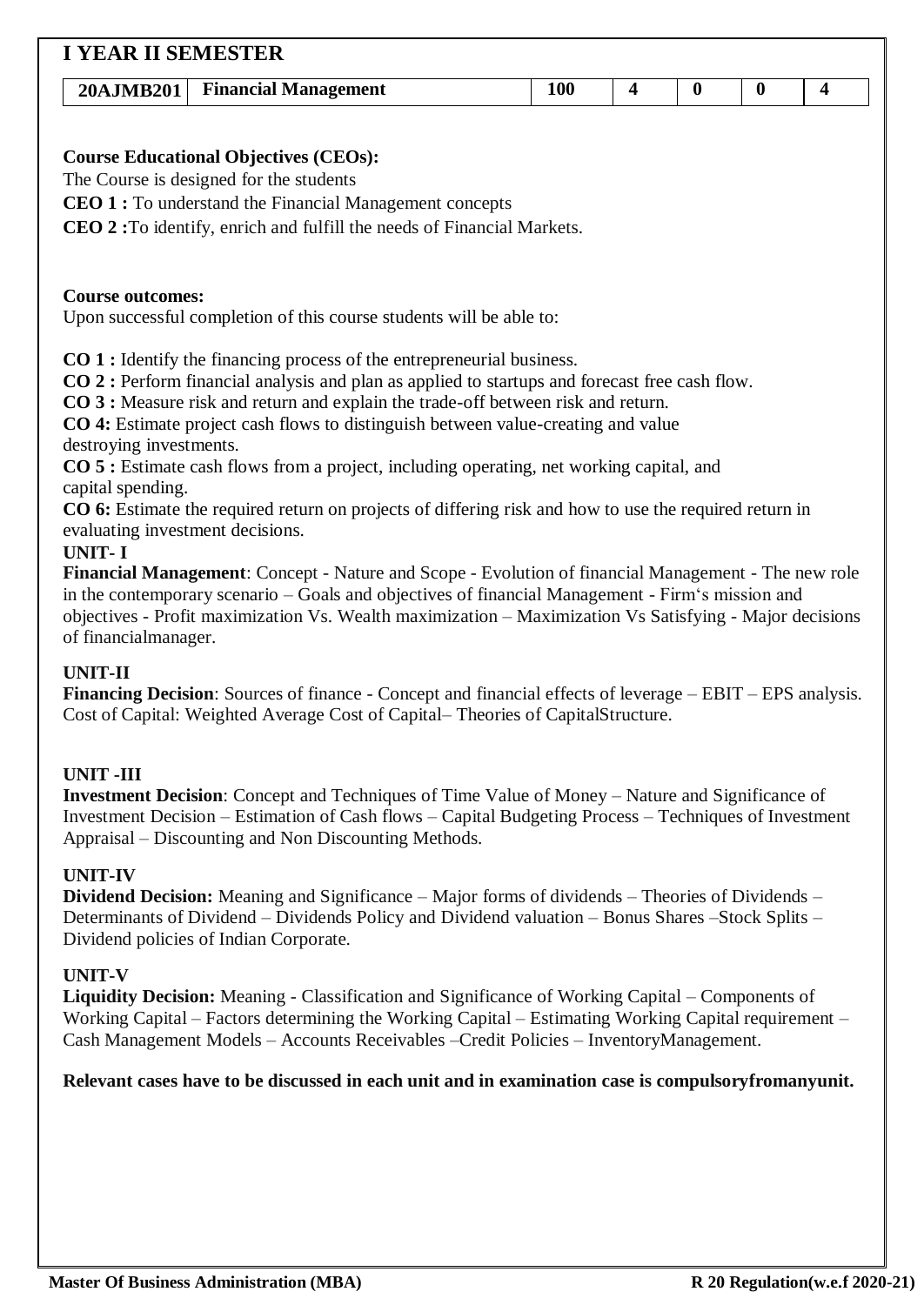| References: |                                                                                          |
|-------------|------------------------------------------------------------------------------------------|
| 1.          | I.M. Pande y. - Financial Management", Vikas Publishers, New Delhi, 2013.                |
| 2.          | Khan and Jain: Financial Management, Tata McGraw Hill, NewDelhi,                         |
| 3.          | PrasannaChandra:-FinancialManagementTheoryandPracticel,TataMcGrawHill2011.               |
| 4.          | P. Vijaya Kumar, M. Madana Mohan, G. Syamala Rao:-Financial Management",                 |
|             | Himalaya Publishing House, New Delhi, 2013                                               |
| 5.          | Brigham, E.F:-FinancialManagementTheoryandPracticell, CengaeLearning, New Delhi, 2013    |
| 6.          | RM Srivastava, Financial Management, Himalaya Publishing house, 4 <sup>th</sup> edition. |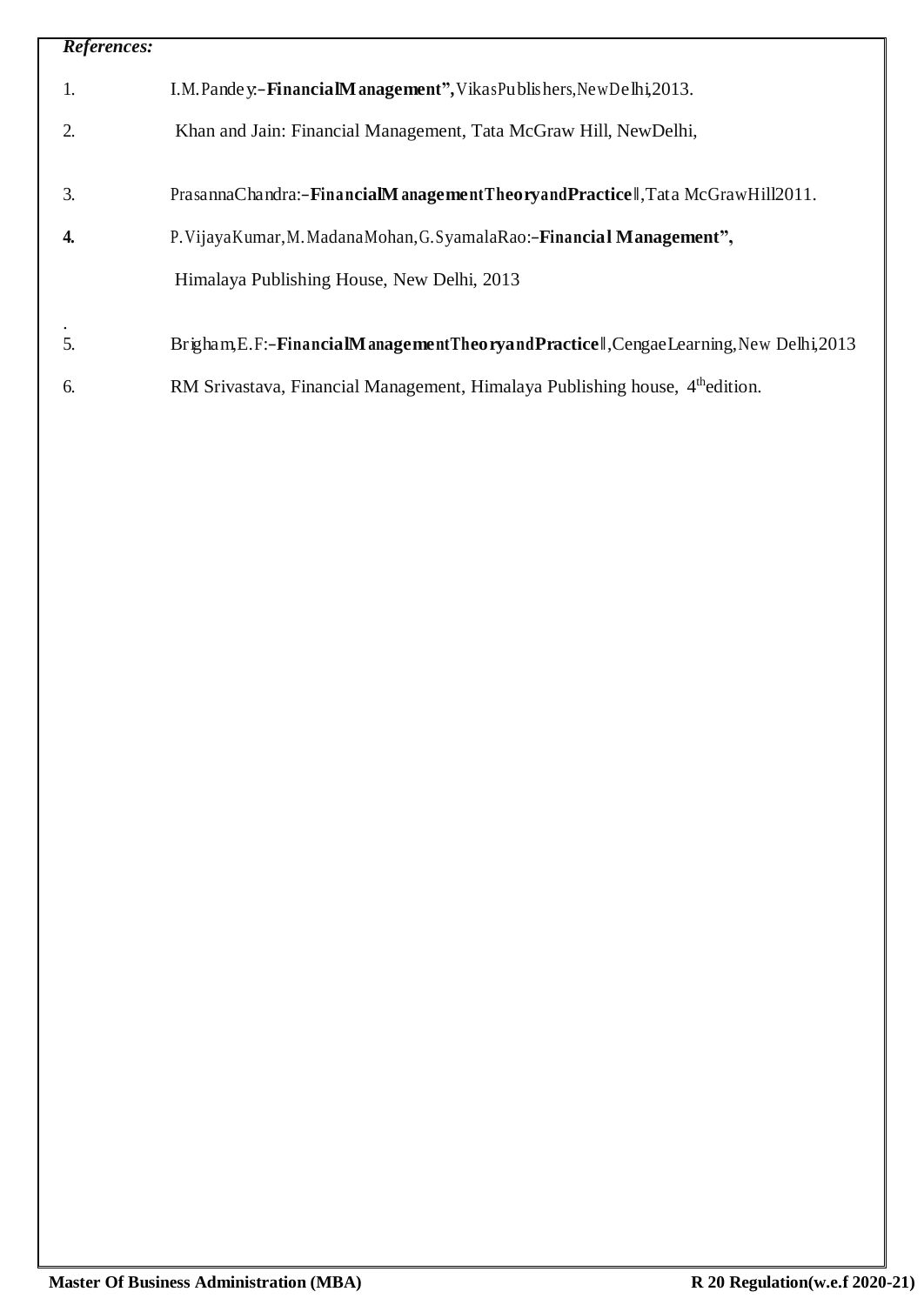| 20AJMB202 Human Resource Management | 100 |  |  |
|-------------------------------------|-----|--|--|

**CEO 1 :**To equip the students with basic concepts of Human Resource Management **CEO 2 :**To equip the students with various functions of HRM including Industrial Relations in the liberalized, socialism environment.

### **COURSE OUTCOMES**

Students who undertake this programme will:

**CO 1 :**Demonstrate an understanding of key terms, theories/concepts and practices within the field of HRM.

**CO 2 :**Demonstrate competence in development and problem-solving in the area of HR Management.

**CO 3 :**Provide innovative solutions to problems in the fields of HRM;

**CO 4 :** Be able to identify and appreciate the significance of the ethical issues in HR.

# **UNIT -I**

HRM: Significance - Definition and Functions – evolution of HRM- Principles - Ethical Aspects of HRM- - HR policies, Strategies to increase firm performance - Role and position of HR department –aligning HR strategy with organizational strategy - HRM – changing , global perspective challenges, environment – cross- cultural problems – emerging trends in HRM.

# **UNIT -II**

Investment perspectives of HRM: HR Planning – Demand and Supply forecasting - Recruitment and Selection- Sources of recruitment - Tests and Interview Techniques - Training and Development – Methods and techniques– Job design , evaluation and Analysis - Management development - HRD concepts.

### **UNIT -III**

Performance Appraisal: Importance – Methods – Traditional and Modern methods – Latest trends in performance appraisal - Career Development and Counseling- Compensation - Concepts and Principles-Influencing Factors- Current Trends in Compensation- Methods of Payments in detail - Incentives rewards compensation mechanisms.

# **UNIT -IV**

Wage and Salary Administration: Concept- Wage Structure- Wage and Salary Policies- Legal Frame Work- Determinants of Payment of Wages- Wage Differentials - Incentive Payment Systems. Welfare management: Nature and concepts – statutory and non- statutory welfare measures.

# **UNIT-V**

Managing Industrial Relations: Trade Unions - Employee Participation Schemes- Collective Bargaining– Grievances and disputes resolution mechanisms – Safety at work

– nature and importance – work hazards – safety mechanisms - Managing work placestress. **Relevant cases have to be discussed in each unit and in examination case iscompulsory from any unit.**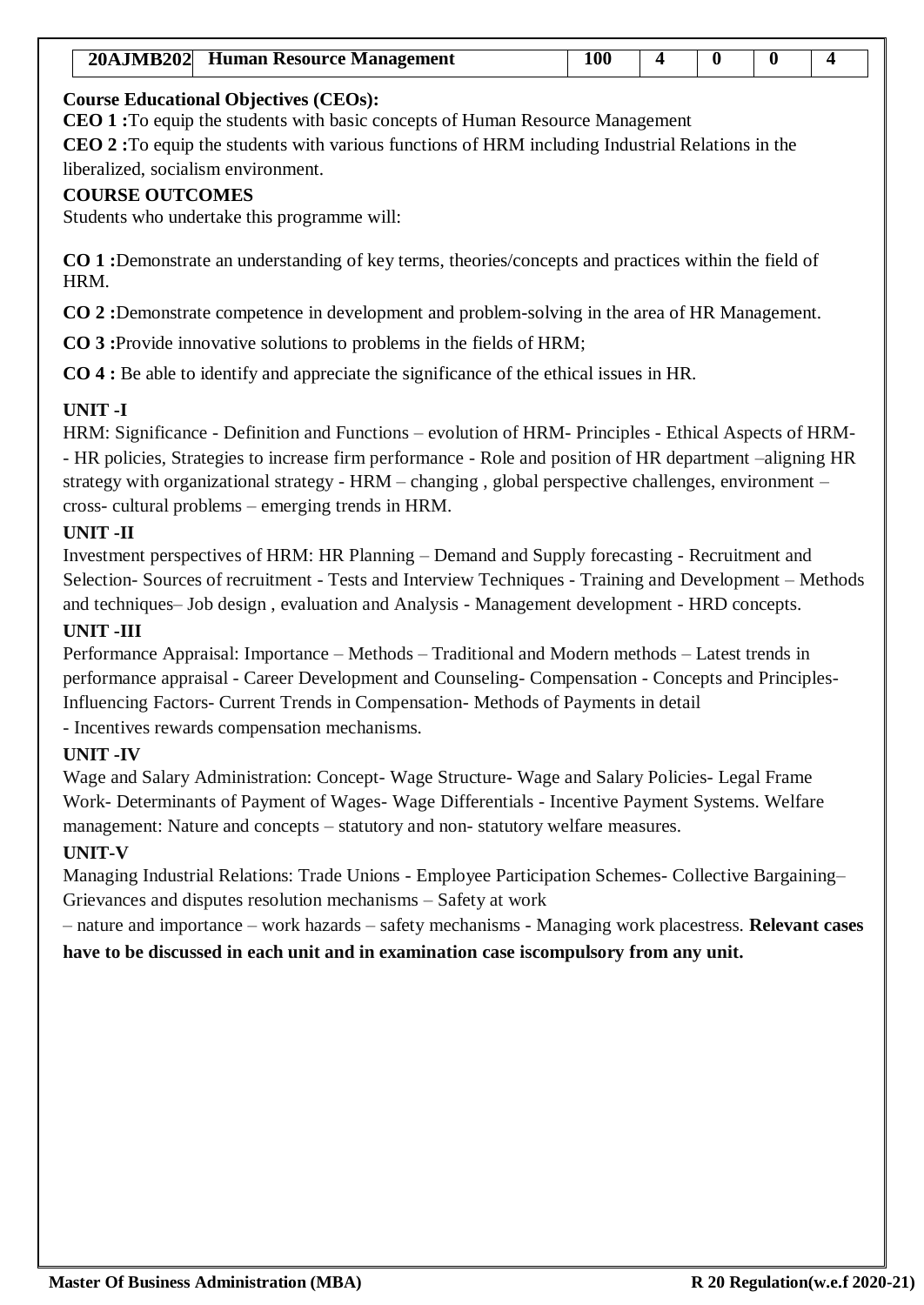1. KAswathappa:―HumanResourceandPersonnelManagement‖,TataMcGrawHill,New Delhi,2013.

2. N.SambasivaRaoandDr.NirmalKumar:―HumanResourceManagementand Industrial Relations‖, Himalaya Publishing House,Mumbai.

3. Mathis, Jackson,Tripathy:―Human Resource Management:Asouth-AsinPerspective engage Learning, New Delhi,2013.

4. SubbaRaoP:―PersonnelandHumanResourceManagement-TextandCases‖,Himalaya Publications, Mumbai,2013.

5. MadhurimaLall,SakinaQasimZasidi:―HumanResourceManagement‖,ExcelBooks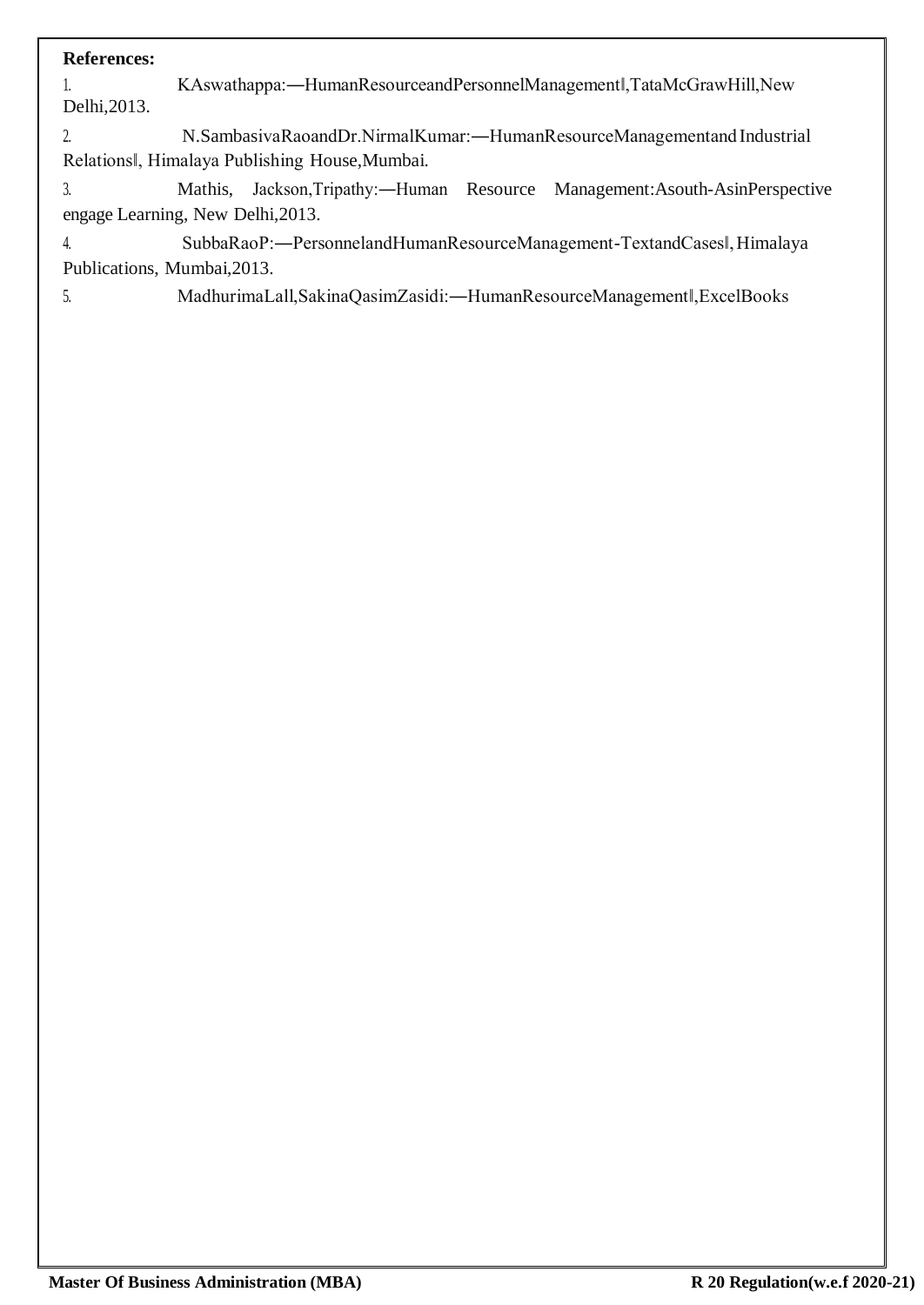| <b>20AJMB203</b> | <b>Marketing Management</b> |  |  |  |
|------------------|-----------------------------|--|--|--|

The Course is designed for the students

**CEO 1 :**To understand the Marketing concepts and to identify, enrich

**CEO 2:** To fulfill the needs of customers and markets.

#### **Course Outcomes:**

**CO 1 :**Identify core concepts of marketing and the role of marketing in business and society.

**CO 2 :** Knowledge of social, legal, ethical and technological forces on marketing decision-making.

**CO 3:** Appreciation for the global nature of marketing and appropriate measures to operate effectively in international settings.

**CO 4 :** Ability to develop marketing strategies based on product, price, place and promotion objectives. **CO 5 :**Ability to create an integrated marketing communications plan which includes promotional strategies and measures of effectiveness.

# **UNIT -I**

**Introduction to Marketing**: Needs - Wants – Demands - Products - Exchange - Transactions - Concept of Market and Marketing and Marketing Mix - Production Concept- Product Concept - Sales and Marketing Concept - Societal Marketing Concept,Green Marketing concept - Indian MarketingEnvironment.

# **UNIT -II**

**Market Segmentation, Targeting and Positioning**: Identification of Market Segments

Consumer and Institutional/corporate Clientele - Segmenting Consumer Markets - Segmentation Basis – Evaluation and Selection of Target Markets – Positioning significance - Developing and Communicating a Positioning Strategy.

# **UNIT -III**

**Product and Pricing Aspects**: Product – Product Mix - Product Life cycle - Obsolescence- Pricing-Objectives of Pricing - Methods of Pricing - Selecting the Final price - Adopting price - Initiating the price cuts - Imitating price increases-Responding to Competitor's price changes.

# **UNIT -IV**

**Marketing Communication**: Communication Process – Communication Mix – Integrated Marketing Communication - Managing Advertising Sales Promotion - Public relations and Direct Marketing - Sales force– Determining the Sales Force Size - Sales force Compensation.

# **UNIT -V**

**Distribution, Marketing Organization and Control**: Channels of Distribution- Intensive, Selective and Exclusive Distribution- Organizing the Marketing Department - Marketing Implementation - Control of Marketing Performance - Annual Plan Control - Profitability Control Efficiency Control – Strategic Control.

**Relevant cases have to be discussed in each unit and in examination case is compulsory from any unit.**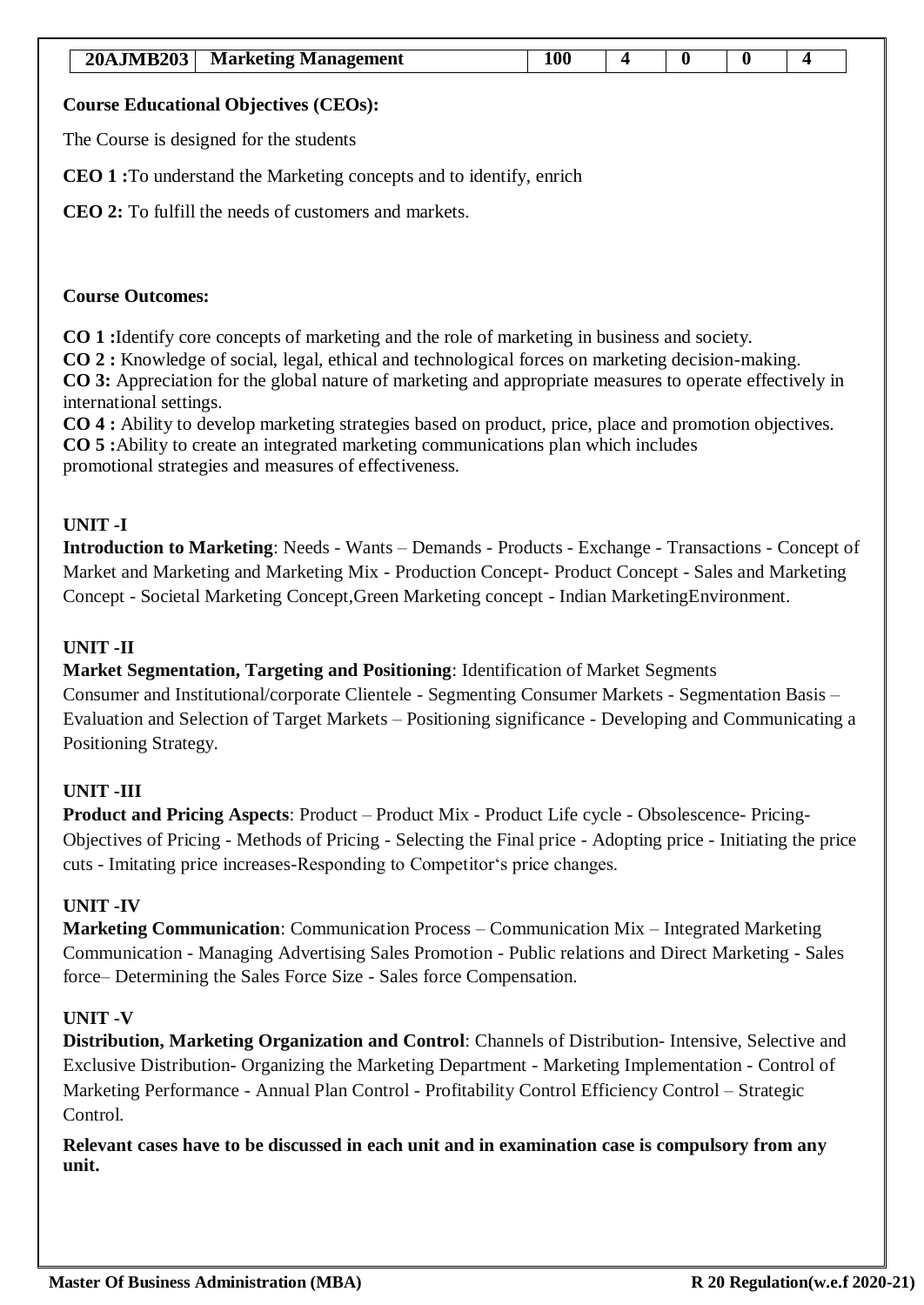| 1.             | PhillipKotler:- <b>MarketingManagement-</b> , Pearson Publishers, New Delhi, 2013. |
|----------------|------------------------------------------------------------------------------------|
| $\overline{2}$ | RapnSaxena:-MarketingManagementl,TataMcGrawHill,NewDelhi,2012.                     |
| 3.             | V S Ramaswamy & S Namakumari, Marketing Management Global Perspective              |
|                | Indian Context 4th Edition, Mac Millan Publishers2009.                             |
| 4.             | Tapan K Panda: "Marketing Management, Excel Books, New Delhi, 2012                 |
| 5.             | Pau Baines, ChrisFill, KellyPage Adapted by Sinha K: - Marketing I, Oxford         |
|                | University Press, Chennai, 2013                                                    |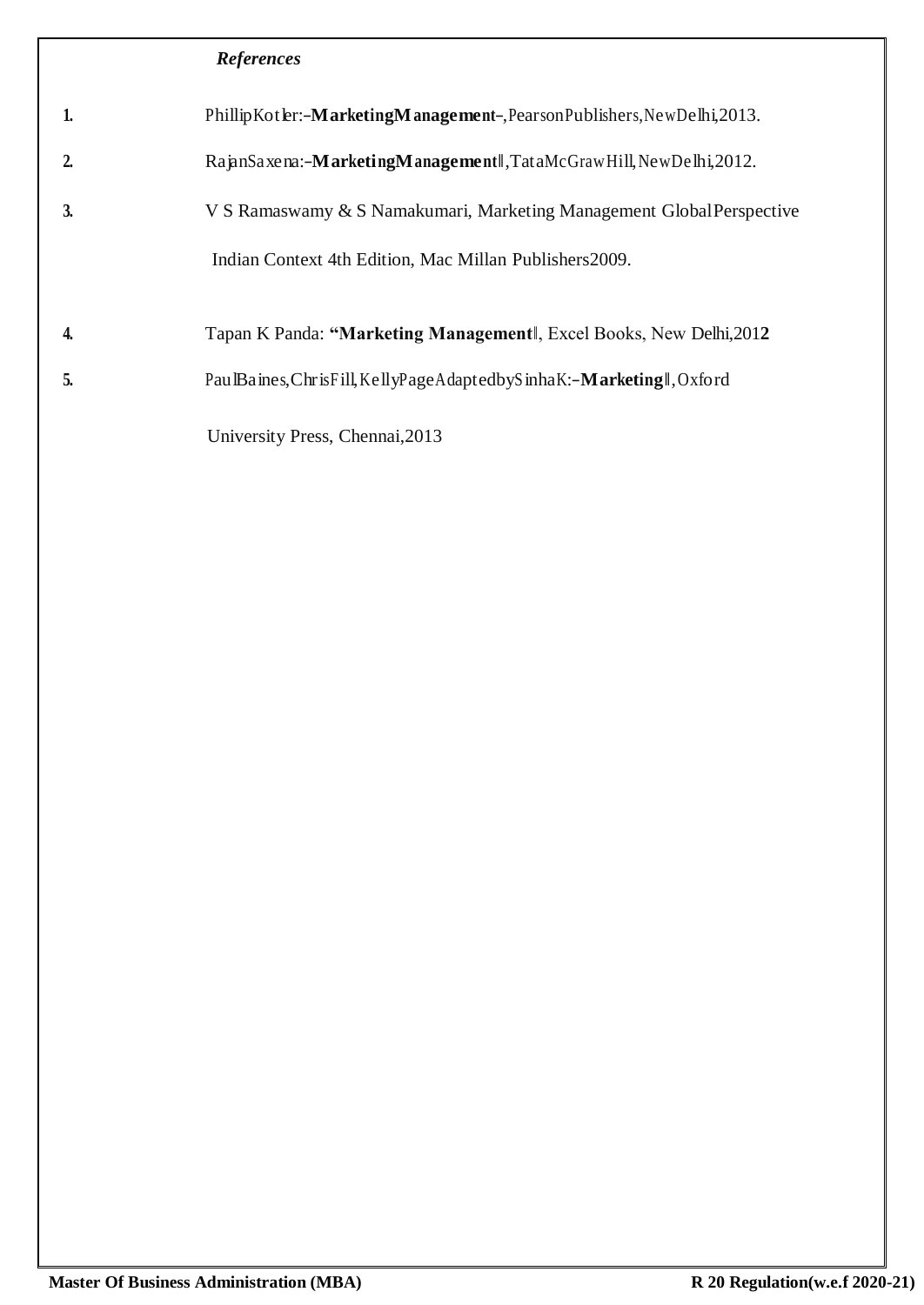| <b>20AJMB204</b>                                                                              | <b>Operations Management</b> | <b>100</b> | 4 | $\mathbf 0$ | $\bf{0}$ | 4 |  |  |  |
|-----------------------------------------------------------------------------------------------|------------------------------|------------|---|-------------|----------|---|--|--|--|
| <b>Course Educational Objectives (CEOs):</b>                                                  |                              |            |   |             |          |   |  |  |  |
| This Course is designed                                                                       |                              |            |   |             |          |   |  |  |  |
| <b>CEO 1</b> : To make student understand the strategic significance of Operation management, |                              |            |   |             |          |   |  |  |  |
| <b>CEO 2</b> : To acquaint them with application of discipline                                |                              |            |   |             |          |   |  |  |  |
| <b>CEO 3 :</b> To deal with real life business problem.                                       |                              |            |   |             |          |   |  |  |  |
|                                                                                               |                              |            |   |             |          |   |  |  |  |

# **COURSE OUTCOMES**:

After completing the course the participants shall develop an understanding on how to create a production entity with focus on

**CO 1 :** Production Base **CO 2:** Financial (Cost) Performance **CO 3:** Technical and Operational capabilities **CO 4:** Human Capabilities

# **UNIT-I:**

Introduction to Operation Management: Nature & Scope of Operation/ Production Management,

Relationship with other functional areas, Recent trend in Operation Management, Manufacturing & Theory of Constraint, Types of Production System, Just in Time (JIT) & lean system.

# **UNIT -II:**

Product Design & Process Selection: Stages in Product Design process, Value Analysis, Facility location & Layout: Types, Characteristics, Advantages and Disadvantages, Work measurement, Jobdesign.

# **UNIT-III:**

Forecasting & Capacity Planning: Methods of Forecasting, Overview of Operation Planning, Aggregate Production Planning, Production strategies, Capacity Requirement Planning, MRP, Scheduling, Supply Chain Management, Purchase Management, Inventory Management.

# **Unit- IV:**

Productivity: Factors, Affecting Productivity – Job Design – Process Flow Charts – Methods Study – Work Measurement – Engineering and Behavioral Approaches.

# **UNIT -V:**

Quality Management: Quality- Definition, Dimension, Cost of Quality, Quality Circles- Continuous improvement (Kaizen), ISO (9000&14000 Series), Statistical Quality Control: Variable & Attribute, Process Control, Control Charts -Acceptance Sampling Operating Characteristic Curve (AQL , LTPD, Alpha & Beta risk ), Total Quality Management (TQM).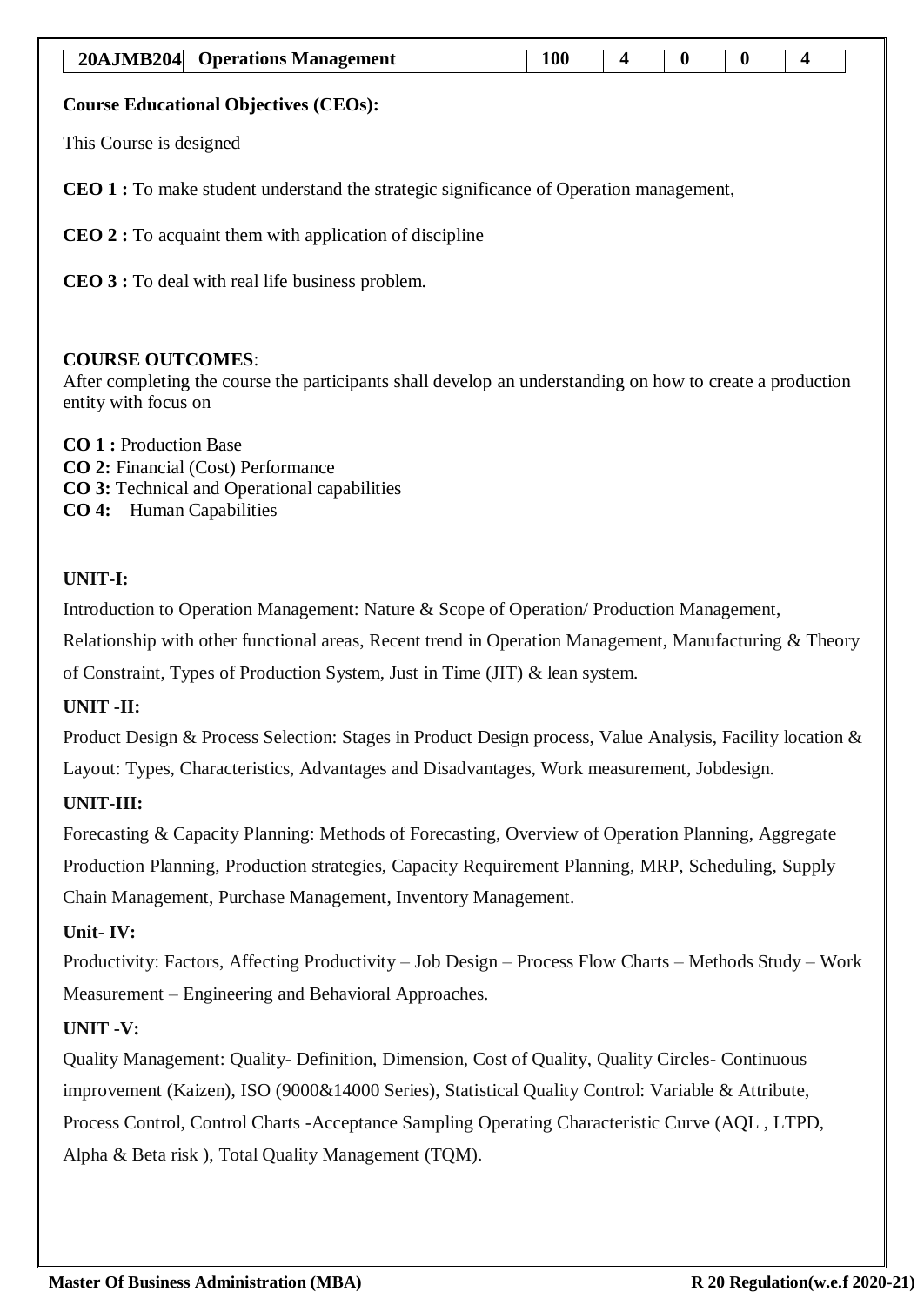Relevant cases have to be discussed in each unit and in examination case is compulsory from any unit. References:

- 1. Krajewski&Ritzman (2004). Operation Management -Strategy and Analysis. PrenticeHall of India.
- 2. Panner Selvem, Production and Operation Management, Prentice Hall of India.
- 3. Chunnawals, Production & Operation Management Himalaya,Mumbai
- 4. Charry, S.N (2005). Production and Operation Management- Concepts, Methods Strategy. John Willy&Sons Asia PvtLimited.
- 5. K Aswathappa& Sridhar Bhatt, Production & Operations Management,Himalaya, Mumbai.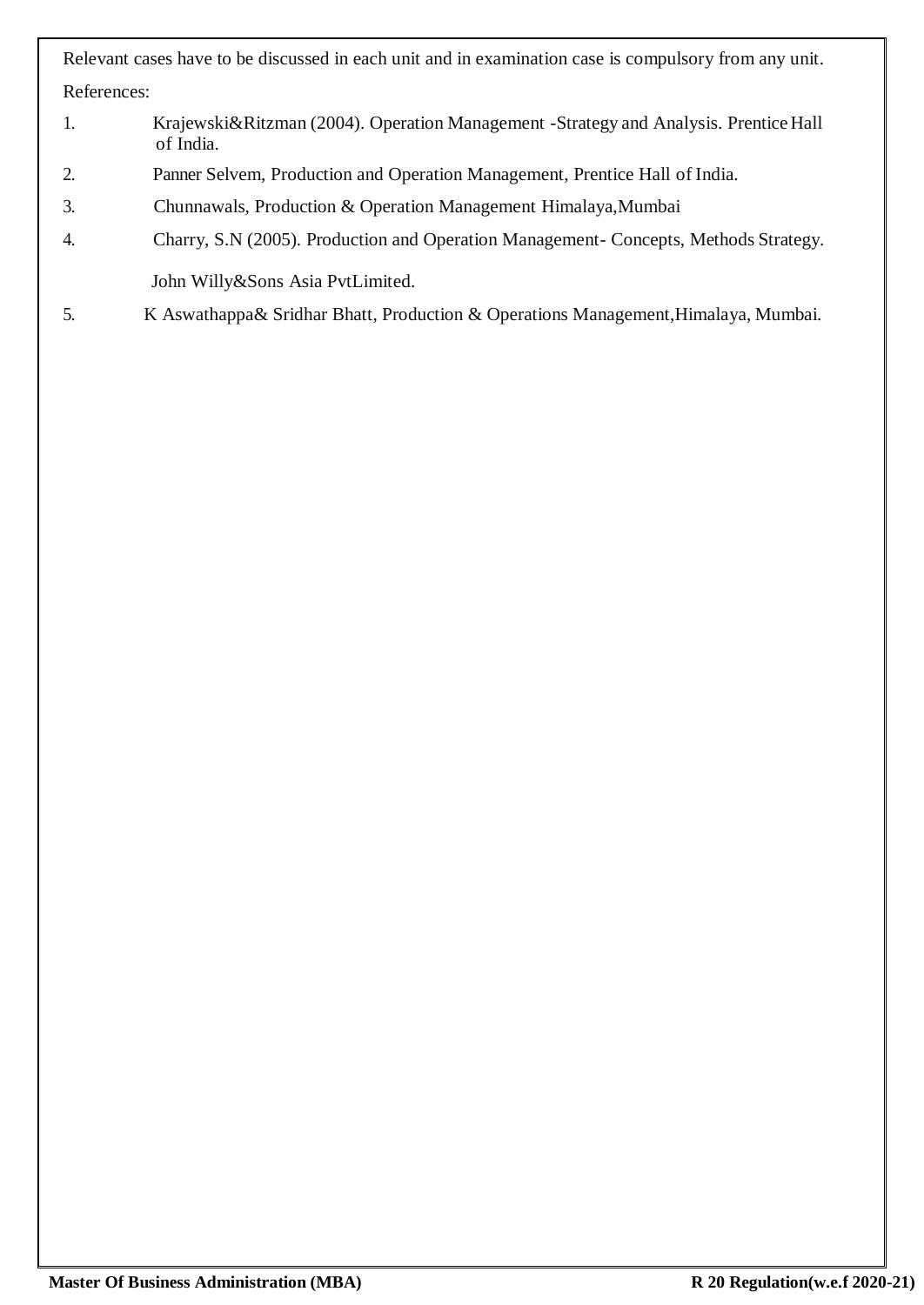| $ 20A$ JMB $205$ | <b>Business Research Methods</b> | 100 |  |  |
|------------------|----------------------------------|-----|--|--|

**CEO 1 :**To Develope the students in Research orientation

**CEO 2 :**To acquaint them with fundamental of research methods.

#### **Course Outcomes:**

On successful completion of the course students will be able to:

- **CO 1 :**Write a literature review that synthesizes and evaluates literature in a specific topic area to justify research questions
- **CO 2 :** Apply appropriate research design and methods to address a specific research question and Acknowledge the ethical implications of the research
- **CO 3 :** Develop a research proposal as the basis for a thesis
- **CO 4 :** Present and defend a research proposal

#### **UNIT -I**

**Introduction :**Nature and Importance of Research, The role of Business Research, Aims of social research, Types of Research- Pure research vs. Applied research, Qualitative research vs. Quantitative research, Exploratory research, Descriptive research and Experimental research, ethical issues in business research-Defining Research Problem, Steps in Research process.

#### **UNIT -II**

**Data Base:** Discussion on primary data and secondary data, tools and techniques of collecting data. Methods of collecting data. Sampling design and sampling procedures. Random vs. Non-random sampling techniques, determination of sample size and an appropriate sampling design. Designing ofQuestionnaire – Measurement and Scaling – Nominal Scale – Ordinal Scale – Interval Scale – Ratio Scale – Guttmann Scale – Likert Scale – Schematic DifferentialScale.

#### **UNIT -III**

**Survey Research and data analysis:** Selection of an appropriate survey research design, the nature of field work and Field work management. Media used to communicate with Respondents, Personal Interviews, Telephone interviews, Self-administered Questionnaires- Editing – Coding – Classification of Data – Tables and Graphic Presentation –Preparation and Presentation of ResearchReport.

### **UNIT -IV**

**Statistical Inference:** Formulation of Hypothesis –Tests of Hypothesis - Introduction to Null hypothesis vs. alternative hypothesis, parametric vs. non-parametric tests, procedure for testing of hypothesis, tests of significance for small samples, application, t-test, Chi Square test.

#### **UNIT -V**

**Multivariate Analysis:** Nature of multivariate analysis, classifying multivariate techniques, analysis of dependence, analysis of interdependence. Bi-Variate analysis-tests of differences-t test for comparing two means and z-test for comparing two proportions and ANOVA for complex experimental designs.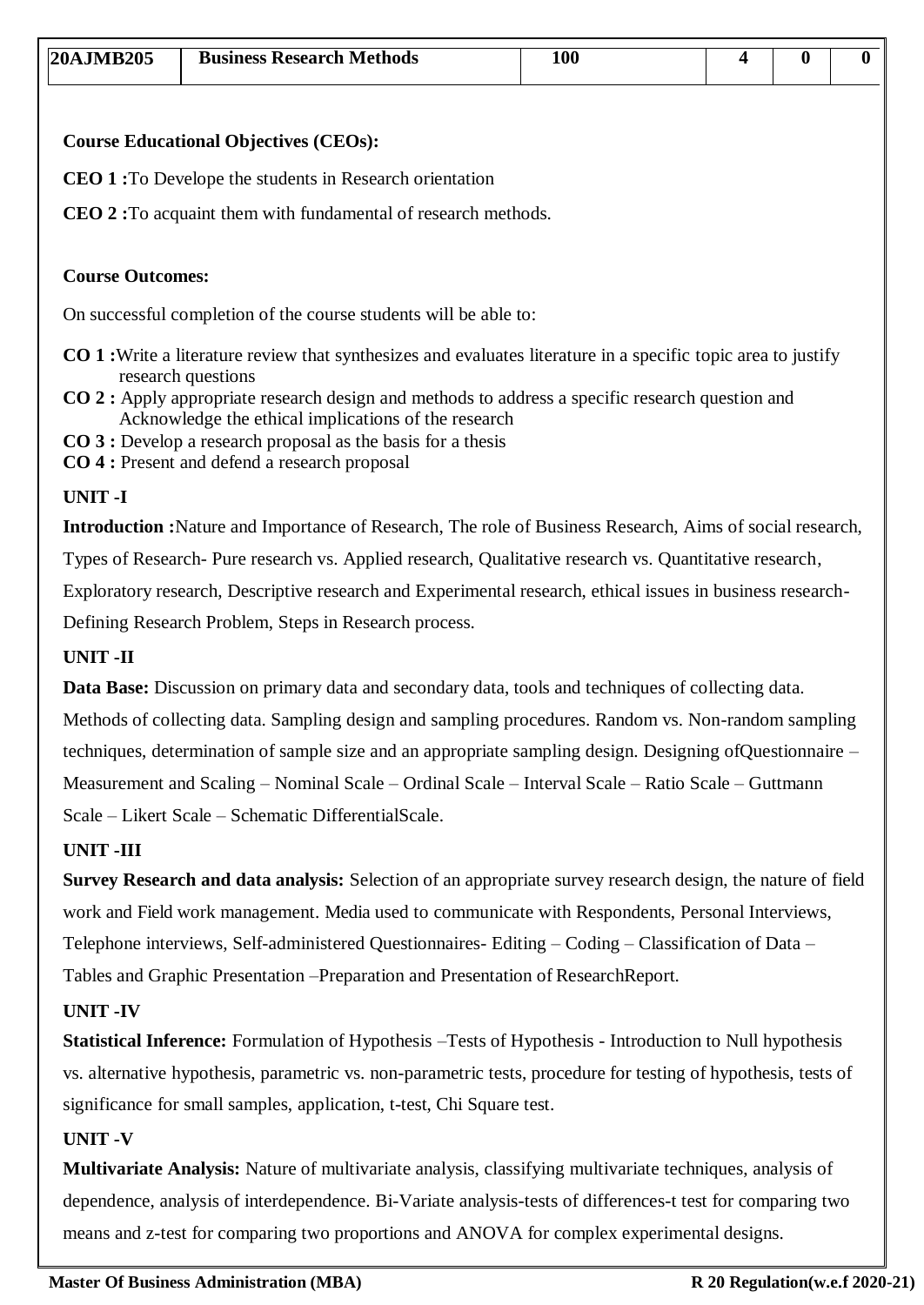# **Relevant cases have to be discussed in each unit and in examination case is compulsory from any unit.**

# *References*

- 1. C.R.Kothari:ResearchMethodology,methodsandTechniquesNewAgeInternationalPublisher.<br>2. Navdeep and Guptha: "Statistical Techniques & Research Methodology".KalvaniPublish
- 2. Navdeep and Guptha : "**Statistical Techniques & Research Methodology**",KalyaniPublishers 3. WillamG.Zikmund, Adhkari: "*Business Research Methods*", CengageLearning,
- New Delhi,2013.
- 4. A.N. Sadhu, Amarjit singh, Research methodology in social sciences, 7<sup>th</sup>Edition Himalaya Publications.
- 5. A Bhujangarao , Research methodology, Excel Books,2008.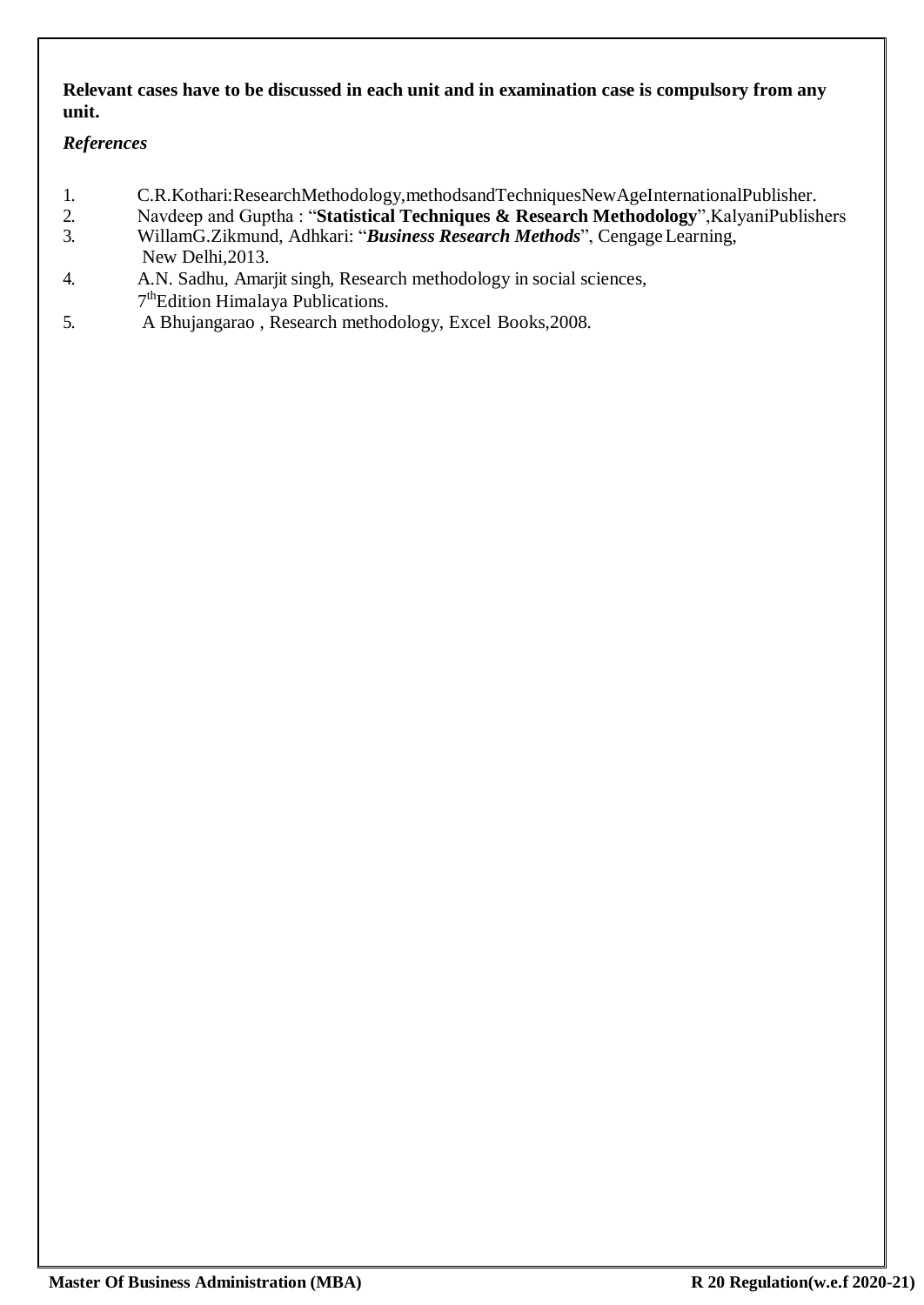| <b>20AJMB206</b><br><b>Open Elective</b> | <b>Project Management</b> | 100 |  |  |  |  |
|------------------------------------------|---------------------------|-----|--|--|--|--|
|------------------------------------------|---------------------------|-----|--|--|--|--|

The objective of this course is

**CEO 1 :**To enable the students to gain basic knowledge about the concept of project,

project management, project life-cycle, project appraisal;

**CEO 2:**To acquaint the students about various issues of projectmanagement.

#### **Course Outcomes :**

Students will be able to understand

- **CO 1 :** Importance of Project Management
- **CO 2 :** Project Planning, Execution and implementation
- **CO 3 :** Significance of teams in projects

**CO4:** Project evaluation techniques.

### **Unit -I:**

Basics of Project Management –Concept– Project environment – Types of Projects – Project life cycle – Project proposals – Monitoring project progress – Project appraisal and Project selection – Causes of delay in Project commissioning– Remedies to avoid overruns. Identification of Investment opportunities – Sources of new project ideas, preliminary screening of projects – Components for project feasibilitystudies.

#### **Unit- II:**

Market feasibility -Market survey – Categories of Market survey – steps involved in conducting market survey

– Demand forecasting techniques, sales projections.

# **Unit- III:**

Technical and Legal feasibility: Production technology, materials and inputs, plant capacity, site selection, plant layout, Managerial Feasibility Project organization and responsibilities. Legalities – Basic legal provisions. Development of Programme Evaluation & Review Technique (PERT) –Construction of PERT (Project duration and valuation, slack and critical activities, critical path interpretation) – Critical Path Method (CPM)

#### **Unit- IV:**

Financial feasibility – Capital Expenditure – Criteria and Investment strategies – Capital Investment Appraisal Techniques (Non DCF and DCF) – Risk analysis – Cost and financial feasibility – Cost of project and means of financing –– Estimation of cash flows – Estimation of Capital costs and operating costs; Revenue estimation – Income – Determinants – Forecasting income –Operational feasibility - Breakeven point – Economics of working.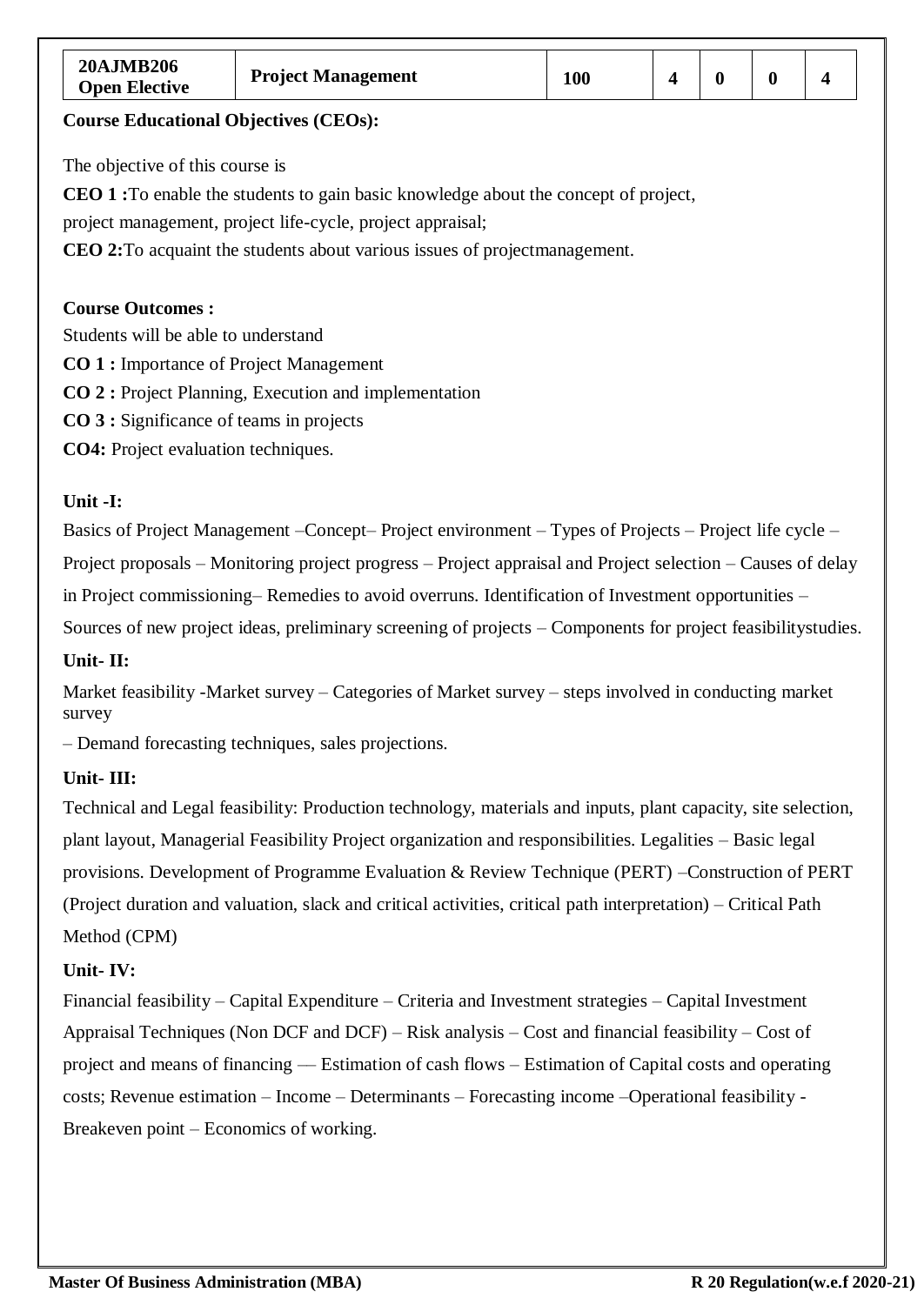# **Unit-V:**

Project Implementation and Review: Forms of project organization – project planning – project control – human aspects of project management – prerequisites for successful project implementation – project review – performance evaluation – abandonment analysis.

**Relevant cases have to be discussed in each unit and in examination case is compulsory from any unit.**

# **References:**

1. PrasannaChandra, "Projects,Planning,Analysis,Selection,Financing,ImplementationandReview",Tata McGraw Hill Company Pvt. Ltd., New Delhi1998.

- 2. Gido: Effective Project Management, 2e, Thomson,2007.
- 3. Singh M.K, "Project Evaluation andManagement".
- 4. Vasanth Desai, Project Management, 4th edition, Himalaya Publications2018.

5. Clifford F. Gray, Erik W. Larson, "Project Management, the Managerial Emphasis", McGraw Hill,2000.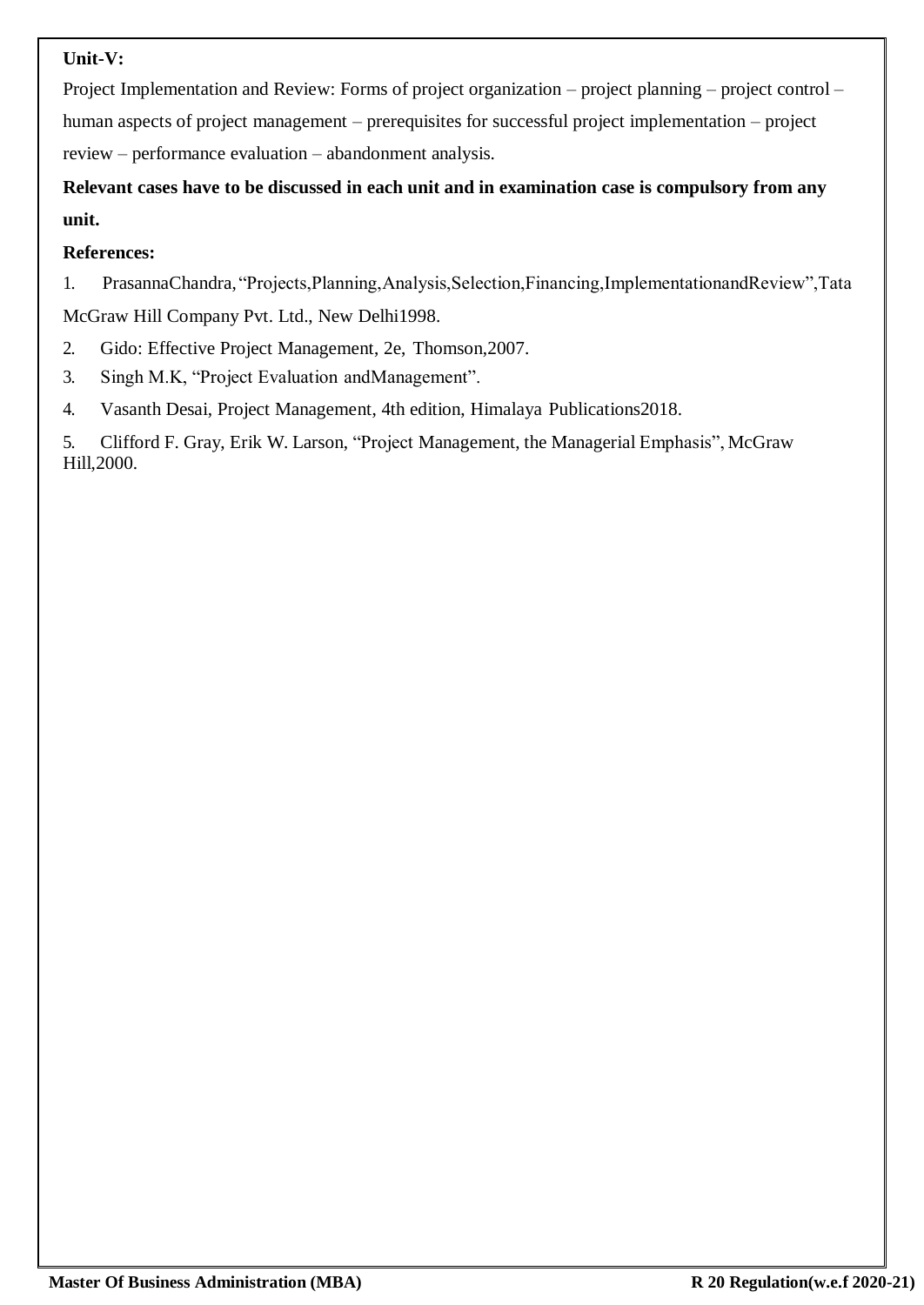| 20AJMB206<br><b>Open Elective</b>                   | <b>Technology Management</b>                                                                       | 100 | $\overline{\mathbf{4}}$ | $\bf{0}$ | $\bf{0}$ | $\overline{\mathbf{4}}$ |  |  |
|-----------------------------------------------------|----------------------------------------------------------------------------------------------------|-----|-------------------------|----------|----------|-------------------------|--|--|
| <b>Course Educational Objectives (CEOs):</b>        |                                                                                                    |     |                         |          |          |                         |  |  |
|                                                     | The course aims at providing an overview of various issues connected with Management of Technology |     |                         |          |          |                         |  |  |
| inorganizations.                                    |                                                                                                    |     |                         |          |          |                         |  |  |
| <b>Course Outcome:</b>                              |                                                                                                    |     |                         |          |          |                         |  |  |
| Student will be able to understand:                 |                                                                                                    |     |                         |          |          |                         |  |  |
| <b>CO 1:</b> Importance of Technological Innovation |                                                                                                    |     |                         |          |          |                         |  |  |
|                                                     | <b>CO 2</b> : Importance of Research and development in technology management                      |     |                         |          |          |                         |  |  |
| <b>CO 3 :</b> Forecasting of Technology             |                                                                                                    |     |                         |          |          |                         |  |  |
| UNIT-I.                                             |                                                                                                    |     |                         |          |          |                         |  |  |
|                                                     | Evolution of Technology-Effects of New Technology- Technology Innovation- Invention-Innovation-    |     |                         |          |          |                         |  |  |
|                                                     | Diffusion-Revolutionary and Evolutionary Innovation-Product and Process Innovation-Strategic       |     |                         |          |          |                         |  |  |
|                                                     | Implications of Technology- Technology - Strategy Alliance - Convergent and Divergent Cycle- The   |     |                         |          |          |                         |  |  |
| Balanced Approach.                                  |                                                                                                    |     |                         |          |          |                         |  |  |

# **UNIT-II:**

Technology Assessment- Technology Choice- Technological Leadership and Followership- Technology Acquisition- Technological Forecasting- Exploratory, Intuitive, Extrapolation, Growth Curves, Technology Monitoring- Normative: Relevance Tree, Morphological Analysis, Mission Flow Diagram.

# **UNIT-III:**

Diffusion of Technology- Rate of Diffusion; Innovation Time and Innovation Cost- Speed of Diffusion-Technology Indicators- Various Indicators- Organizational Implications of Technology- Relationship between Technical Structure and Organizational Infrastructure- Flexible Manufacturing Management System (FMMS).

# **UNIT-IV:**

Financial Aspects in Technology Management- Improving Traditional Cost -Management System- Barriers to the Evaluation of New Technology- Social Issues in Technology Management- Technological Change and Industrial Relations- Technology Assessment and Environmental Impact Analysis.

#### **UNIT-V:**

Human Aspects in Technology Management- Integration of People and Technology- Organizational and Psychological Factors- Organizational Outcome- Technology Transfer-Technology Management Scenario in India.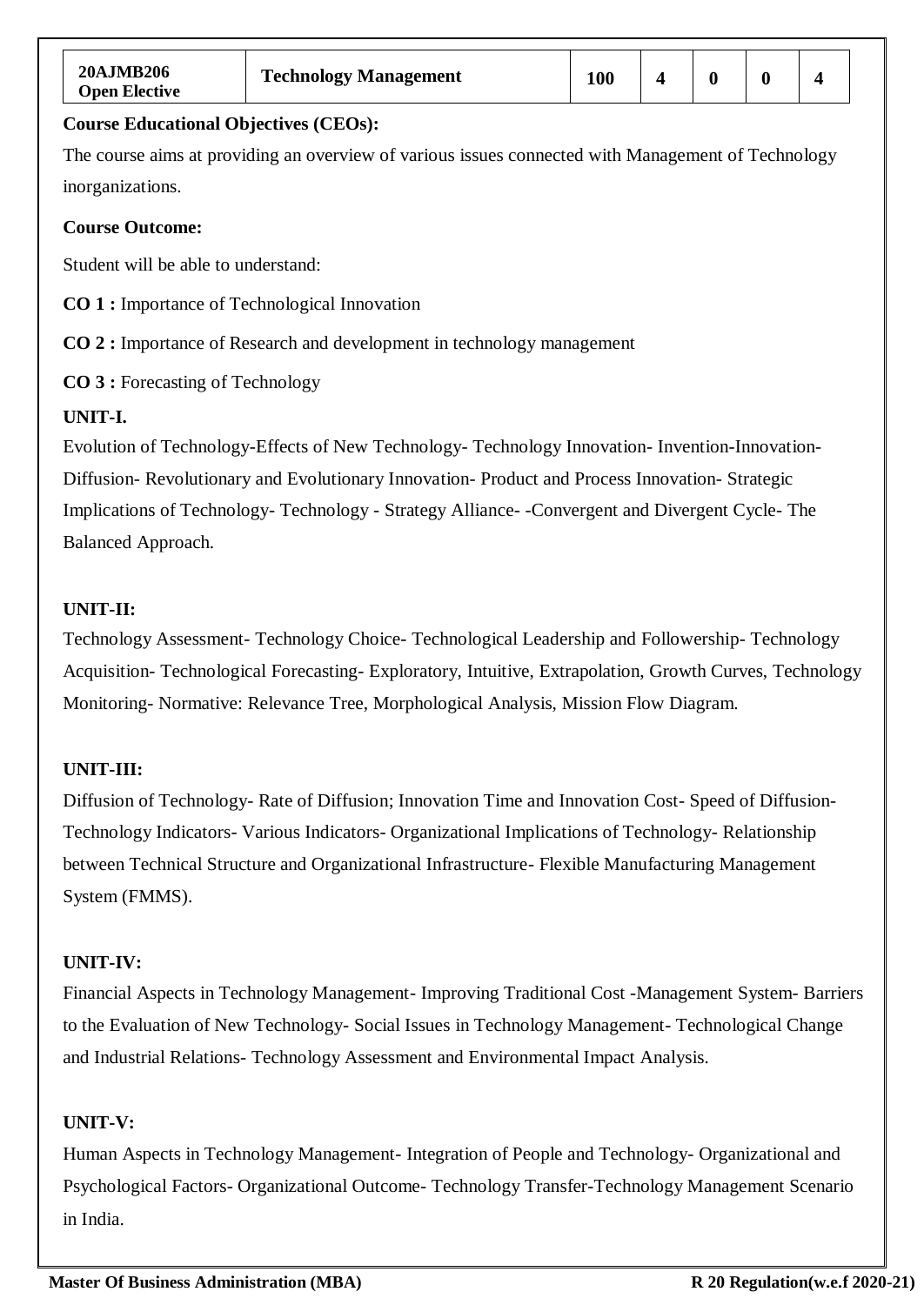# **Relevant cases have to be discussed in each unit and in examination case is compulsory from any unit.**

Suggested Readings:

- 1. Sharif Nawaz: Management of Technology Transfer & Development, APCFT, Bangalore,1983.
- 2. Rohtagi P K, Rohtagi K and Bowonder B: Technological Forecasting, Tata McGraw Hill, NewDelhi.
- 3. Betz Fredrick: Managing Technology, Prentice Hall, NewJersey.
- 4. Gaynor:HandbookofTechnologyManagement,McGrawHill.
- 5. Tarek Khalil: Management of Technology, McGraw Hill International,2000.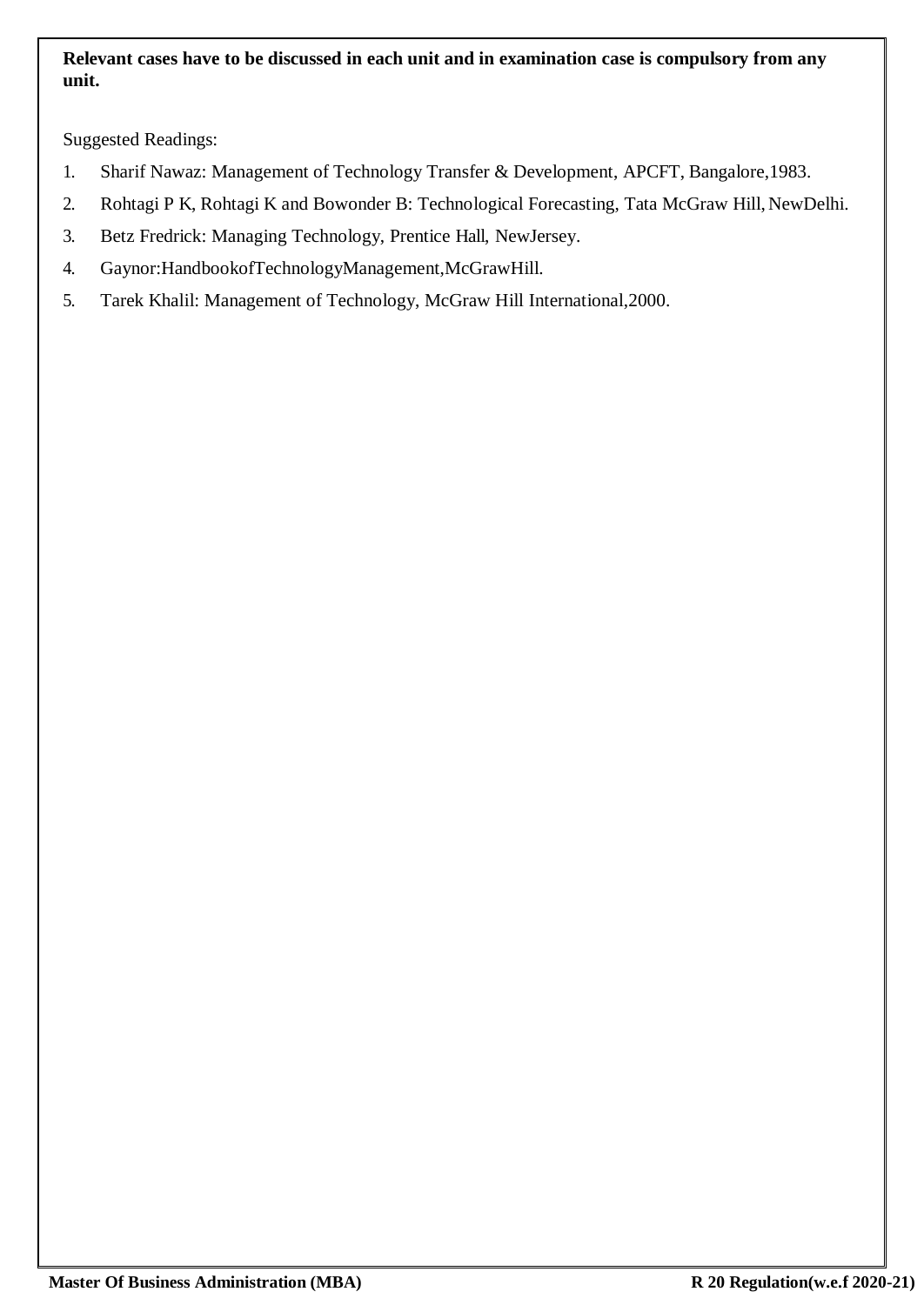| <b>20AJMB206</b><br><b>Open Elective</b>                                                             | <b>Lean Management</b>                                                                                    | <b>100</b> | $\overline{\mathbf{4}}$ | $\boldsymbol{0}$ | $\bf{0}$ |  |  |  |
|------------------------------------------------------------------------------------------------------|-----------------------------------------------------------------------------------------------------------|------------|-------------------------|------------------|----------|--|--|--|
| <b>Course Educational Objectives (CEOs):</b>                                                         |                                                                                                           |            |                         |                  |          |  |  |  |
| To understand issues and challenges in implementing and development in lean manufacturing techniques |                                                                                                           |            |                         |                  |          |  |  |  |
|                                                                                                      | from TPS and its contribution for improving organizational performance.                                   |            |                         |                  |          |  |  |  |
| <b>Course Outcomes</b>                                                                               |                                                                                                           |            |                         |                  |          |  |  |  |
|                                                                                                      | On completion of this course, the students will be able to                                                |            |                         |                  |          |  |  |  |
|                                                                                                      | <b>CO 1:</b> To understand issues & challenges in implementing & developing lean manufacturing techniques |            |                         |                  |          |  |  |  |
| From TPS & its contribution for improving organizational performance.                                |                                                                                                           |            |                         |                  |          |  |  |  |
| <b>CO2</b> : Apply lean techniques to bring competitive business culture for improving               |                                                                                                           |            |                         |                  |          |  |  |  |
| organization performance                                                                             |                                                                                                           |            |                         |                  |          |  |  |  |

**CO3**. **:** Analyze how lean techniques can be applied to manufacturing & service industry

# **Unit- I**

Introduction: Mass production system, Craft Production, Origin of Lean production system , Why Lean production , Lean revolution in Toyota , Systems and systems thinking , Basic image of lean production , Customer focus , Waste Management.

### **UNIT- II**

Just In Time: Why JIT , Basic Principles of JIT, JIT system, Kanban, Six Kanban rules, Expanded role of conveyance, Production leveling, Three types of Pull systems, Value stream mapping. JIDOKA, Development of Jidoka concept, Why Jidoka, Poka, Yoke systems, Inspection systems and zone control – Types and use of Poka-Yoke systems, Implementation of Jidoka

#### **UNIT -III**

Kaizen: Six – Sigma philosophy and Methodologies ,QFD, FMEA Robust Design concepts; SPC, QC circles standardized work in lean system , Standards in the lean system, 5S system.

# **UNIT- IV**

Total Productive Maintenance: Why Standardized work, Elements of standardized work, Charts to define standardized work, Kaizen and Standardized work Common layouts.

# **UNIT- V**

Hoshin Planning & Lean Culture: Involvement, Activities supporting involvement, Quality circle activity, Kaizen training, Key factors of PKT success, Hoshin Planning System, Four Phases of Hoshin Planning, Why Lean culture – How lean culture feels.

**Relevant cases have to be discussed in each unit and in examination case is compulsory from any unit.**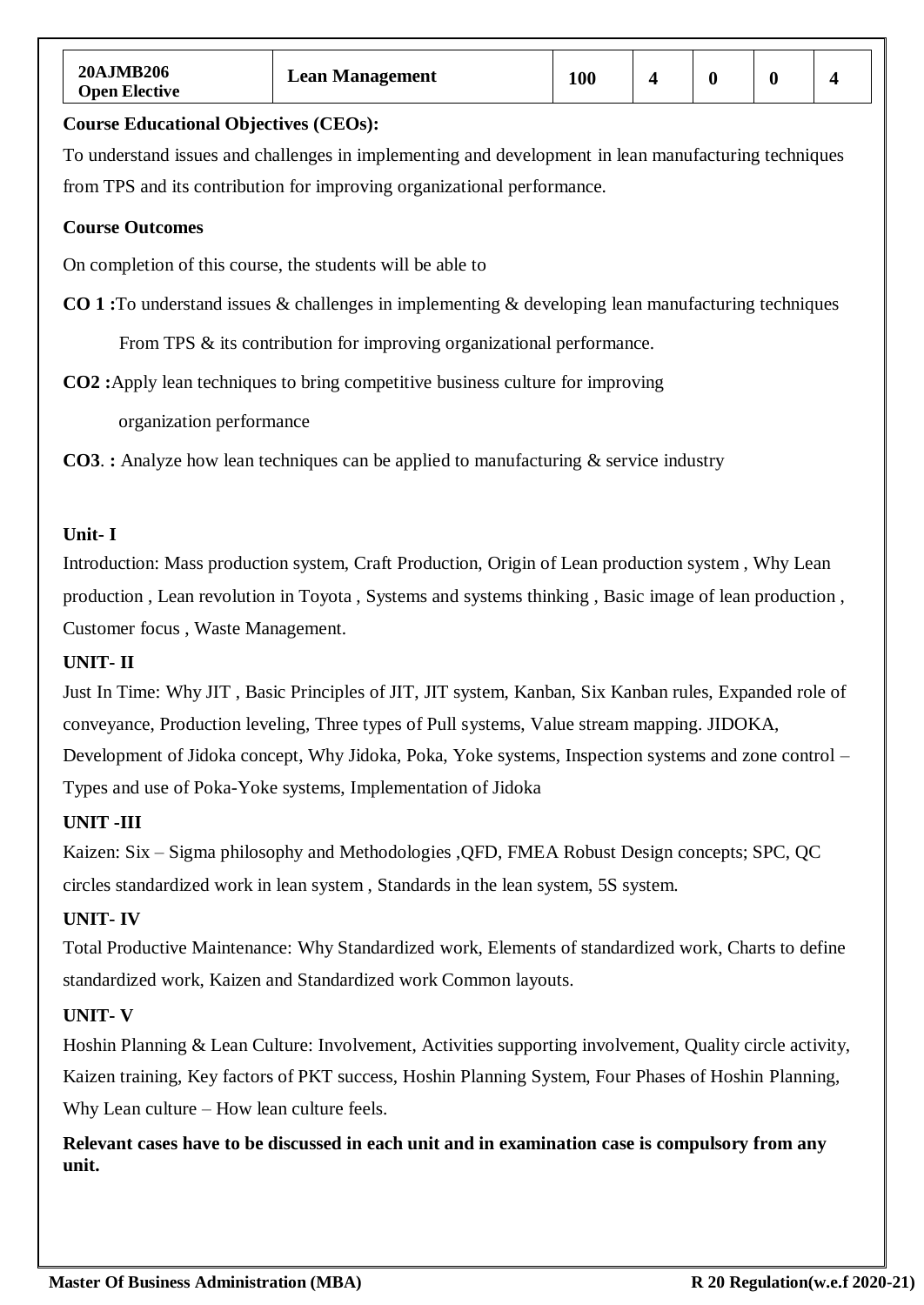- 1. Jeffrey Liker, The Toyota Way: Fourteen Management Principles from theWorld's Greatest Manufacturer, McGraw Hill,2004.
- 2. Debashish Sarkar , Lessons in LeanManagement,

3. [Dale H., Besterfield , Carol, Besterfield, e](https://www.amazon.in/s/ref%3Ddp_byline_sr_book_1?ie=UTF8&%3Bamp%3Bamp%3Bamp%3Bfield-author=Dale%2BH.%2C%2BBesterfield&%3Bamp%3Bamp%3Bamp%3Bsearch-alias=stripbooks)tal, Total Quality Management (TQM) 5e by Pearson2018.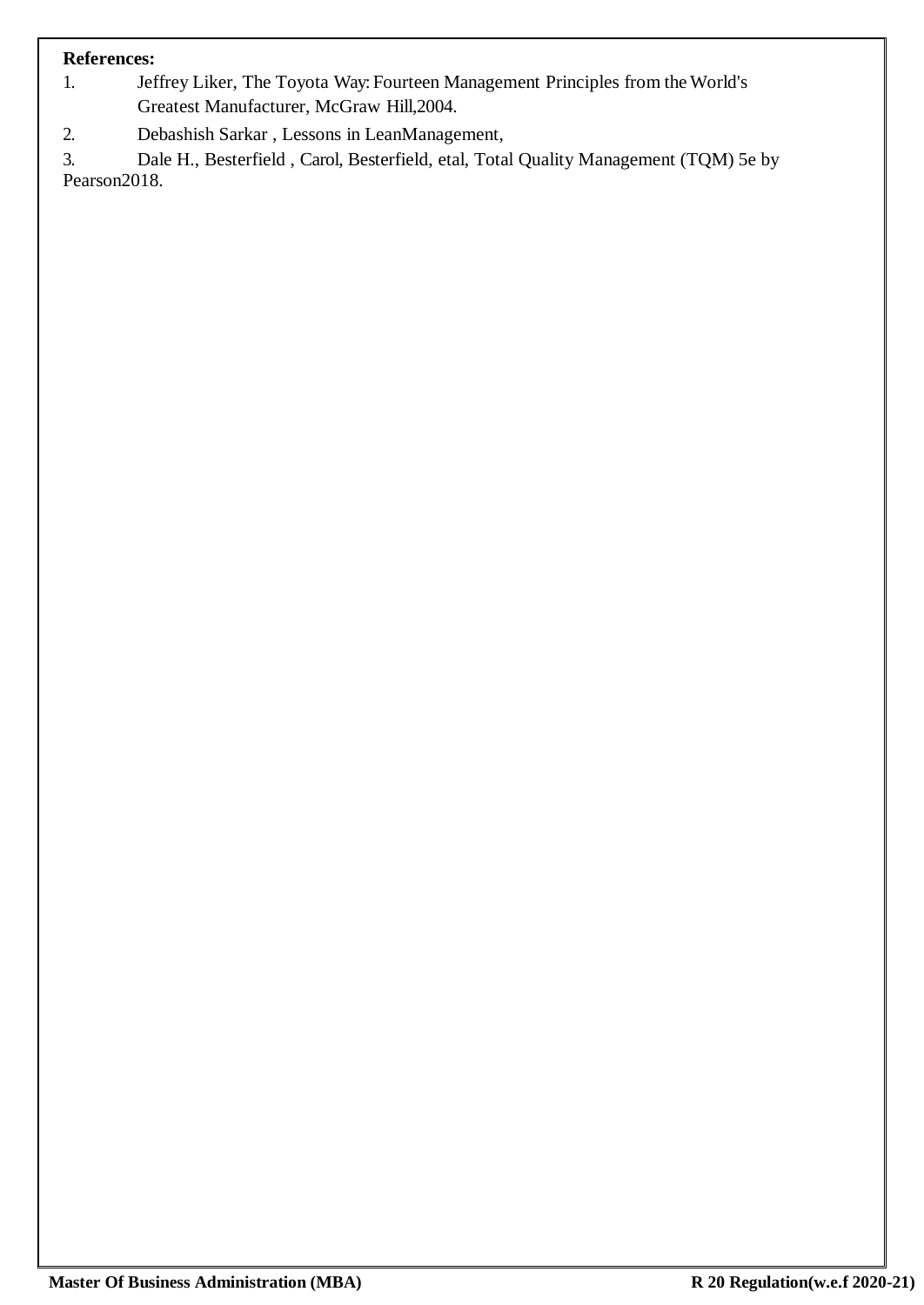The course is to present an introduction to database management systems, with an emphasis on how to organize, maintain and retrieve - efficiently, and effectively - information from a DBMS.

#### **Course Outcomes :**

**CO 1 :**Understand the basic concepts and the applications of database systems.

**CO 2 :**Master the basics of SQL and construct queries using SQL.

**CO 3:** Understand the relational database design principles

# **UNIT- I**

Introduction to Database Systems: Data - Database Applications - Evolution of Database - Need for

Database Management – Data models - Database Architecture - Key Issues and Challenges in Database Systems.

### **UNIT -II**

ER and Relational Models: ER Models – ER to Relational Mapping –Object Relational Mapping -

Relational Model Constraints - Keys - Dependencies - Relational Algebra - Normalization - First, Second,

Third & Fourth Normal Forms - BCNF – Join Dependencies.

### **UNIT- III**

Data Definition and Querying: Basic DDL - Introduction to SQL - Data Constraints - Advanced SQL - Views

- Triggers - Database Security – Embedded & Dynamic SQL.

# **UNIT -IV**

Transactions and Concurrency: Introduction to Transactions - Transaction Systems - ACID Properties -

System & Media Recovery - Need for Concurrency - Locking Protocols – SQL for Concurrency – Log

Based Recovery - Two Phase Commit Protocol - Recovery with SQL- Deadlocks &ManagingDeadlocks. **UNIT -V**

Advanced Topics in Databases: Indexing & Hashing Techniques - Query Processing & Optimization - Sorting & Joins – Database Tuning - Introduction to Special Topics - Spatial & Temporal Databases – DataMiningandWarehousing.

**Relevant cases have to be discussed in each unit and in examination case is compulsory from any unit.**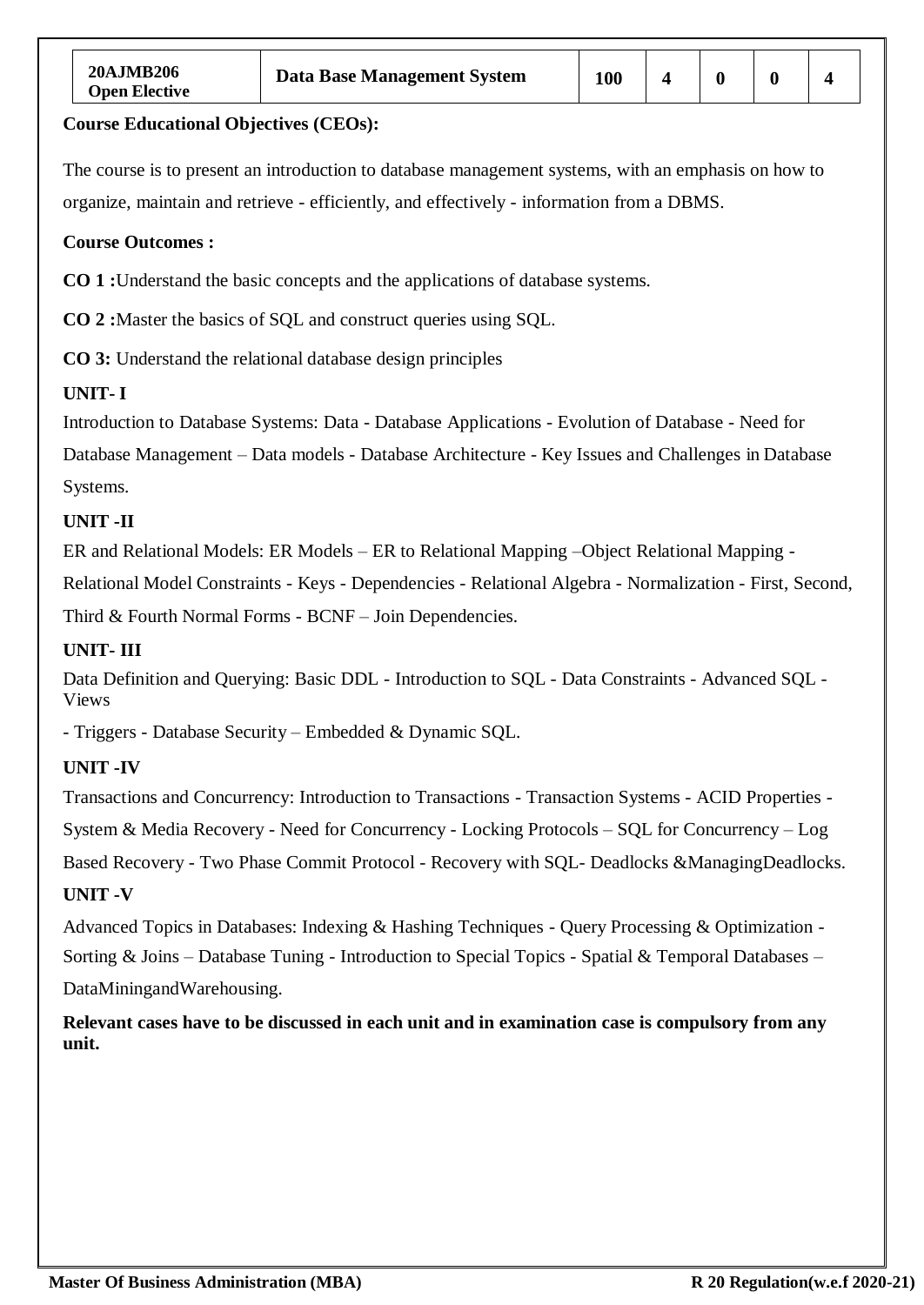1. Abraham Silberschatz, Henry F. Korth, S. Sudharshan, ―Database SystemConcepts‖, SixthEdition, Tata McGraw Hill,2010.

2. RamezElmasri,ShamkantB.Navathe,―FundamentalsofDatabaseSystems‖,SixthEdition,

Pearson/Addison - Wesley,2010.

3. C.J. Date, A. Kannan and S. Swamynathan, ―An Introduction to Database Systems‖,

PearsonEducation, Eighth Edition,2006.

4. Raghu Ramakrishnan, ―Database Management Systems‖, Fourth Edition, McGraw Hill,2015.